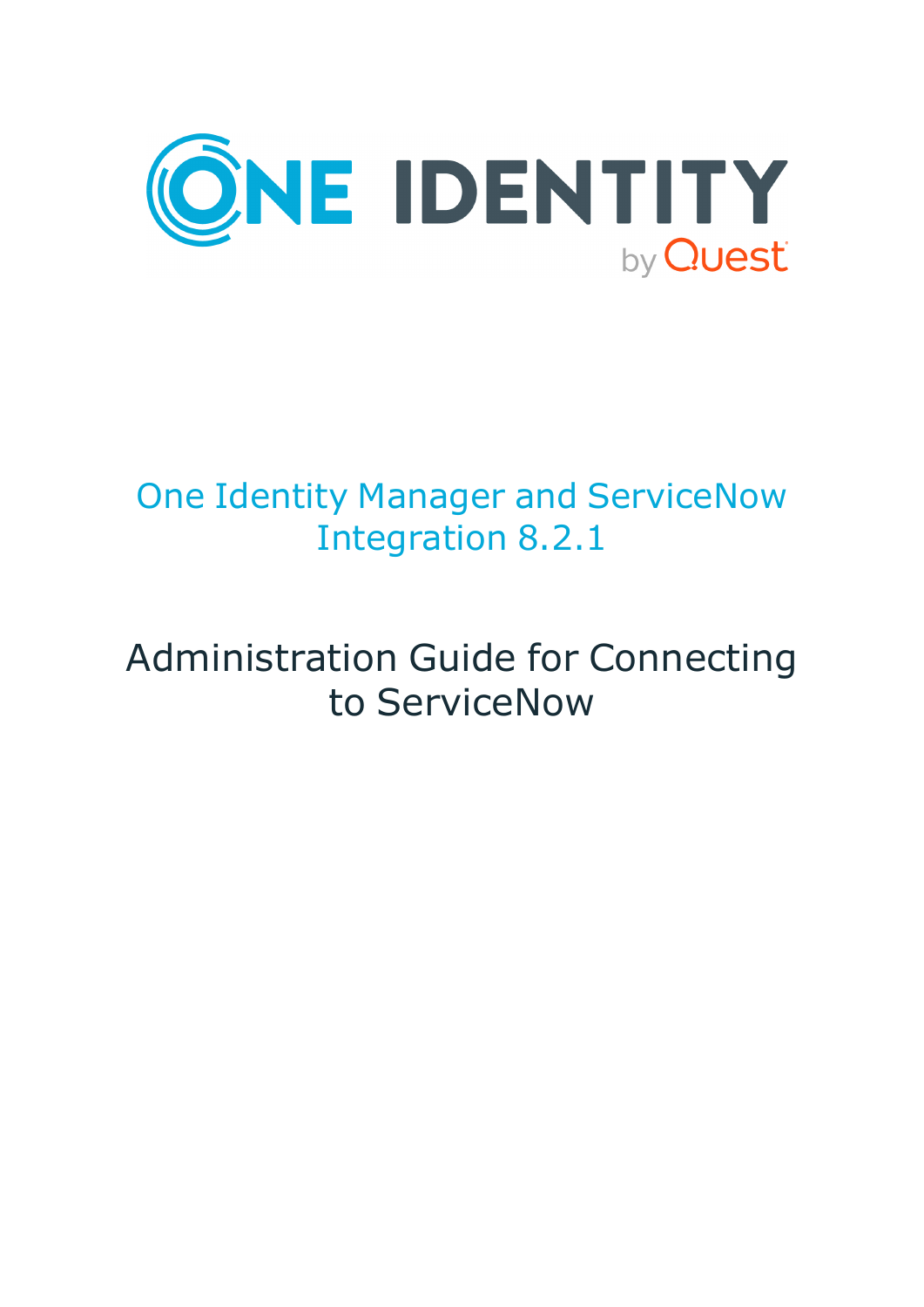#### **Copyright 2022 One Identity LLC.**

#### **ALL RIGHTS RESERVED.**

This guide contains proprietary information protected by copyright. The software described in this guide is furnished under a software license or nondisclosure agreement. This software may be used or copied only in accordance with the terms of the applicable agreement. No part of this guide may be reproduced or transmitted in any form or by any means, electronic or mechanical, including photocopying and recording for any purpose other than the purchaser's personal use without the written permission of One Identity LLC .

The information in this document is provided in connection with One Identity products. No license, express or implied, by estoppel or otherwise, to any intellectual property right is granted by this document or in connection with the sale of One Identity LLC products. EXCEPT AS SET FORTH IN THE TERMS AND CONDITIONS AS SPECIFIED IN THE LICENSE AGREEMENT FOR THIS PRODUCT, ONE IDENTITY ASSUMES NO LIABILITY WHATSOEVER AND DISCLAIMS ANY EXPRESS, IMPLIED OR STATUTORY WARRANTY RELATING TO ITS PRODUCTS INCLUDING, BUT NOT LIMITED TO, THE IMPLIED WARRANTY OF MERCHANTABILITY, FITNESS FOR A PARTICULAR PURPOSE, OR NON-INFRINGEMENT. IN NO EVENT SHALL ONE IDENTITY BE LIABLE FOR ANY DIRECT, INDIRECT, CONSEQUENTIAL, PUNITIVE, SPECIAL OR INCIDENTAL DAMAGES (INCLUDING, WITHOUT LIMITATION, DAMAGES FOR LOSS OF PROFITS, BUSINESS INTERRUPTION OR LOSS OF INFORMATION) ARISING OUT OF THE USE OR INABILITY TO USE THIS DOCUMENT, EVEN IF ONE IDENTITY HAS BEEN ADVISED OF THE POSSIBILITY OF SUCH DAMAGES. One Identity makes no representations or warranties with respect to the accuracy or completeness of the contents of this document and reserves the right to make changes to specifications and product descriptions at any time without notice. One Identity does not make any commitment to update the information contained in this document.

If you have any questions regarding your potential use of this material, contact:

One Identity LLC. Attn: LEGAL Dept 4 Polaris Way Aliso Viejo, CA 92656

Refer to our Web site [\(http://www.OneIdentity.com](http://www.oneidentity.com/)) for regional and international office information.

#### **Patents**

One Identity is proud of our advanced technology. Patents and pending patents may apply to this product. For the most current information about applicable patents for this product, please visit our website at [http://www.OneIdentity.com/legal/patents.aspx.](http://www.oneidentity.com/legal/patents.aspx)

#### **Trademarks**

One Identity and the One Identity logo are trademarks and registered trademarks of One Identity LLC. in the U.S.A. and other countries. For a complete list of One Identity trademarks, please visit our website at [www.OneIdentity.com/legal](http://www.oneidentity.com/legal). All other trademarks are the property of their respective owners.

#### **Legend**

**WARNING: A WARNING icon highlights a potential risk of bodily injury or property** œ **damage, for which industry-standard safety precautions are advised. This icon is often associated with electrical hazards related to hardware.**

**CAUTION: A CAUTION icon indicates potential damage to hardware or loss of data if instructions are not followed.**

One Identity Manager Administration Guide for Connecting to ServiceNow Updated - April 2022 Version -  $8.\overline{2}.1$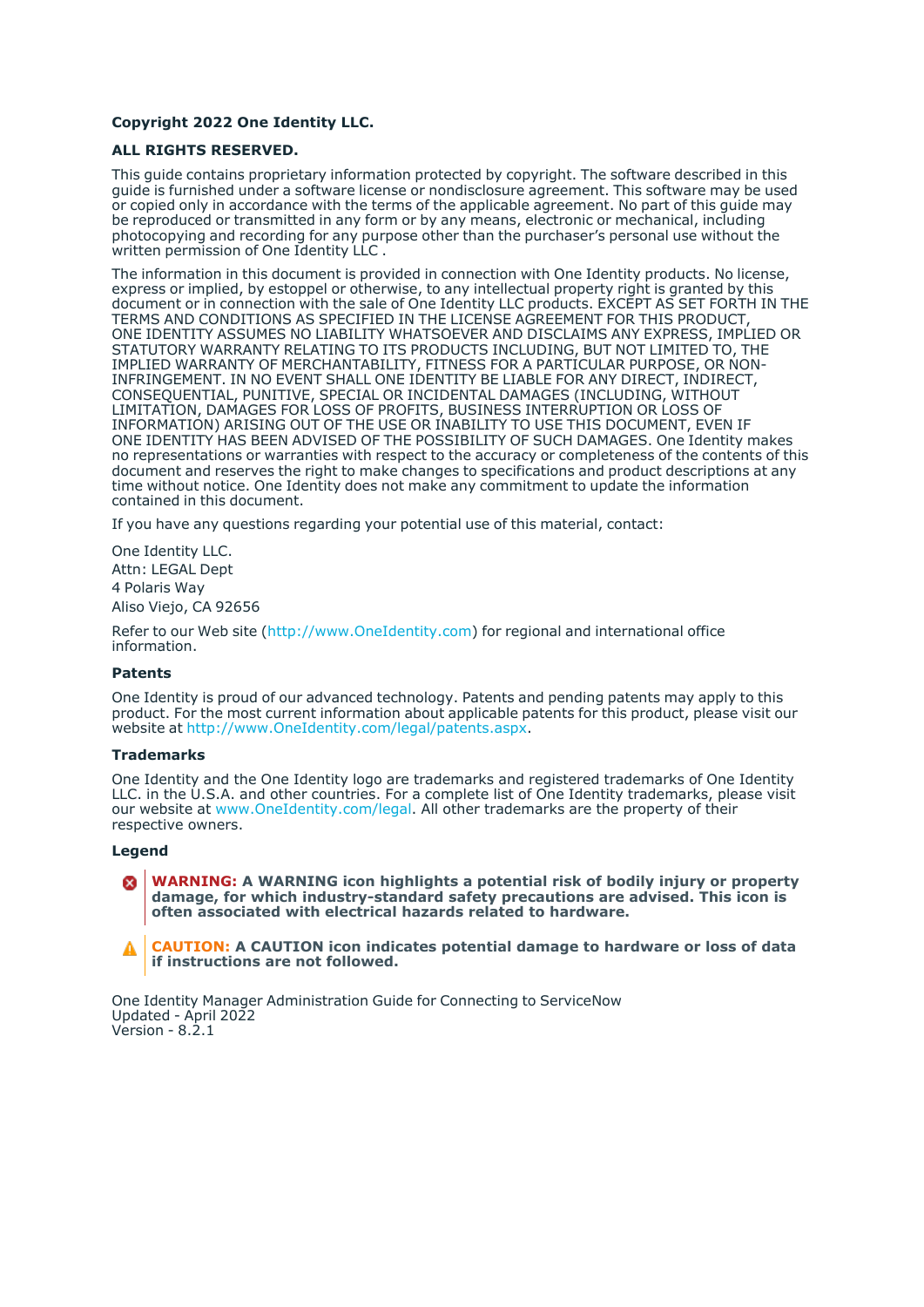# **Contents**

| Configuring One Identity Manager Custom IT Shop for ServiceNow module  12       |  |
|---------------------------------------------------------------------------------|--|
|                                                                                 |  |
|                                                                                 |  |
|                                                                                 |  |
|                                                                                 |  |
| Configuring One Identity Manager Web Portal Authentication Modules 15           |  |
|                                                                                 |  |
|                                                                                 |  |
|                                                                                 |  |
|                                                                                 |  |
|                                                                                 |  |
| Creating ServiceNow Ticket - Adding more attributes to the ticket creation  18  |  |
|                                                                                 |  |
| Constructing the Request for updating One Identity Manager status to ServiceNow |  |
|                                                                                 |  |
| Configuring ServiceNow's One Identity Manager Catalog Application 29            |  |
|                                                                                 |  |
|                                                                                 |  |
|                                                                                 |  |

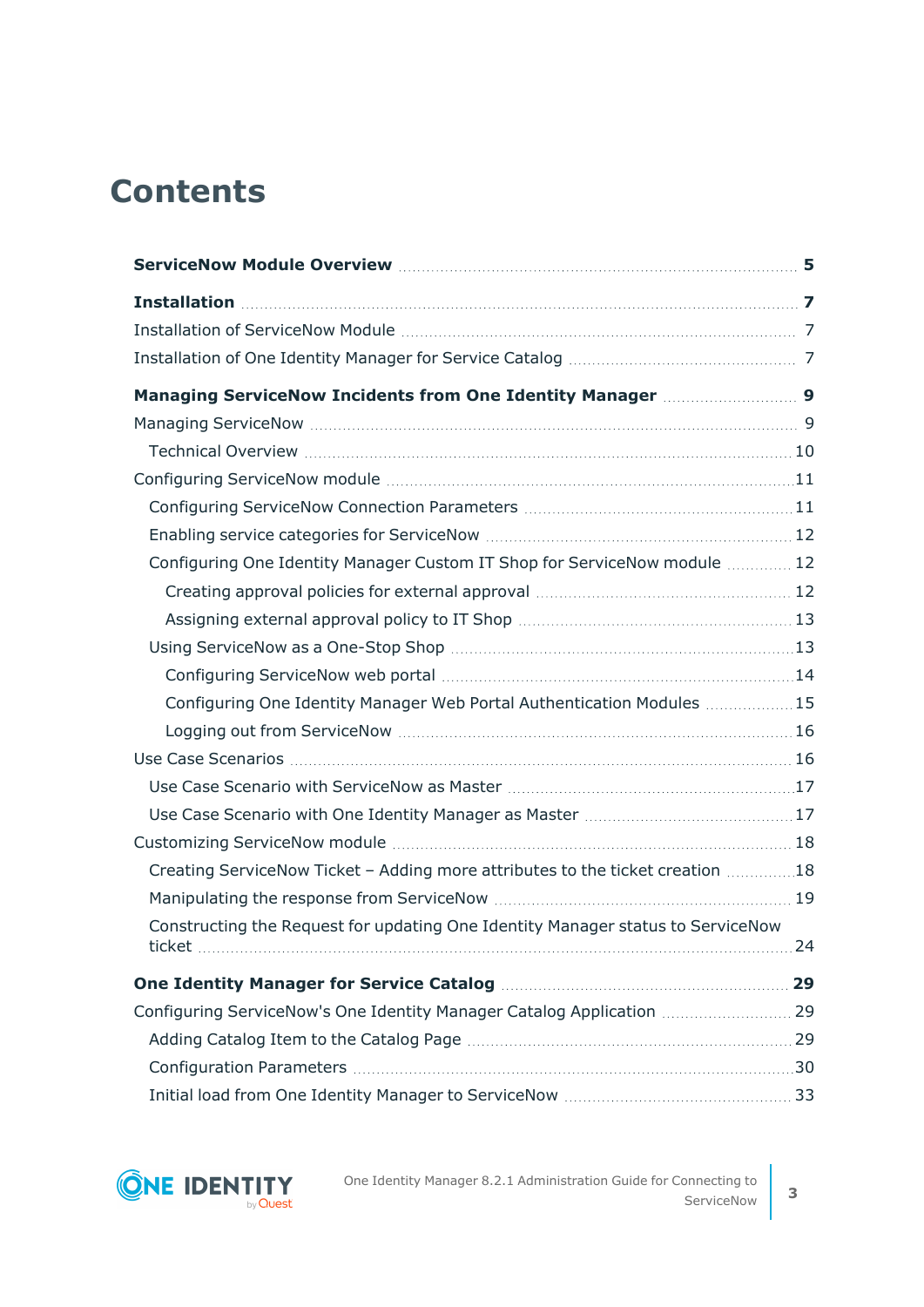| Data Synchronization from One Identity Manager to ServiceNow 34                                                                                                                                                                |  |
|--------------------------------------------------------------------------------------------------------------------------------------------------------------------------------------------------------------------------------|--|
|                                                                                                                                                                                                                                |  |
|                                                                                                                                                                                                                                |  |
|                                                                                                                                                                                                                                |  |
|                                                                                                                                                                                                                                |  |
|                                                                                                                                                                                                                                |  |
|                                                                                                                                                                                                                                |  |
|                                                                                                                                                                                                                                |  |
|                                                                                                                                                                                                                                |  |
|                                                                                                                                                                                                                                |  |
|                                                                                                                                                                                                                                |  |
|                                                                                                                                                                                                                                |  |
|                                                                                                                                                                                                                                |  |
|                                                                                                                                                                                                                                |  |
|                                                                                                                                                                                                                                |  |
|                                                                                                                                                                                                                                |  |
|                                                                                                                                                                                                                                |  |
|                                                                                                                                                                                                                                |  |
|                                                                                                                                                                                                                                |  |
| .48. The contacting us well assumed to the set of the set of the set of the set of the set of the set of the set of the set of the set of the set of the set of the set of the set of the set of the set of the set of the set |  |
|                                                                                                                                                                                                                                |  |

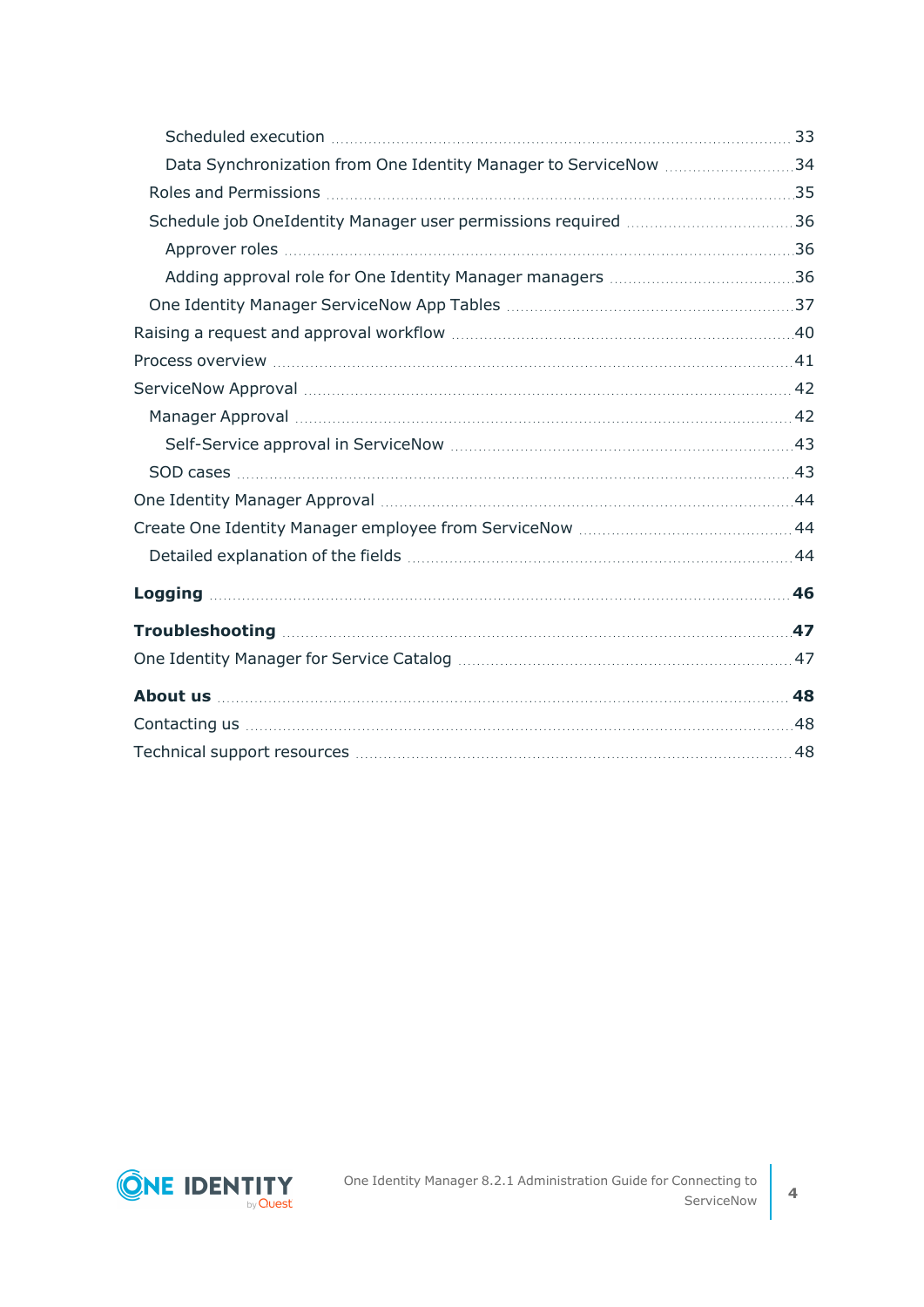# **ServiceNow Module Overview**

<span id="page-4-0"></span>The One Identity Manager IT Shop allows users to request company resources such as applications, system roles, or group membership as well as non-IT resources such as mobile telephones or keys. The integration of the IT Shop in ServiceNow enables employees to request products directly from ServiceNow. This Integration also provides governance over IT request, by ensuring that clear audit trails and controls are in place to meet security and compliance requirements.

Using the One Identity Manager for Service Catalog App users can raise IT Shop requests with the fulfillment being handled by One Identity Manager. Having passed through an approval workflow in ServiceNow, requests then proceed to One Identity Manager. Requests are automatically created in One Identity Manager and the defined workflow starts. This provides the ability to leverage both workflow engines but also allows for selfservice. ServiceNow users need an employee record in One Identity Manager to submit requests. Employees are synchronized into a ServiceNow application table using the One Identity Manager Application Server and are matched to ServiceNow Users (sysuser) using the central account (optionally a configurable property) and the UserID of the ServiceNow User.

An application-specific approval workflow, containing application-specific steps, is provided for ServiceNow and can be modified to meet your requirements. In One Identity Manager, the requests are processed by a flexible policy-based approval process. The request history makes it possible to follow who requested which company resource or hierarchical role and when it was requested, renewed, or canceled. By default, a product request by a user will require approval by the user's manager. If the user has a manager, the approval goes to the manager and would be directed to a configurable group of fallback approvers if the user does not have a manager configured.

ServiceNow One Identity Manager App user can raise an IT request and the fulfillment of the request is handled by the approval workflow in ServiceNow. Based on the request approval outcome in ServiceNow, the request then proceeds to One Identity Manager by automation of request creation and proceeded by the kind of workflow attached to the service item. One Identity Manager data is read and updated by the integration using One Identity Manager Application Server. One Identity Manager Employees are synced into the ServiceNow custom users table based on the match between the central account (and optionally configured custom property) and the UserID of the ServiceNow User (sysusers), post which the ITShop request can be raised in ServiceNow.

The requests are processed by a flexible policy-based approval process. Introducing IT Shop avoids time-consuming demands within the company and reduces the administration

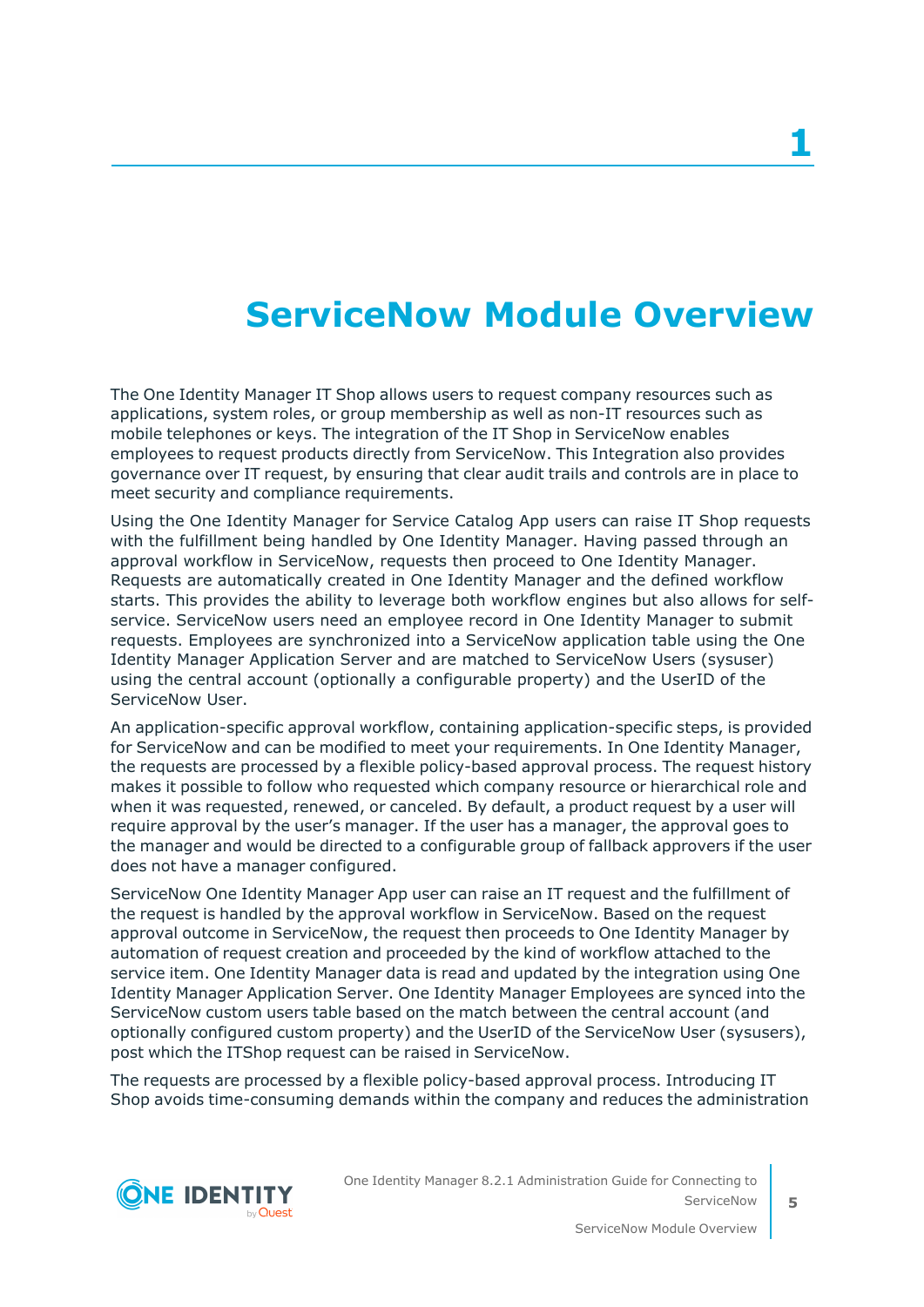effort. Requests follow a defined approval process which decides whether a product may be assigned or not. For Example, a product requested by the user goes for an approval workflow, if the user has a manager the approval goes to the manager and if the user doesn't have any manager then it goes to fallback approver.

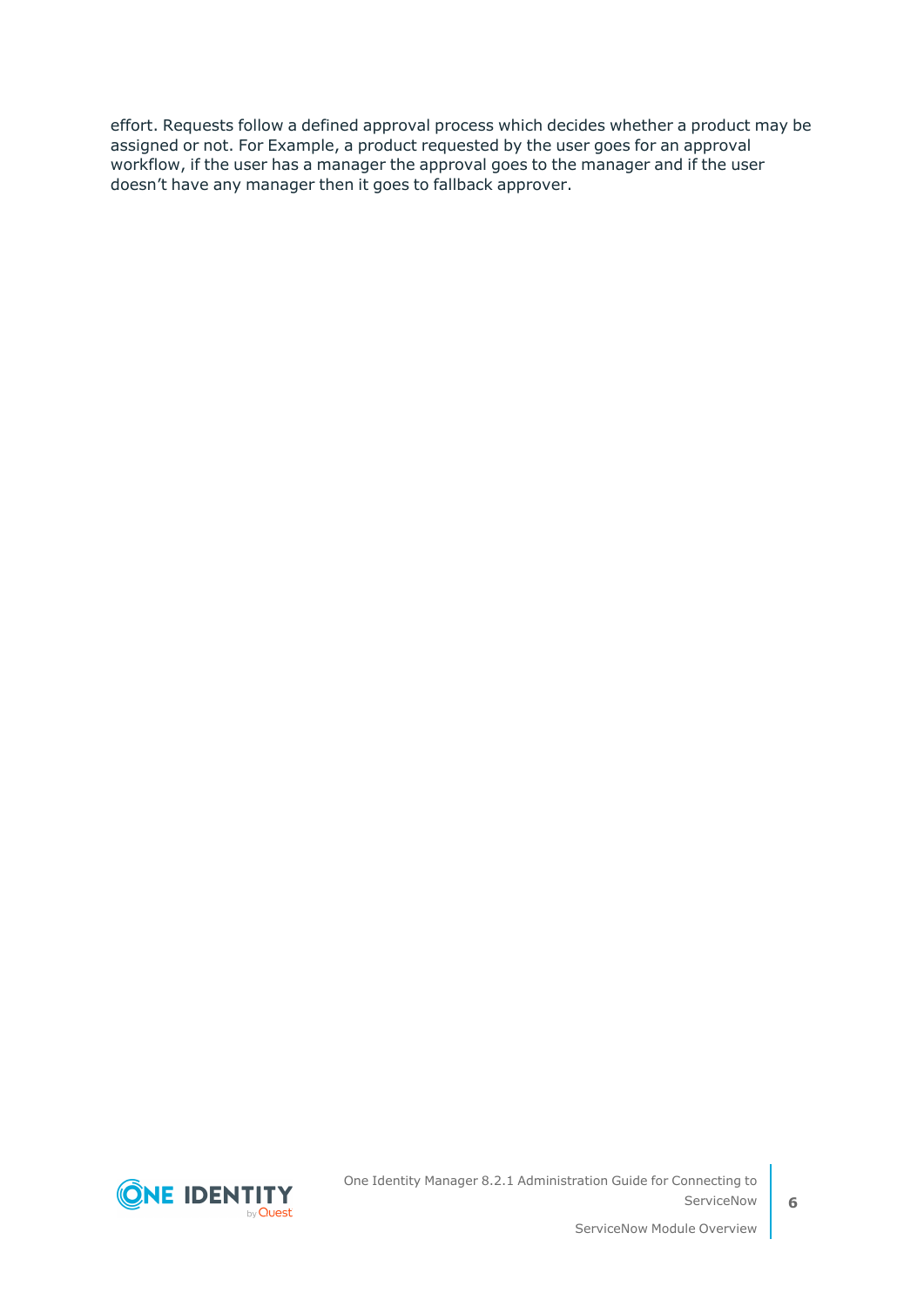# **Installation**

<span id="page-6-0"></span>The following sections described the installation of ServiceNow module and One Identity Manager for service catalog as required.

## <span id="page-6-1"></span>**Installation of ServiceNow Module**

ServiceNow module is similar to other One Identity Manager modules and follows the same installation model. For information on the installation of ServiceNow module, refer the **Installing One Identity Manager Components** section of the *One Identity Manager Installation Guide*.

## <span id="page-6-2"></span>**Installation of One Identity Manager for Service Catalog**

#### *Steps to install One Identity Manager for Service Catalog:*

- 1. Install the One Identity Manager Service Catalog App and make it available on your instance
- 2. Navigate to **System Applications** | **All Available Applications** | **All**.
- 3. Find the application using the search bar
- 4. Click Install.
- 5. In the Application installation dialog box, review the application dependencies.

Dependent plugins and applications are listed if they will be installed, are currently installed, or need to be installed. If there are any plugins or applications that need to be installed, you must install them before you can install the ServiceNow Store application.

6. Click Install.



Installation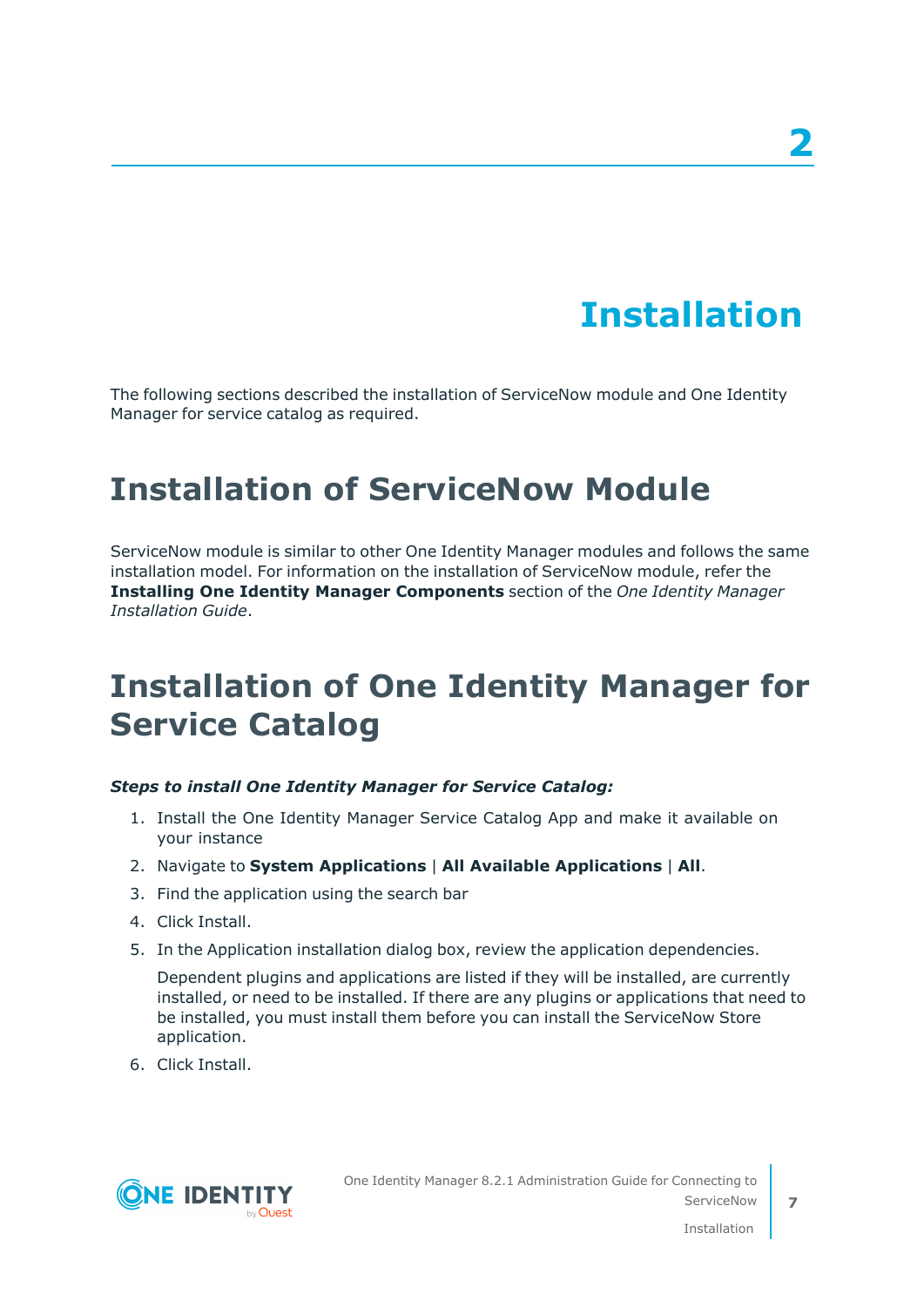NOTE: This is an optional step and is only required if One Identity Manager for Service Catalog is required



**8**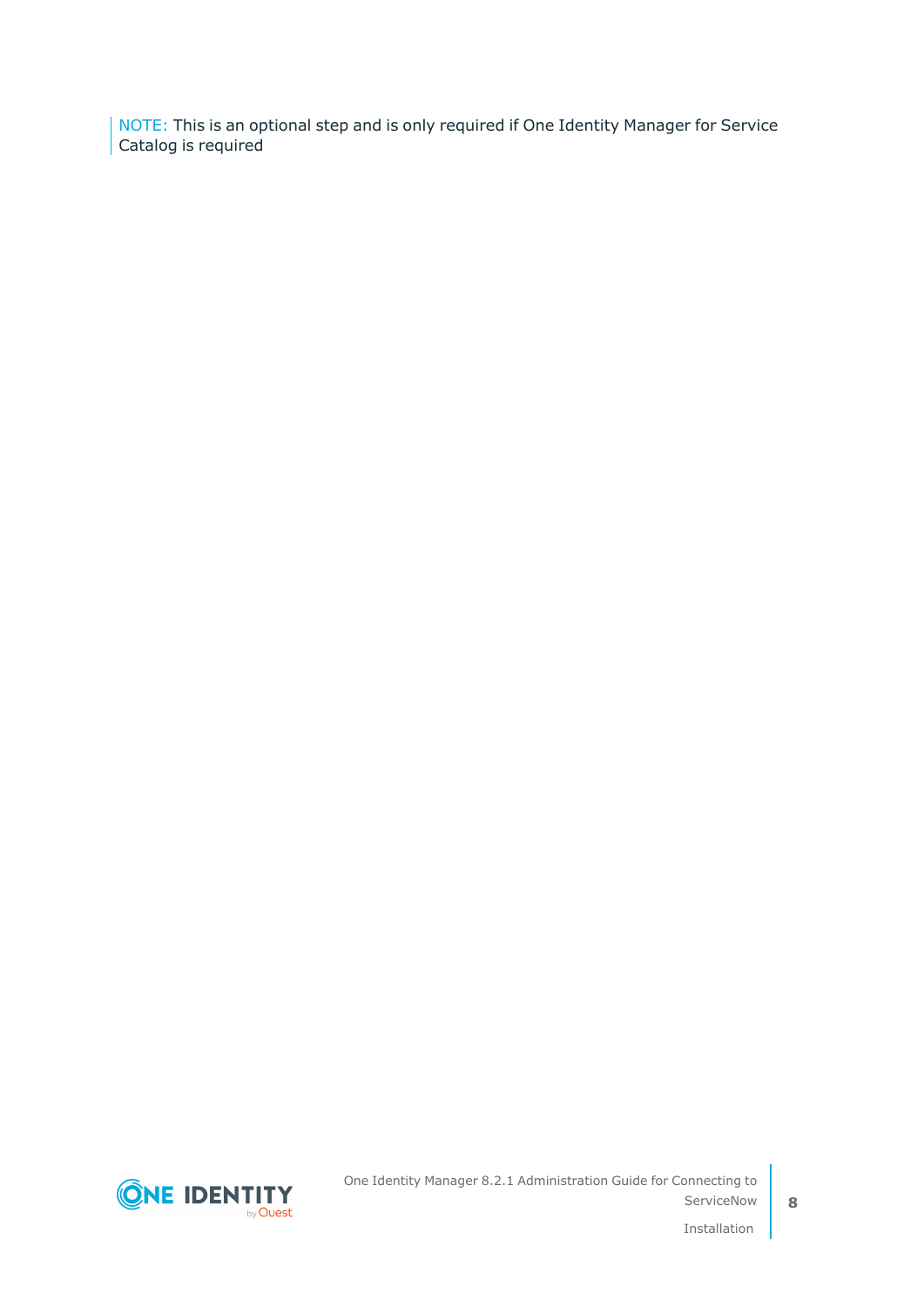# <span id="page-8-0"></span>**Managing ServiceNow Incidents from One Identity Manager**

This section provides details of integration of ServiceNow with One Identity Manager for managing ServiceNow incidents.

## <span id="page-8-1"></span>**Managing ServiceNow**

One Identity Manager offers simplified integration with ServiceNow, which allows users of both systems to navigate easily from ServiceNow into One Identity Manager and gives users a "one stop shop" to request all IT related items.

One form of integration between One Identity Manager and ServiceNow provides ServiceNow the control to act as a master.

The integration between ServiceNow and One Identity Manager, provides mutual customers a complementary identity access governance and service management solution. This solution works to ensure that clear audit trails and strong controls are in place to meet ever stringent security and compliance requirements around user access to sensitive applications. One Identity Manager does this by creating service request tickets within ServiceNow, when a request for access is submitted from One Identity Manager and the fulfillment of the request requires manual completion by an IT service agent.

For example, when an end-user requests application access (SAP, etc) in One Identity Manager and that request requires manual fulfillment (no automated provisioning is available / preferred), the integration creates a ticket in ServiceNow. One Identity Manager then tracks the request by polling ServiceNow for the ticket's status periodically. As the IT service agent updates the status of the ticket the changes are reflected in One Identity Manager. Once a ticket is closed or complete, One Identity Manager records this and closes the request. This is all tracked within One Identity Manager so that it can be reported on and provided as part of an audit.

Another form of integration between One Identity Manager and ServiceNow provides the control to One Identity Manager to act as the master. Tickets are created for service items

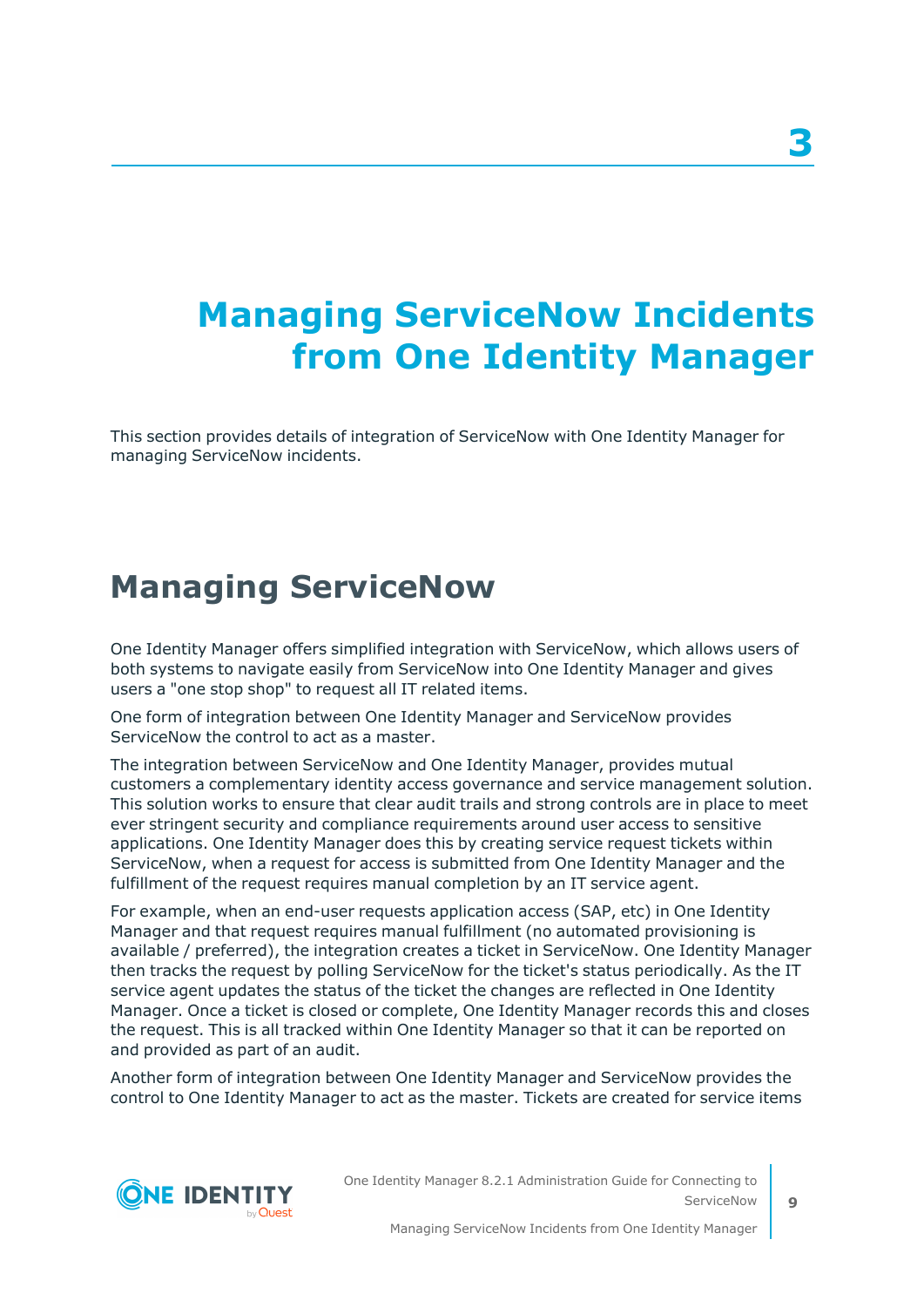that have their service categories enabled for ServiceNow. These requests are subjected to the regular approval policies of the Identity Manager and the changes done on the requests are updated to ServiceNow allowing users to check the status of the requests or their tickets on ServiceNow.

## <span id="page-9-0"></span>**Technical Overview**

To access ServiceNow data, the ServiceNow Component is installed on a synchronization server. The ServiceNow Component establishes communication with the ServiceNow Cloud through the ServiceNow REST APIs. This ensures that tasks such as creating and tracking tickets can be configured through the One Identity Manager interface.

**Figure 1: One Identity Manager and ServiceNow Integration**



The integration solution uses the following process chains to create and track service tickets:

- **SCN** Create ServiceNow ticket: This process chain uses the **CreateTicket** SCN process task.
- **SCN** Get ServiceNow ticket status: This process chain uses the GetTicketStatus SCN process task.
- SCN\_Update One Identity Manager status to ServiceNow: This process chain uses the **UpdateServiceNowStatus** SCN process task.

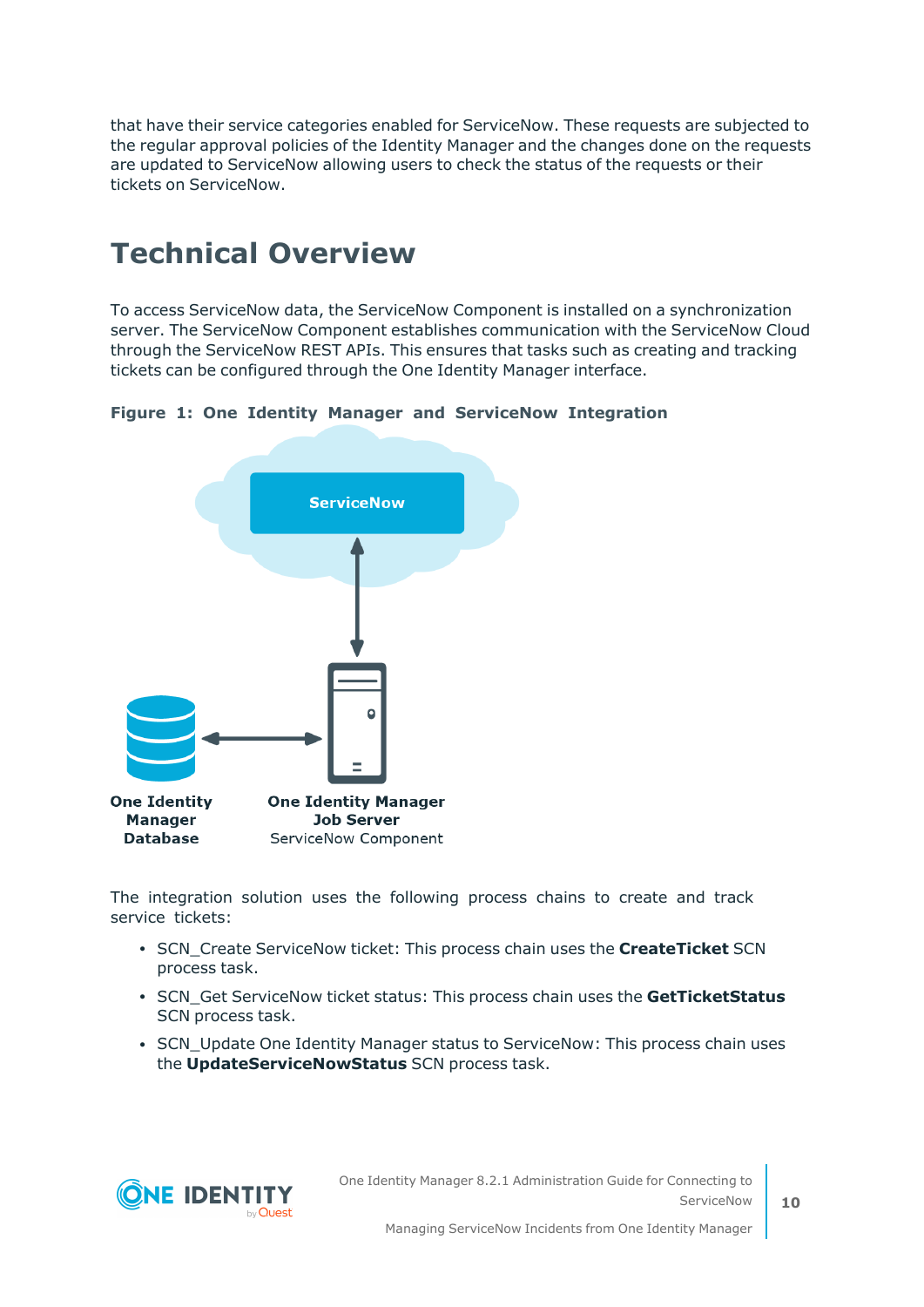# <span id="page-10-0"></span>**Configuring ServiceNow module**

Before proceeding with the ServiceNow configuration, ensure that a job server is assigned to the **SCN-Connector-Ext** role. Configuring ServiceNow module involves the following:

- **Configuring [ServiceNow](#page-10-1) Connection Parameters**
- Enabling service categories for [ServiceNow](#page-11-0)
- Configuring One Identity Manager Web Portal [Authentication](#page-14-0) Modules

### <span id="page-10-1"></span>**Configuring ServiceNow Connection Parameters**

To support the One Identity Manager and ServiceNow integration solution, the following ServiceNow connection parameters must be assigned in the Designer.

- InstanceURL
- InstanceUser
- InstanceUserPassword

#### *To configure the ServiceNow connection parameters*

- 1. In One Identity Manager Designer, navigate to **Base Data** | **General** | **Configuration parameters**.
- 2. In the Configuration parameters pane, expand **SCN**.

The ServiceNow configuration parameters are displayed.

- 3. To assign the parameters to the Designer:
	- a. Click **InstanceURL**, and in the Configuration parameters dialog, in the **Value** field enter the instance url for ServiceNow.
	- b. Click **InstanceUser**, and in the Configuration parameters dialog, in the **Value** field enter the instance user for ServiceNow.
	- c. Click **InstanceUserPassword**, and in the Configuration parameters dialog, in the **Value** field enter the instance user password for ServiceNow.
- 4. On the toolbar, click **Commit to database**. Follow the on-screen instructions displayed to save the changes to the database.
- 5. On the menu bar, click **Database** | **Compile database**. Follow the on-screen instructions displayed in the Designer - Database Compiler wizard to compile the database.

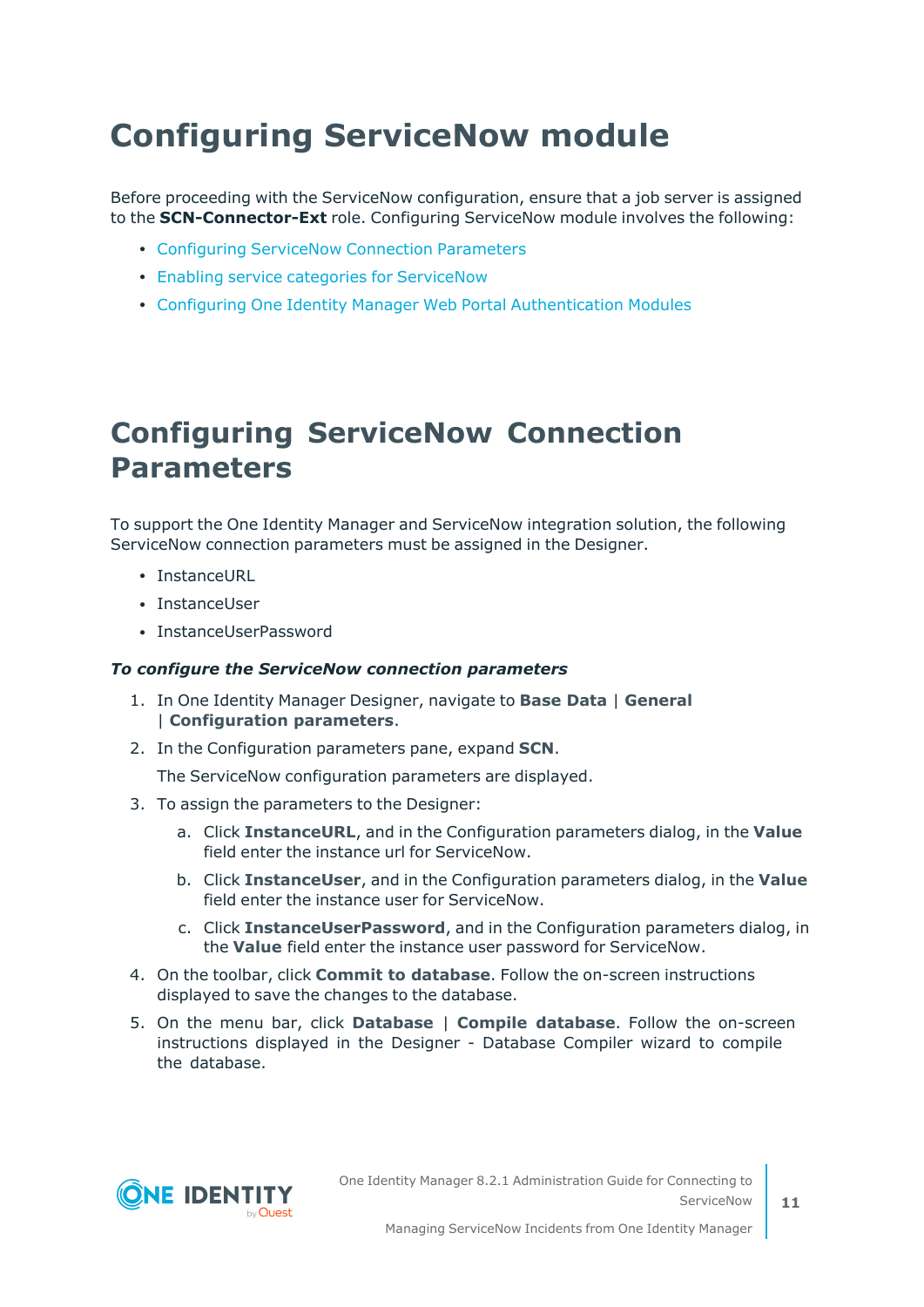The ServiceNow connection configuration parameters are now assigned in the Designer.

### <span id="page-11-0"></span>**Enabling service categories for ServiceNow**

#### *To enable service categories for ServiceNow*

1. Open the Manager. Navigate to **IT Shop** | **Service Catalog**.

The Service categories pane displays the available service categories.

- 2. Right-click the service category for which you want to enable ServiceNow, and select **Tasks** | **Change master data**.
- 3. On the service category dialog, select the **Enable for ServiceNow** check box.
- 4. On the toolbar, click **Save**.

The selected service category is now enabled for ServiceNow. Repeat the steps to enable other available service categories for ServiceNow.

### <span id="page-11-1"></span>**Configuring One Identity Manager Custom IT Shop for ServiceNow module**

The ServiceNow module requires the creation of a customized approval policy, which must be bound to the IT Shop elements. This process involves the following:

- 1. Creating [approval](#page-11-2) policies for external approval.
- <span id="page-11-2"></span>2. [Assigning](#page-12-0) external approval policy to IT Shop.

### **Creating approval policies for external approval**

Before working with the One Identity Manager IT shop, you must configure the approval policies to require approval from external sources.

#### *To create Approval polices*

- 1. Open the **Manager**. Navigate to **IT Shop** | **Basic Configuration Data** . Right-click **Approval workflows**, and select **New**.
- 2. On the Workflow editor, go to **Toolbox**, under **Workflow** and click **Edit**.
- 3. In the Edit workflow dialog, in the **Name** field, enter a name for the new workflow and click **Ok**.

A new workflow with the assigned name is displayed in the workflow editor.

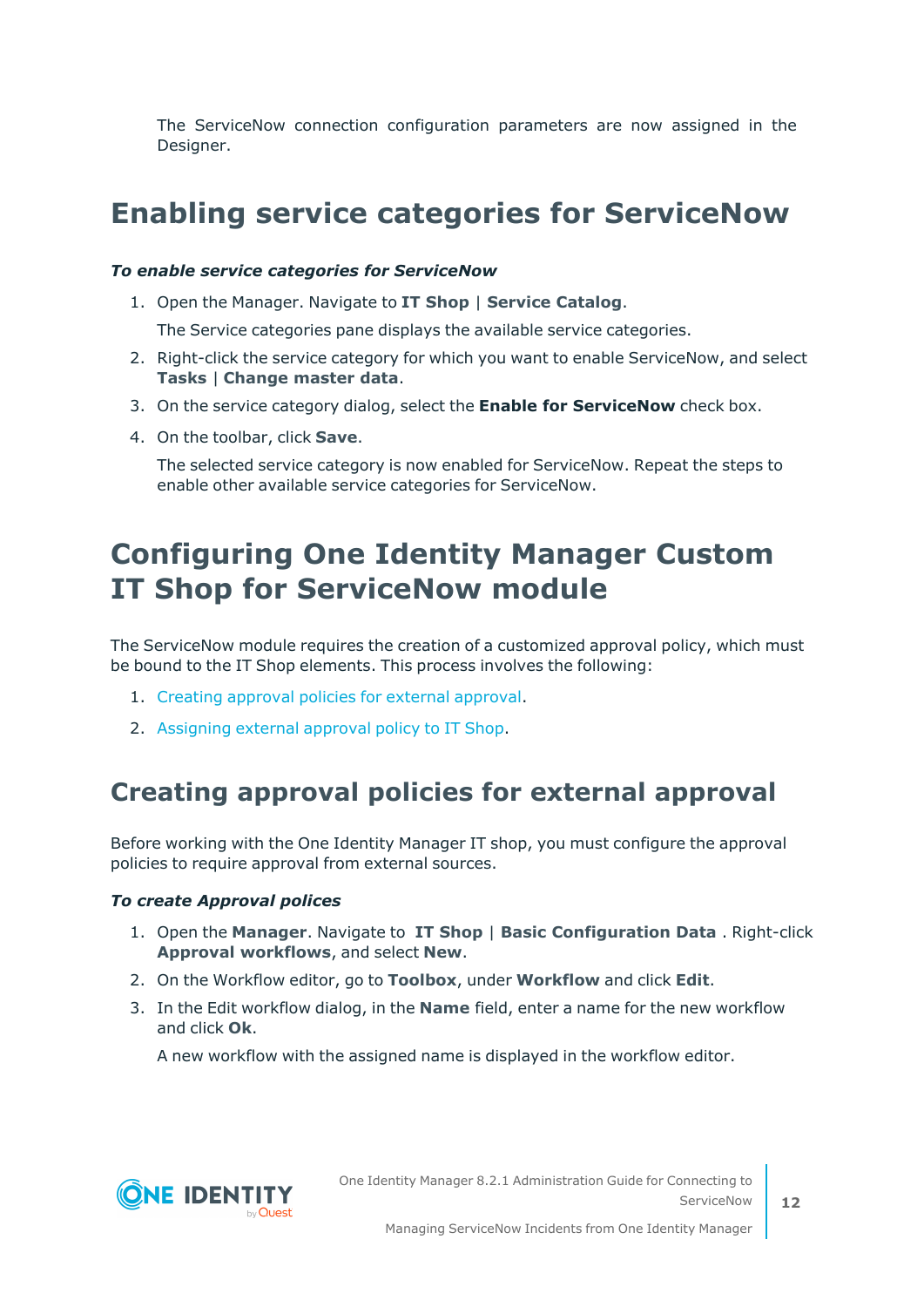4. To add a new approval level to the approval workflow, in the **Toolbox**, under **Approval levels**, click **Add**.

A dialog to edit the selected approval step properties is displayed.

- 5. Enter the values in the following fields:
	- **· Single step**: Enter an appropriate name.
	- <sup>l</sup> **Approval procedure**: From the drop-down menu, select **EX-Approvals to be made externally**.
	- <sup>l</sup> **Processing Status on success**: From the drop-down menu, select **Assigned by self-service**.
	- **Event**: Add an appropriate name.
- 6. Enter values in other required fields and click **Ok**.
- 7. On the toolbar, click **Save** to save the approval workflow.
- 8. To create a new approval policy, navigate to **IT Shop** | **Basic Configuration Data**. Right-click **Approval policies** and select **New**.
- 9. In the Approval policy pane, enter the values in the following fields:
	- **Approval policy**: Enter an appropriate name for the policy
	- **Approval workflow**: From the drop-down select the newly created approval workflow.
- <span id="page-12-0"></span>10. Click **Save**.

### **Assigning external approval policy to IT Shop**

#### *To assign a new external approval policy to IT shop*

- 1. Create a new IT Shop or a new shelf to an existing IT Shop.
- 2. Modify the approval policy for the IT Shop with the newly created approval policy.

For more information on assigning external approval policy to IT Shop, see the *One Identity Manager Administration Guide*.

### <span id="page-12-1"></span>**Using ServiceNow as a One-Stop Shop**

After the integration of One Identity Manager IT shop into the ServiceNow portal, ServiceNow web portal serves as a one-stop shop for requesting ServiceNow as well as One Identity Manager items.

The integration is accomplished by combining the External Content View of a content item in ServiceNow and the deep linking feature of the One Identity Manager Web portal page.

For ServiceNow web portal to serve as a one-stop shop you must configure the ServiceNow web portal and One Identity Manger Web Portal authentication modules.

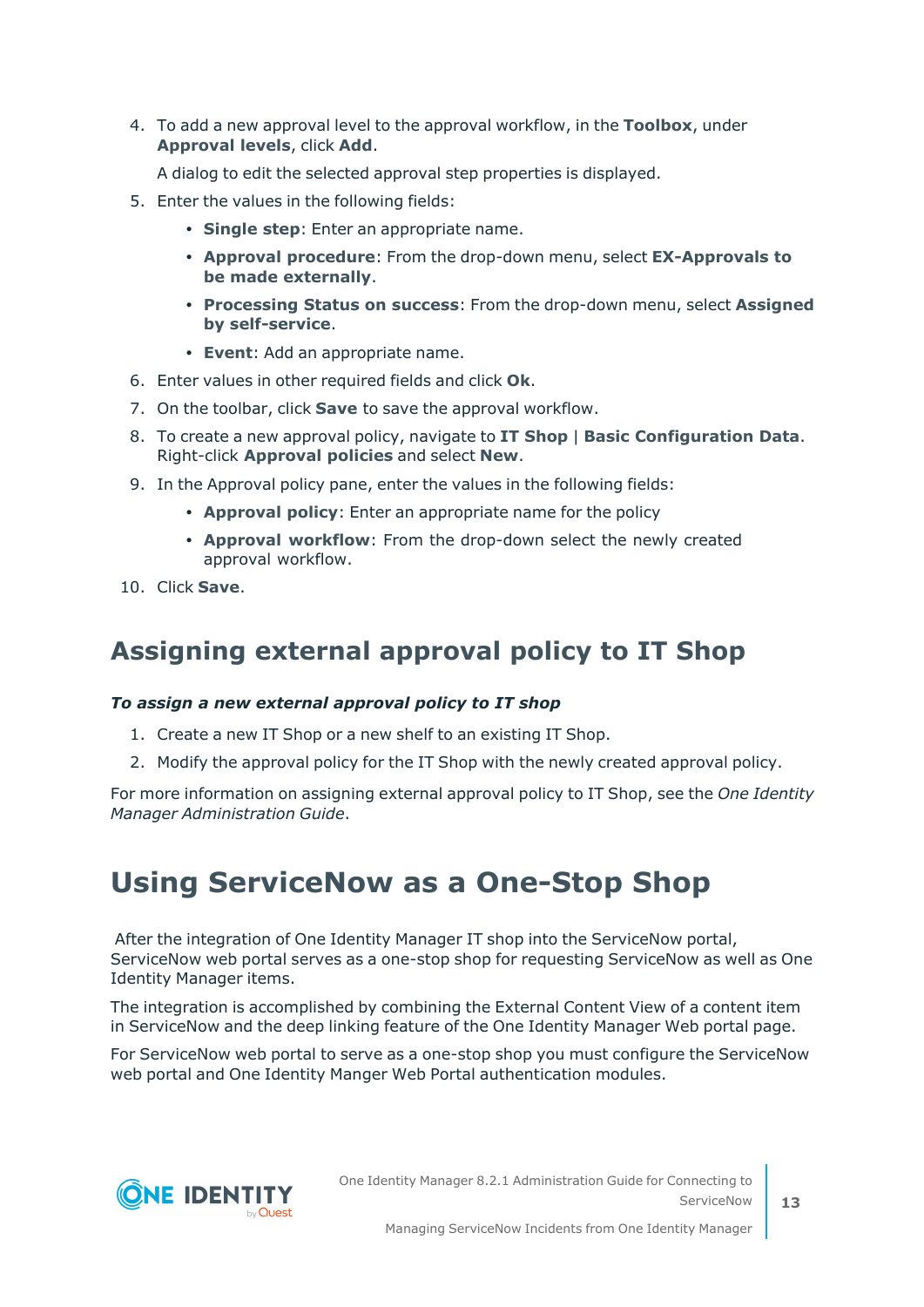NOTE:Before configuring the One Identity Manager web portal, the ServiceNow portal must be configured to display the external content item.

### <span id="page-13-0"></span>**Configuring ServiceNow web portal**

#### *To configure the ServiceNow web portal*

- 1. Login to the ServiceNow web portal.
- 2. Create a new category:
	- a. On the ServiceNow home page, on the Navigation bar, select **Service Catalog** | **Catalog Definitions** | **Maintain Categories.**
	- b. The Categories list is displayed.
	- c. On the Category pane, click **New**.
	- d. On the Category **New Record** pane, in the **Title** field, enter the required category title.
	- e. In the **Catalog** field, click the **Search** icon to search for a catalog in the catalog list and assign it.
	- f. Click **Submit**.
- 3. Create a new content Item:
	- a. On the Navigation bar, select **Service Catalog** | **Catalog Definitions** | **Content Items**.
	- b. On the **Content Items** pane, click **New**.
	- c. On the **Content Item New Record** pane, from the **Content Type** drop-down menu, select **External Content**.
	- d. In the **URL** field, paste the url **https://<WebPortalServer>/IdentityManager/page.axd?ContextID= <***PageLink***>** for deep links to One Identity Manager.

For example, **https://webportalserver.com/IdentityManager/page.axd?ContextID =VI\_ITShop\_ProductSelection**

The context ID changes based on the **Web Designer** page that must be displayed.

- 4. Assign a catalog and category to the newly created content item.
	- a. On the Content Items pane, click **a** against **Catalogs** and then click  $\sim$  to search and select a catalog.
	- b. Click against **Category** to search and select a category from the assigned catalog.
	- c. Click **Update**.



Managing ServiceNow Incidents from One Identity Manager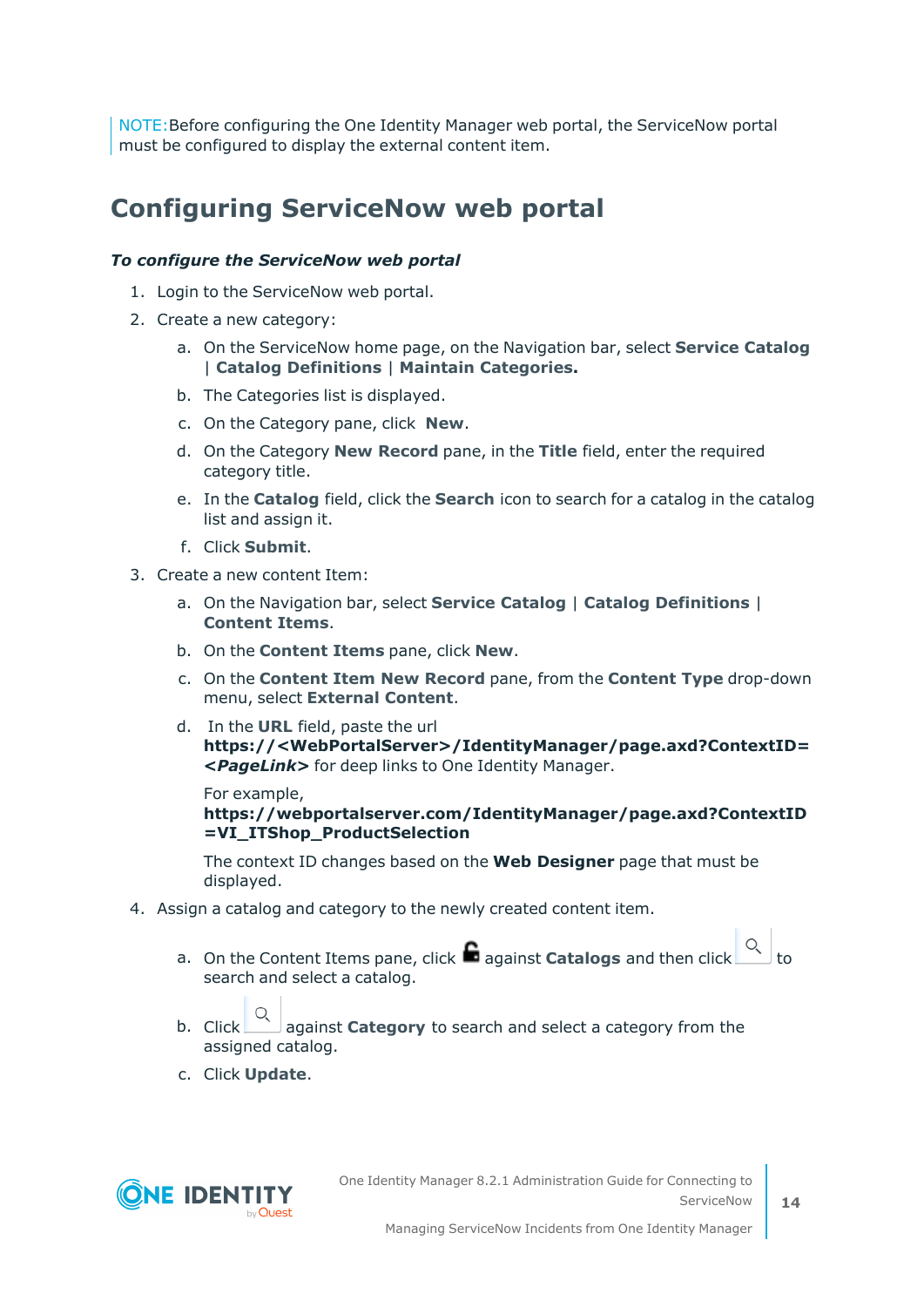The catalog and category are assigned to the newly created content item.

- 5. Add the newly created category to the **Service Catalog** page.
	- a. Navigate to **Self Service** | **Service Catalog**.
	- b. Click the + button on the upper right corner of the screen. Search for the newly created category and click **Add here** to add the category on to the screen in the required place.

### <span id="page-14-0"></span>**Configuring One Identity Manager Web Portal Authentication Modules**

#### *To configure authentication modules on the One Identity Manager Web Portal*

- 1. Go to the One Identity Manager Installers location, navigate to **Modules | QBM| Install | bin** and run the **WebDesigner.ConfigFileEditor.exe** file.
- 2. On the file browser, navigate to the One Identity Manager Web Portal root folder, select the **web.config** file, and click **Open**.
- 3. The **Web Designer Configuration Editor** page is displayed.
- 4. On the Web Project pane, in the Authentication module drop-down menu select the required authentication module. For example, Employee (Role based), OAuth 2.0 / OpenID Connect (role based), and so on.

NOTE: The login behavior of One Identity Manager may vary when the link is accessed from the ServiceNow web portal, based on the web portal authentication module.

### **One Identity Manager login behaviour in ServiceNow portal**

The login behavior of One Identity Manager Web Portal for **Employee (Role based)** authentication module is described below:

- When you click the One Identity Manager link in ServiceNow Web Portal for the first time, an authorization page to the One Identity Manager Web Portal is displayed. You are prompted to enter the user credentials of One Identity Manager to log in to the system.
- After logging in, the One Identity Manager Web Portal displays the available categories.
- You can log in with a different ServiceNow user to another instance of ServiceNow portal, in the same browser using a different tab. In this case, when you click the One Identity Manager link in ServiceNow Web Portal, the One Identity Manager Web Portal is displayed by default without requiring you to enter the login credentials. One Identity Manager uses the credentials of the last logged in user.

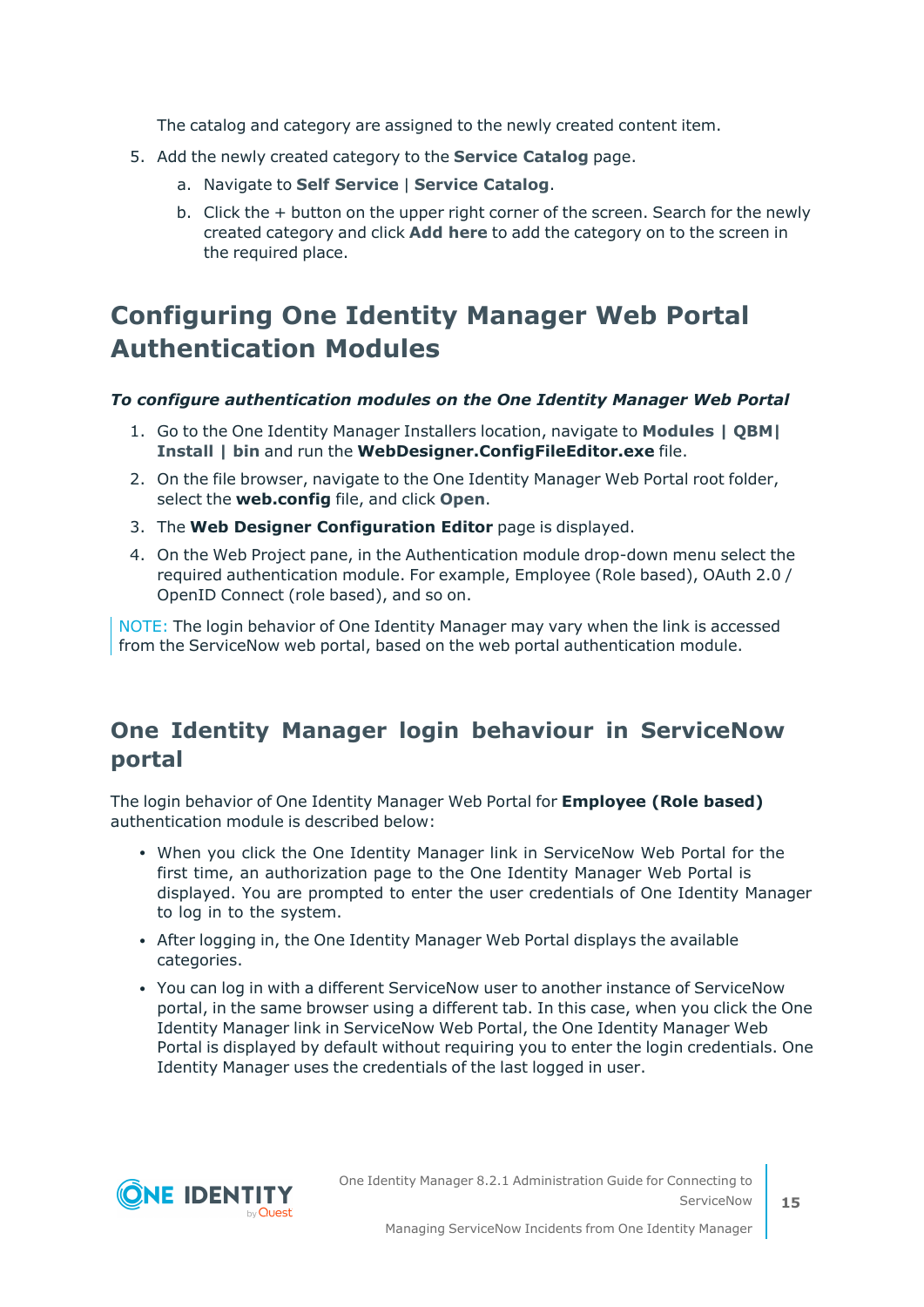• When the browser is closed and a new instance of the browser is opened, clicking the One Identity manager link in the ServiceNow Web Portal displays the authorization page to the One Identity Manager Web Portal prompting you to enter the user credentials.

The login behavior of One Identity Manager Web Portal for **OAuth 2.0 / OpenID Connect (role based)** authentication module is described below:

- When you click the One Identity Manager link in ServiceNow Web Portal for the first time, an authorization page to the One Identity Manager Web Portal is displayed prompting you to enter the user credentials of One Identity Manager.
- After logging in, the One Identity Manager Web Portal displays the available categories.
- You can log in with a different ServiceNow user to another instance of ServiceNow portal, in the same browser using a different tab. In this case, when you click the One Identity Manager link in ServiceNow Web Portal, the One Identity Manager Web Portal is displayed by default without requiring you to enter the login credentials. One Identity Manager uses the credentials of the last logged in user.
- When the browser is closed and a new instance of the browser is opened, clicking the One Identity manager link in the ServiceNow Web Portal displays the One Identity Manager Web Portal without requiring you to enter the login credentials. One Identity Manager uses the credentials of the last logged in user.

### <span id="page-15-0"></span>**Logging out from ServiceNow**

When a user logs out of the ServiceNow portal, the process to log off from the One Identity Manager web session starts. ServiceNow allows customization of the log off from the portal, which can be used to browse the One Identity Manager deep link which clears the authentication session.

One Identity Manager 8.X does not have a log out URL available for clearing the SSO session, which must be implemented in One Identity Manager OAuthenticator module to solve this use-case. Feature ID aimed at solving the impediment is 771671. A workaround for the log out issue is to log off the One Identity Manager session, before logging out of the ServiceNow portal.

## <span id="page-15-1"></span>**Use Case Scenarios**

This section provides descriptions about the following use case scenarios:

- Use Case Scenario with [ServiceNow](#page-16-0) as Master
- Use Case [Scenario](#page-16-1) with One Identity Manager as Master



Managing ServiceNow Incidents from One Identity Manager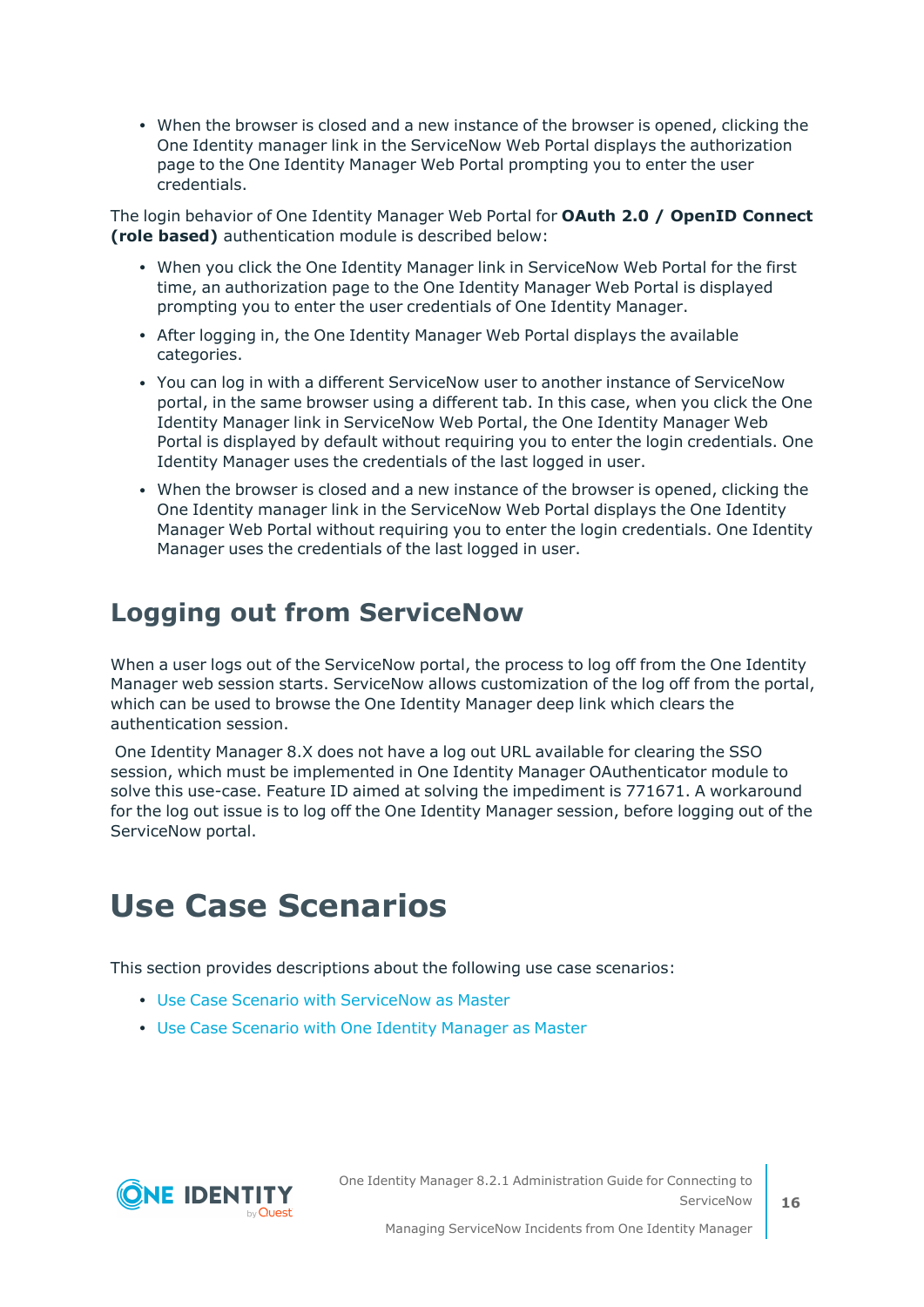## <span id="page-16-0"></span>**Use Case Scenario with ServiceNow as Master**

In this use case scenario, a ticket is created on ServiceNow for any item that is requested on the One Identity Manager web portal with ServiceNow as the master.

This scenario uses the following steps:

**Step 1**: **Enable Service category**: To enable the functionality of creating a ServiceNow ticket for a service item, you must first enable the service category for ServiceNow.

**Step 2**: **Create service request ticket**: The process chain **SCN\_Create ServiceNow ticket** creates a ticket on ServiceNow, based on the parameters configured in the process task. After a ticket is created, it must be resolved on ServiceNow, as ServiceNow is the master.

**Step 3**: **Check ticket status**: The **SCN\_Check\_status\_of\_the\_ServiceNow\_ticket** process is run on a scheduled basis to check for the **PersonWantsOrg** entries that are still open and associated with a ticket in ServiceNow.

The process returns **SNOWResponse** variable, which contains the status of the ticket from ServiceNow. This response is used to change the associated **PersonWantsOrg** entry in One Identity Manager.

NOTE: The schedule for checking the status of the ticket can be set, by changing the schedule in the **Designer | Base Data | General | Schedules**. Select the schedule **ServiceNow Ticket status check schedule**.

In an error scenario where the ticket is not created for a PWO request entry, the request goes into the denied state automatically and the user can request for the same product again.

### <span id="page-16-1"></span>**Use Case Scenario with One Identity Manager as Master**

In this use case scenario, a ticket is created on ServiceNow for any item that is requested on the One Identity Manager Web Portal with One Identity Manager as the master.

This scenario uses the following steps:

**Step 1**: **Enable Service category**: To enable the functionality of creating a ServiceNow ticket for a service item, you must first enable the service category for ServiceNow.

**Step 2**: **Create service request ticket**: The **SCN\_Create ServiceNow ticket** process creates a ticket on ServiceNow, based on the parameters configured in the process task. After a ticket is created, it must be resolved on ServiceNow, as ServiceNow is the master.

**Step 3**: **Check ticket status**: Once a ticket is created, it must go through the regular approval processes that is configured to the shelf containing the item. The **SCN\_Update 1IM status to ServiceNow** process is triggered if any change is made on the status of the



**17**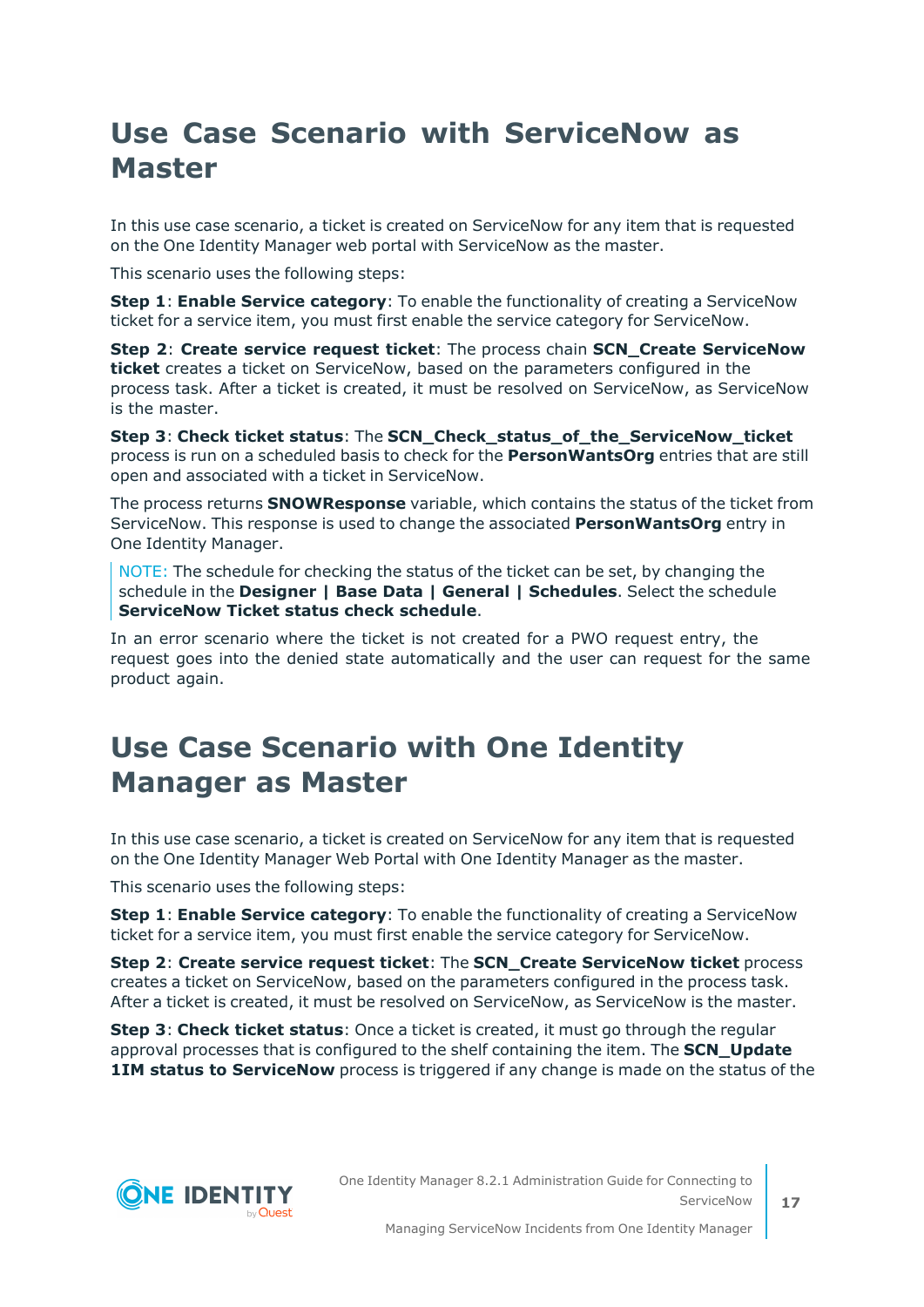request. This process ensures that the JSON response is sent to the ServiceNow end, and the associated ticket is updated in ServiceNow.

NOTE: If the **SCN\_Update 1IM status to ServiceNow** process fails, it is recommended to create a new MailComponent process step that enables you to send a mail alert to the requester.

In case of an error, when the ticket is not created for a request, the request goes into denied state and then, the user is allowed to request for the same product again.

## <span id="page-17-0"></span>**Customizing ServiceNow module**

Customizing the ServiceNow module involves the following steps:

- Creating [ServiceNow](#page-17-1) Ticket Adding more attributes to the ticket creation
- [Manipulating](#page-18-0) the response from ServiceNow
- <sup>l</sup> [Constructing](#page-23-0) the Request for updating One Identity Manager status to [ServiceNow](#page-23-0) ticket

### <span id="page-17-1"></span>**Creating ServiceNow Ticket – Adding more attributes to the ticket creation**

The ServiceNow component **CreateTicket** enables you to create tickets.

#### *To create tickets*

- 1. In the **Designer**, navigate to **Process Orchestration | Process Components | SCNComponent | CreateTicket**.
- 2. To create a parameter for the CreateTicket task, right-click **CreateTicket**, and select **New parameter**.

The Parameters properties dialog is displayed.

- a. In the **Name** field, enter a name that matches the ServiceNow parameter name. This new parameter must match the ServiceNow parameter. For example, if you want to add the ServiceNow parameter **resolved\_by**, provide the name for the new One Identity Manager parameter as **resolved\_by**.
- b. In the **Value template** field, enter the value template with the syntax: **Value = <***Value to be configured***>**. For example, **Value = "test"**.

A process step with the **CreateTicket** task sends the configured values to ServiceNow to create a ticket. The **Create ServiceNow Ticket** uses this process step to create a ticket.

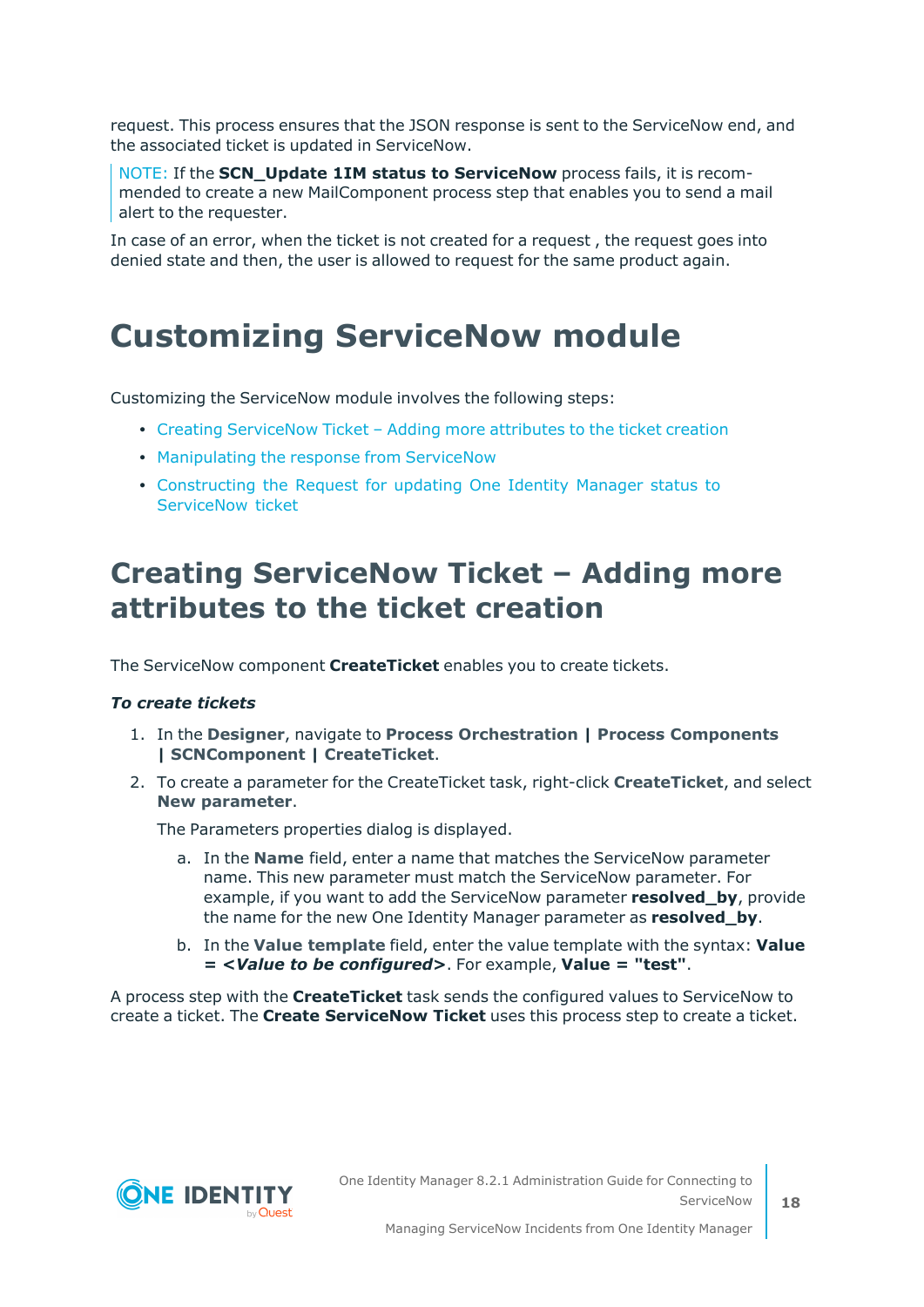### <span id="page-18-0"></span>**Manipulating the response from ServiceNow**

The process step with **GetTicketStatus** task gets the status of a ticket.

The **SCN\_Create ServiceNow Ticket** process enables to create a ticket in ServiceNow and update the field **ServiceNowSystemID** of the **PersonWantsOrg** table. This field is used in the **SCN\_Check\_status\_of\_the\_ServiceNow\_ticket** process, which is called over time. This process chain contains a process step using the **GetTicketStatus** task which uses the **ServiceNowSystemID** as a reference to the ServiceNow and returns the status in the field SNOW Response.

SNOW Response value is a JSON response which is then parsed to get any desired field of the ServiceNow response schema. These fields can later be leveraged to change the status of the associated **PersonWantsOrg** entry accordingly.

This SNOW Response value is used in the script **SCN\_UpdatingOneIMTicketStatus**. This is first parsed to a NewtonSoft Object type and then values are taken out using the SelectToken function. Further explanation is given below.

The response value script is represented below:

#If Not SCRIPTDEBUGGER

References Newtonsoft.Json.dll

#End If

'This script is used for updating the status from the ServiceNow ticket to the corresponding PersonWantsOrg entry in One Identity Manager.

'Dieses Skript wird zum Aktualisieren des Status vom ServiceNow-Ticket zum entsprechenden PersonWantsOrg-Eintrag in One Identity Manager verwendet.

Public Overridable Function SCN\_UpdatingOneIMTicketStatus( ByVal statusResultsData As String , ByVal UID\_PWO As String) As Boolean

Dim PWO As ISingleDbObject = Connection.CreateSingle("PersonWantsOrg", UID\_PWO)

Dim snowResponse As Newtonsoft.Json.Linq.JObject = Nothing

Try

snowResponse = Newtonsoft.Json.Linq.JObject.Parse(statusResultsData)

'We can retrieve any value from the ServiceNow Response JSON.



One Identity Manager 8.2.1 Administration Guide for Connecting to **ServiceNow** 

Managing ServiceNow Incidents from One Identity Manager

**19**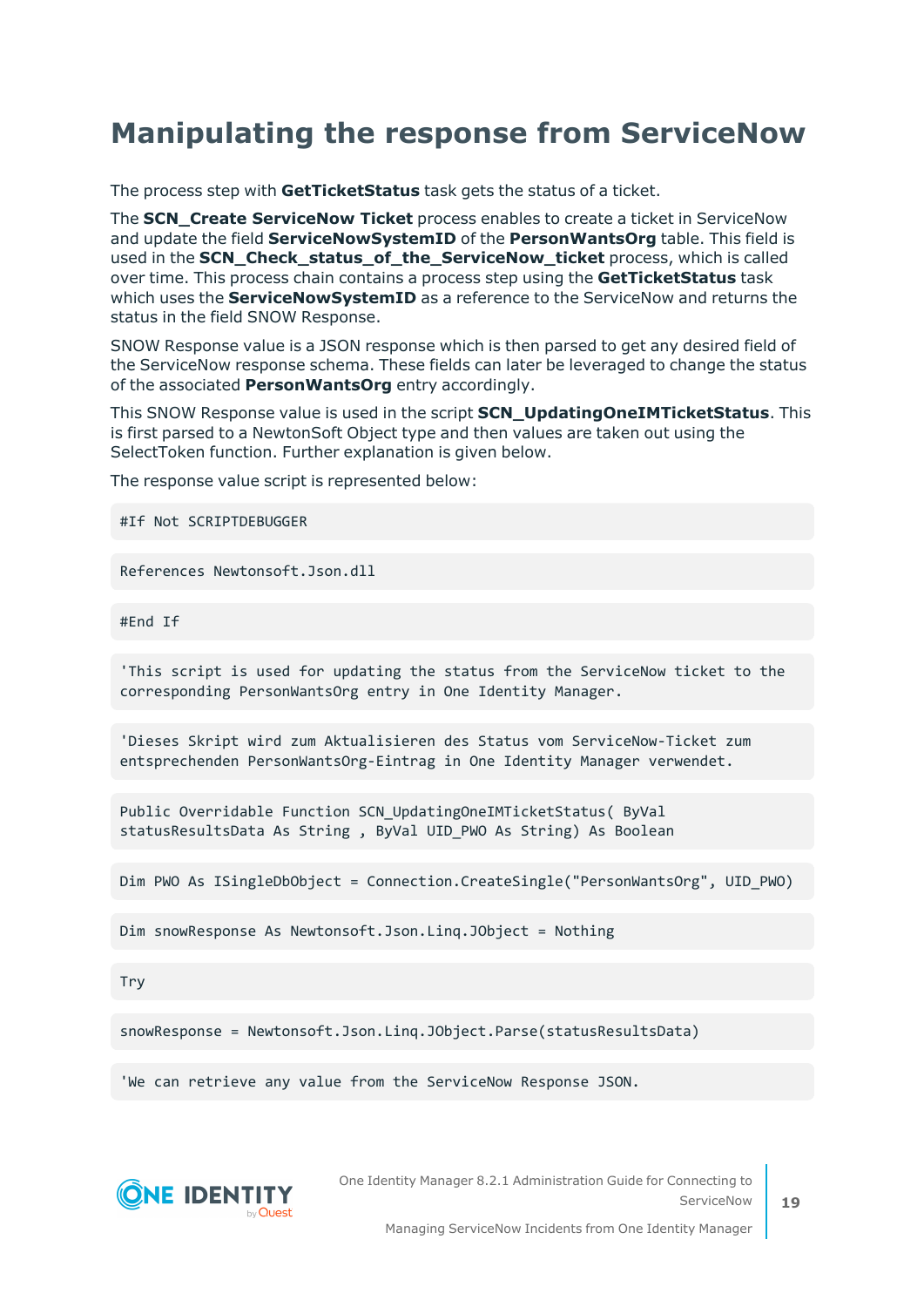'In this script, we are getting the values for "sys\_id", "number", "state", etc.

'A detailed sample of a JSON response can be found in the One Identity Manager Administration Guide.

'Wir können jeden Wert aus dem ServiceNow-Antwort-JSON abrufen.

'In diesem Skript erhalten wir die Werte für "sys\_id", "number", "state" usw.

'Ein detailliertes Beispiel einer JSON-Antwort finden Sie im OneIM-Administrationshandbuch.

'Syntax to get a value from the json : snowResponse.SelectToken("<variable name>").ToString()

'Syntax, um einen Wert aus dem json: snowResponse.SelectToken ("<Variablenname>") . ToString ()

'Example : snowResponse.SelectToken("sys\_id").ToString()

'Beispiel: snowResponse.SelectToken ("sys\_id"). ToString ()

'Any internal fields or nested fields can be queried in the format:

'Alle internen Felder oder verschachtelten Felder können im folgenden Format abgefragt werden:

'snowResponse.SelectToken("<parent1 variable name>").SelectToken("<Parent2 Or internal field name>")....ToString()

'Example:" snowResponse.SelectToken("resolved\_by").SelectToken("link").ToString ()

'Beispiel: "snowResponse.SelectToken (" resolved\_by "). SelectToken (" link "). ToString ()

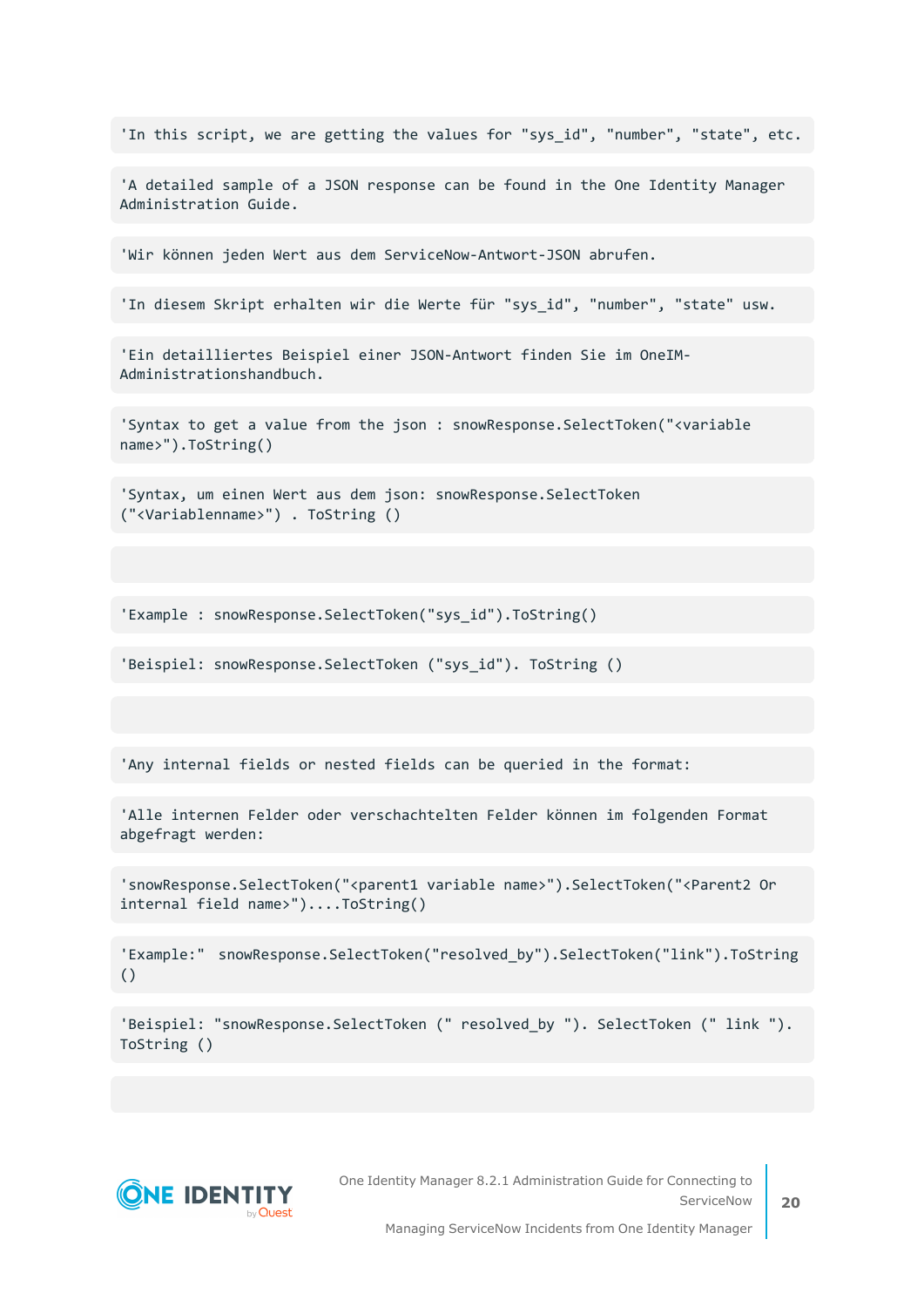Dim sysID As String = snowResponse.SelectToken("sys\_id").ToString()

Dim incnumber As String = snowResponse.SelectToken("number").ToString()

Dim status As String = snowResponse.SelectToken("state").ToString()

Dim ownerID As String = snowResponse.SelectToken("sys\_updated\_by").ToString()

Dim close code As String = snowResponse.SelectToken("close code").ToString()

Dim close notes As String = snowResponse.SelectToken("close notes").ToString()

Dim resolved at As String = snowResponse.SelectToken("resolved at").ToString()

'The value for the status variable should be modified to the value as configured at the ServiceNow End

'Der Wert für die Statusvariable sollte auf den Wert geändert werden, der im ServiceNow-Ende konfiguriert wurde

If status = "6" Then

'On the basis of the state, we can make the necessary decision on the PersonWantsOrg entry.

'Auf der Grundlage des Staates können wir die notwendige Entscheidung über den Eintrag PersonWantsOrg treffen.

'Deutsche Übersetzung des folgenden Anrufs

'Beispiel: PWO.Custom.CallMethod("MakeDecision", "", True, "Ticket 123 wurde erfolgreich vom Benutzer admin geschlossen")



Managing ServiceNow Incidents from One Identity Manager

**21**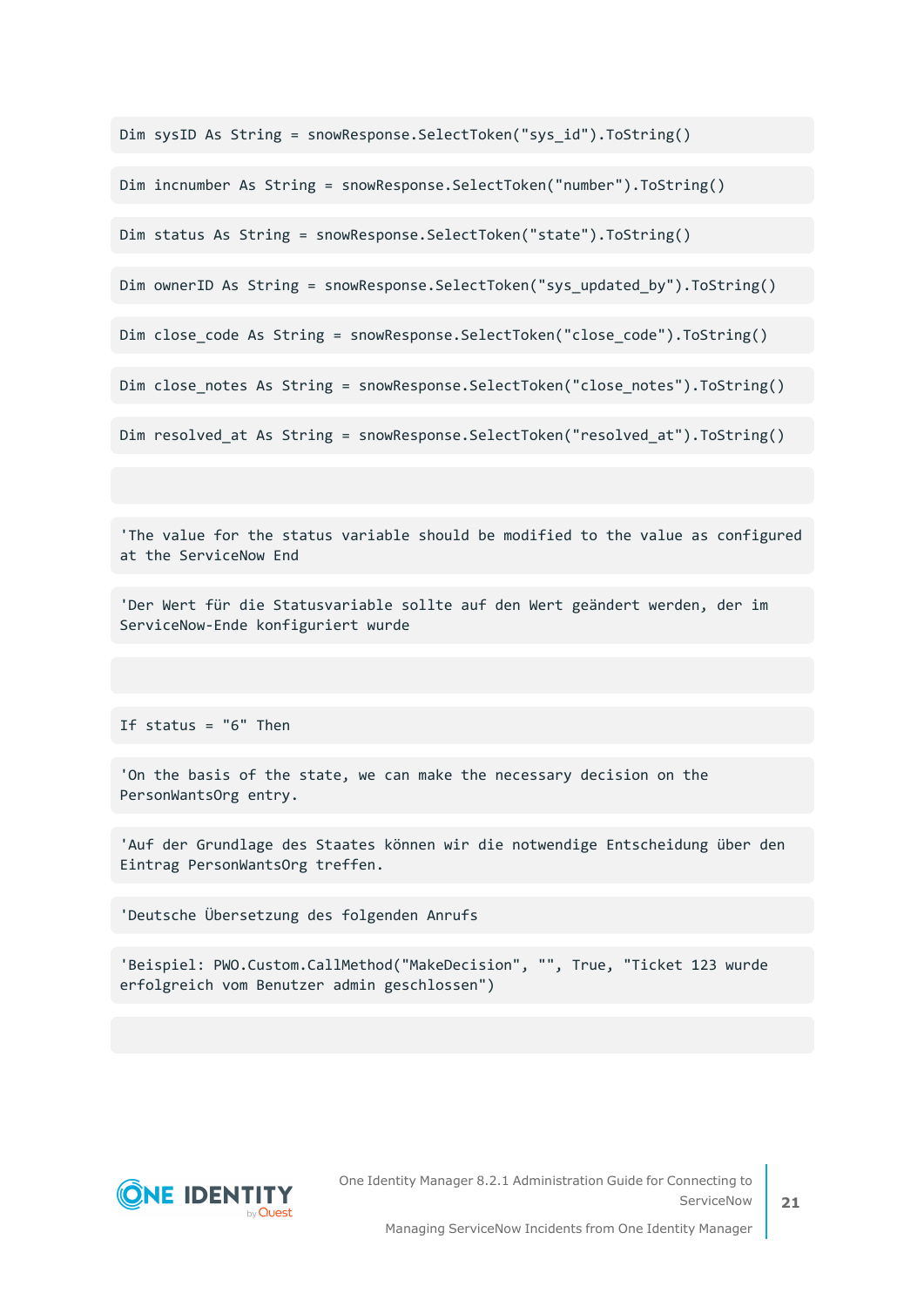PWO.Custom.CallMethod("MakeDecision", "", True, "Ticket#" + incnumber + " was closed successfully by " + ownerID + " " + sysID +"")

PWO.PutValue("SNOWExt",True)

PWO.Save()

End If

Return True

Catch ex As Exception

Return False

End Try

End Function

Based on the configuration of values in the ServiceNow end, the value of the order state can be changed. For instance,

If status = "6" Then

'On the basis of the state, we can make the necessary decision on the PersonWantsOrg entry.

'Auf der Grundlage des Staates können wir die notwendige Entscheidung über den Eintrag PersonWantsOrg treffen.

'Deutsche Übersetzung des folgenden Anrufs

'Beispiel: PWO.Custom.CallMethod("MakeDecision", "", True, "Ticket 123 wurde erfolgreich vom Benutzer admin geschlossen")

PWO.Custom.CallMethod("MakeDecision", "", True, "Ticket#" + incnumber + " was closed successfully by " + ownerID + " " + sysID +"")



One Identity Manager 8.2.1 Administration Guide for Connecting to ServiceNow

Managing ServiceNow Incidents from One Identity Manager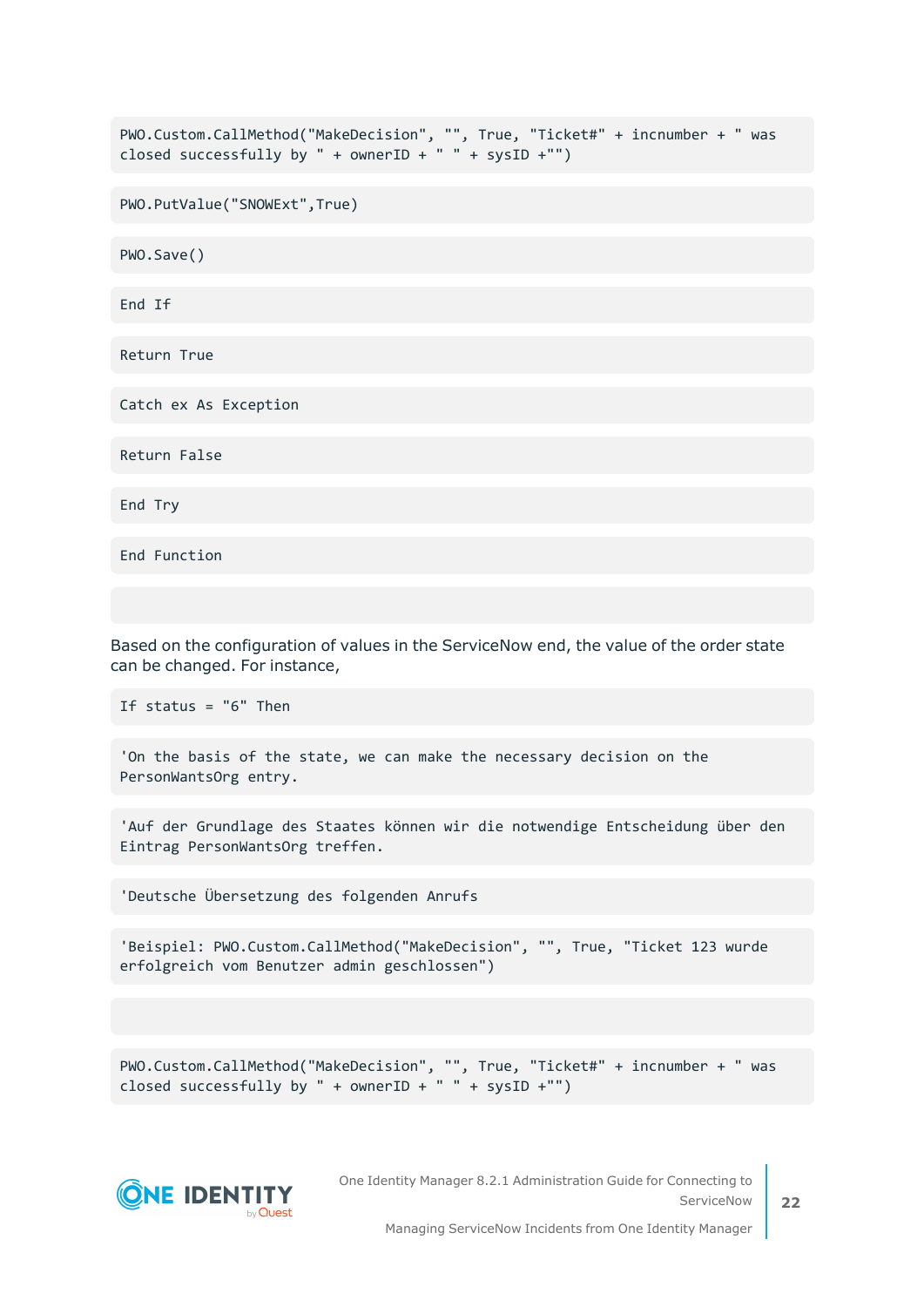PWO.PutValue("SNOWExt",True)

PWO.Save()

End If

Here, a ServiceNow instance has the state "6" configured as close and assigned in ServiceNow. Hence, the custom call PWO.Custom.CallMethod("MakeDecision","", True,"Message") is set to true.

If a request is denied from the ServiceNow, then the custom call changes to PWO.Custom.CallMethod("MakeDecision","", True,"Message") is set to false.

Please ensure that the statement **PWO.PutValue("SNOWExt",True)** is present, after any decision making step as its value is used in other processes.

The SnowResponse can be used to retrieve any field of the ServiceNow response. These retrieved values can be used to set the variables of a ticket. For example,

```
If status = "6" Then
```
'On the basis of the state, we can make the necessary decision on the PersonWantsOrg entry.

'Auf der Grundlage des Staates können wir die notwendige Entscheidung über den Eintrag PersonWantsOrg treffen.

'Deutsche Übersetzung des folgenden Anrufs

'Beispiel: PWO.Custom.CallMethod("MakeDecision", "", True, "Ticket 123 wurde erfolgreich vom Benutzer admin geschlossen")

PWO.Custom.CallMethod("MakeDecision", "", True, "Ticket#" + incnumber + " was closed successfully by " + ownerID + " " + sysID +"")

PWO.PutValue("SNOWExt",True)

PWO.Save()

End If



One Identity Manager 8.2.1 Administration Guide for Connecting to ServiceNow

Managing ServiceNow Incidents from One Identity Manager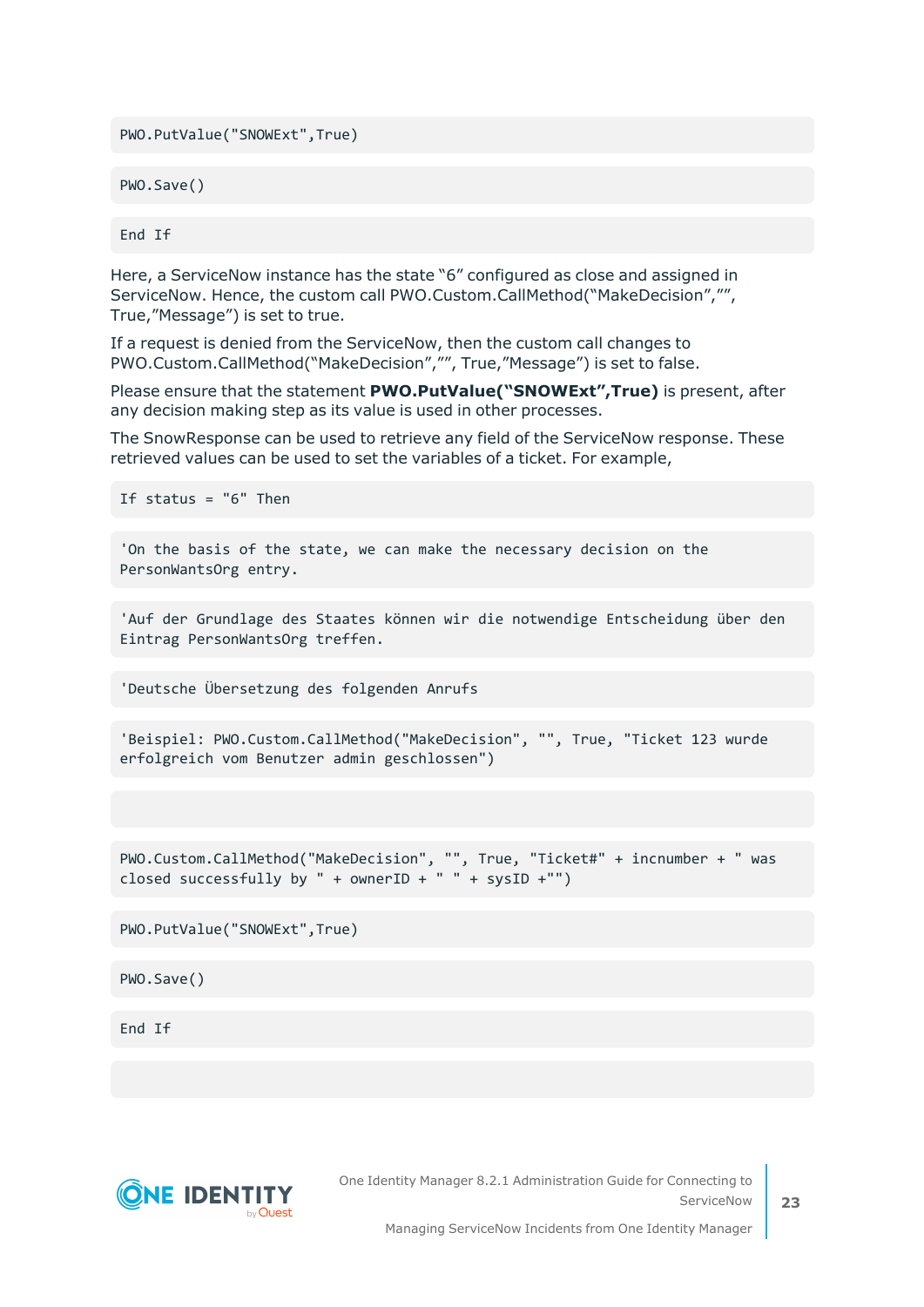In this script, the message portion of the custom call is configurable. We have configured the message to display some text and values of the field "sys\_udpated\_by" and "sys\_id". These values are retrieved before this If block as shown below:

*Dim sysID As String = snowResponse.SelectToken("sys\_id").ToString()*

*Dim ownerID As String = snowResponse.SelectToken("sys\_updated\_by").ToString()*

Similarly more values can be retrieved with the syntax,

<sup>l</sup> *Dim testPropName As type = snowResponse.SelectToken("ServiceNow field name").ToString()*

For internal child fields,

<sup>l</sup> *Dim testPropName As type = snowResponse.SelectToken("ServiceNow parent name").SelectToken(child1)….ToString()*

These retrieved values can also be used to set some field of PersonWantsOrg entry like ReasonHead for instance.

General Syntax: *PWO.PutValue("<PersonWantsOrg field name>",testPropName)*

Example:

- <sup>l</sup> *Dim closenotes As String = snowResponse.SelectToken("close\_notes")*
- <sup>l</sup> *PWO.PutValue("ReasonHead", closenotes )*

NOTE:

- **PWO.PutValue** is only applicable after the initialization in the script.
- **Script SCN\_UpdatingOneIMTicketStatus** cannot be modified directly. If further customizations are required on this script, new custom scripts must be created by copying this script's content and changes must be done on the new script. Change the function's name and use the same custom script name in the process step. The process chain referencing this script is **SCN\_Check status of the ServiceNow ticket**. Modify the script name in the following internal process step: Updating the One Identity Manager with status of resolved tickets.

### <span id="page-23-0"></span>**Constructing the Request for updating One Identity Manager status to ServiceNow ticket**

The **SCN\_Update\_1IM\_ticket\_status\_to\_ServiceNow** process is responsible for constructing the response for ServiceNow update. This response is then sent to the ServiceNow end, through the process task **UpdateServiceNowStatus**. This task has a parameter **RequestBody** that takes the value from the preceding step, in the process, which calls the script **SCN\_GetOrderValueStatus** that constructs the response. Below is the script with an example on how the script can be modified.

#If Not SCRIPTDEBUGGER

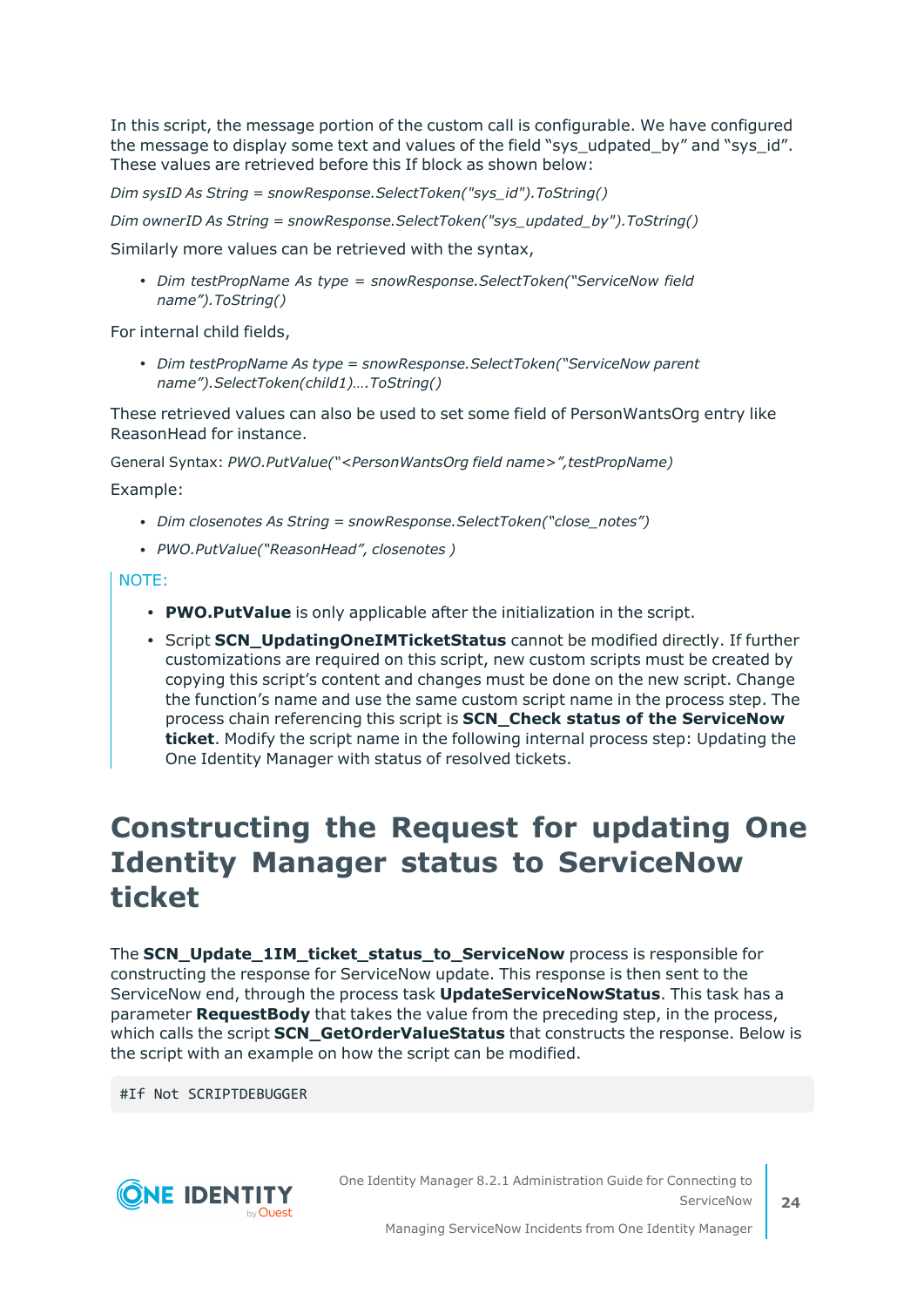References Newtonsoft.Json.dll

#End If

'This script gets the OrderState value status from the PersonWantsOrg table with reference of the UID PWO sent from the calling step

'Dieses Skript ruft den OrderState-Wertstatus aus der Tabelle "PersonWantsOrg" mit der Referenz der UID PWO ab, die vom aufrufenden Schritt gesendet wurde

'On the basis of the OrderState value the necessary response is generated as explained in this script further on

'Auf der Grundlage des OrderState-Werts wird die erforderliche Antwort generiert, wie in diesem Skript weiter erläutert

Public Overridable Function SCN GetOrderValueStatus(ByVal UID PWO As String) As String

Dim PWO As ISingleDbObject = Connection.CreateSingle("PersonWantsOrg", UID\_PWO)

Dim responseBodyStr As String = ""

Dim orderstate As String = PWO.GetValue("OrderState").String

Dim requestBody As Newtonsoft.Json.Linq.JObject = New Newtonsoft.Json.Linq.JObject()

'The Request JSON for the response will have to constructed based on the value of the OrderState in OneIM and

'the corresponding field values that are configured on the ServiceNow end.

'Der Anforderungs-JSON für die Antwort muss basierend auf dem Wert des OrderState in One Identity Manager und

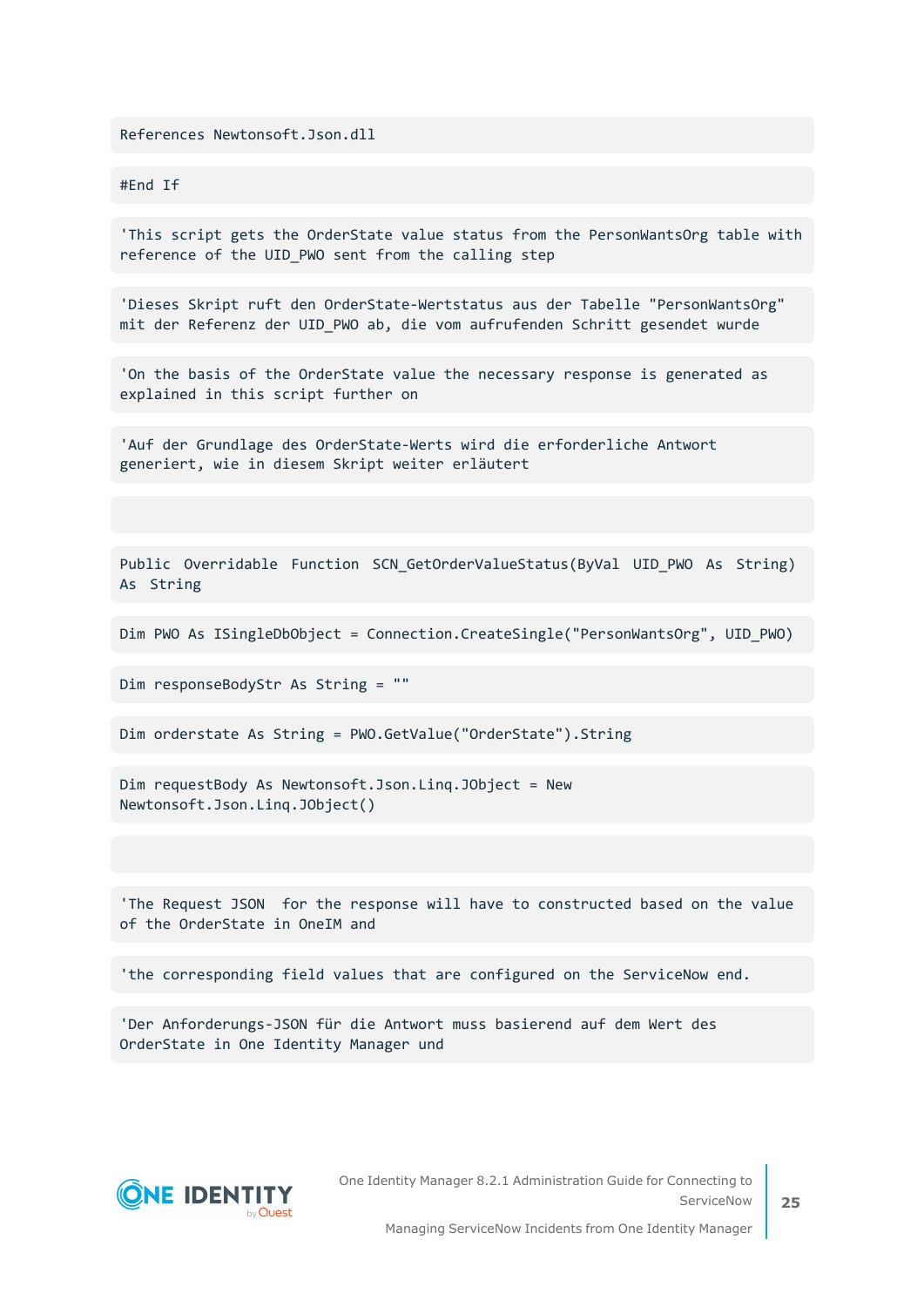'den entsprechenden Feldwerten erstellt werden, die auf dem ServiceNow-Ende konfiguriert sind.

'To add any more fiels to the request JSON, add it in the format, requestBody.Add("<fieldname>","<Value>")

'Um der Anfrage JSON weitere Felder hinzuzufügen, fügen Sie sie im Format requestBody.Add ("<Feldname>", "<Wert>") hinzu.

'Example: requestBody.Add("close\_code","Closed/Resolved by Caller")

'Beispiel: requestBody.Add ("close code", "Closed / Resolved by Caller")

Select orderState

Case "Assigned"

requestBody.Add("close\_code","Closed/Resolved by Caller")

requestBody.Add("state","7")

requestBody.Add("close\_notes",PWO.GetValue("ReasonHead").String)

responseBodyStr = requestBody.ToString()

Case "Granted"

requestBody.Add("state","2")

responseBodyStr = requestBody.ToString()

Case "Dismissed"

requestBody.Add("close\_code","Closed/Resolved by Caller")

requestBody.Add("state","7")

requestBody.Add("close\_notes",PWO.GetValue("ReasonHead").String)



One Identity Manager 8.2.1 Administration Guide for Connecting to ServiceNow

Managing ServiceNow Incidents from One Identity Manager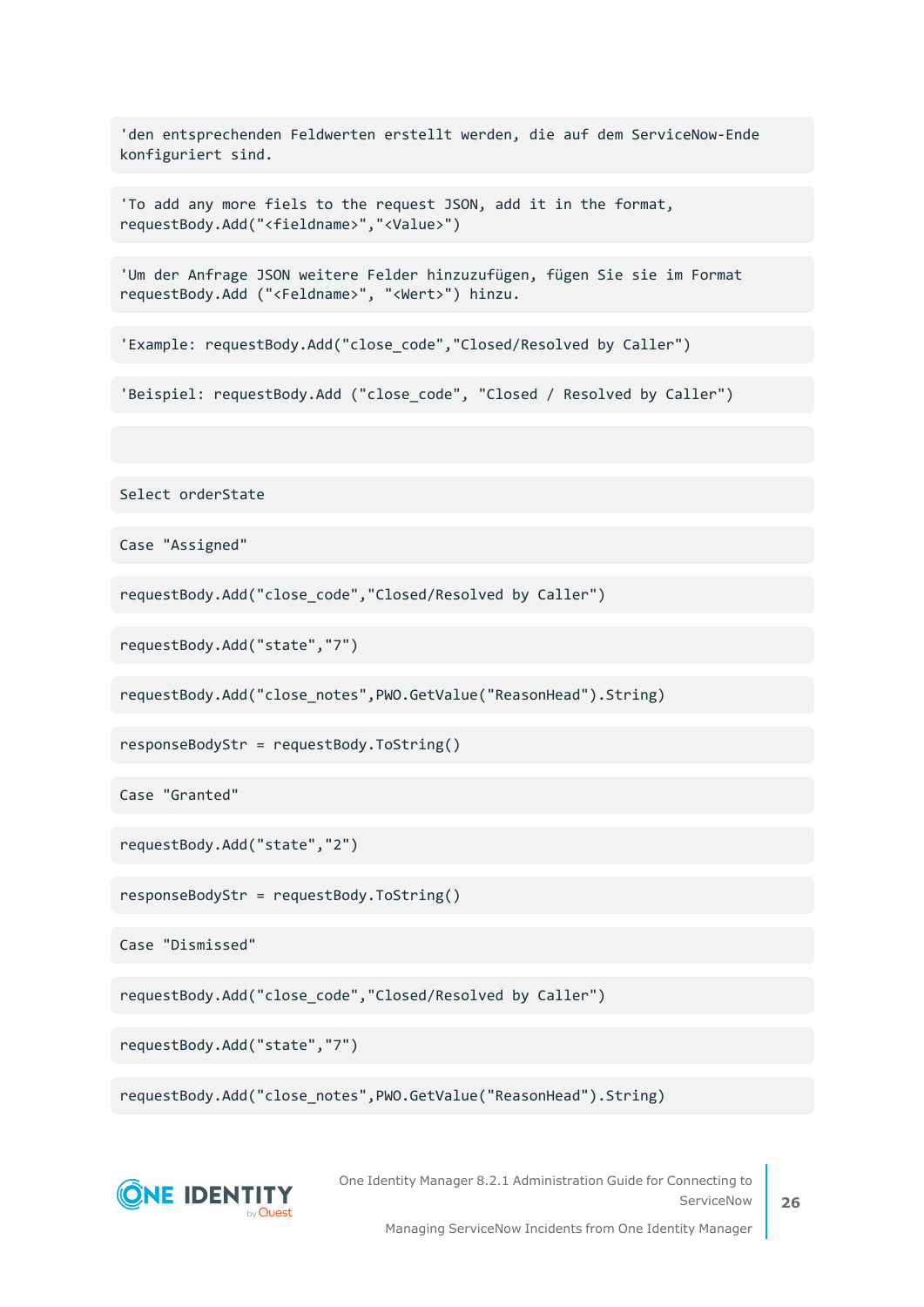```
responseBodyStr = requestBody.ToString()
```

```
Case "OrderProduct"
```

```
requestBody.Add("state","2")
```
responseBodyStr = requestBody.ToString()

Case "Aborted"

```
requestBody.Add("close_code","Closed/Resolved by Caller")
```
requestBody.Add("state","7")

responseBodyStr = requestBody.ToString()

Case Else

responseBodyStr = ""

End Select

Return responseBodyStr

End Function

In the script, the **Cases** sections contain the responses for various **OrderState** values of the **PersonWantsOrg** entries.

For instance:

Case "Assigned"

requestBody.Add("close\_code","Closed/Resolved by Caller")

```
requestBody.Add("state","7")
```
requestBody.Add("close\_notes",PWO.GetValue("ReasonHead").String)



One Identity Manager 8.2.1 Administration Guide for Connecting to ServiceNow

Managing ServiceNow Incidents from One Identity Manager

**27**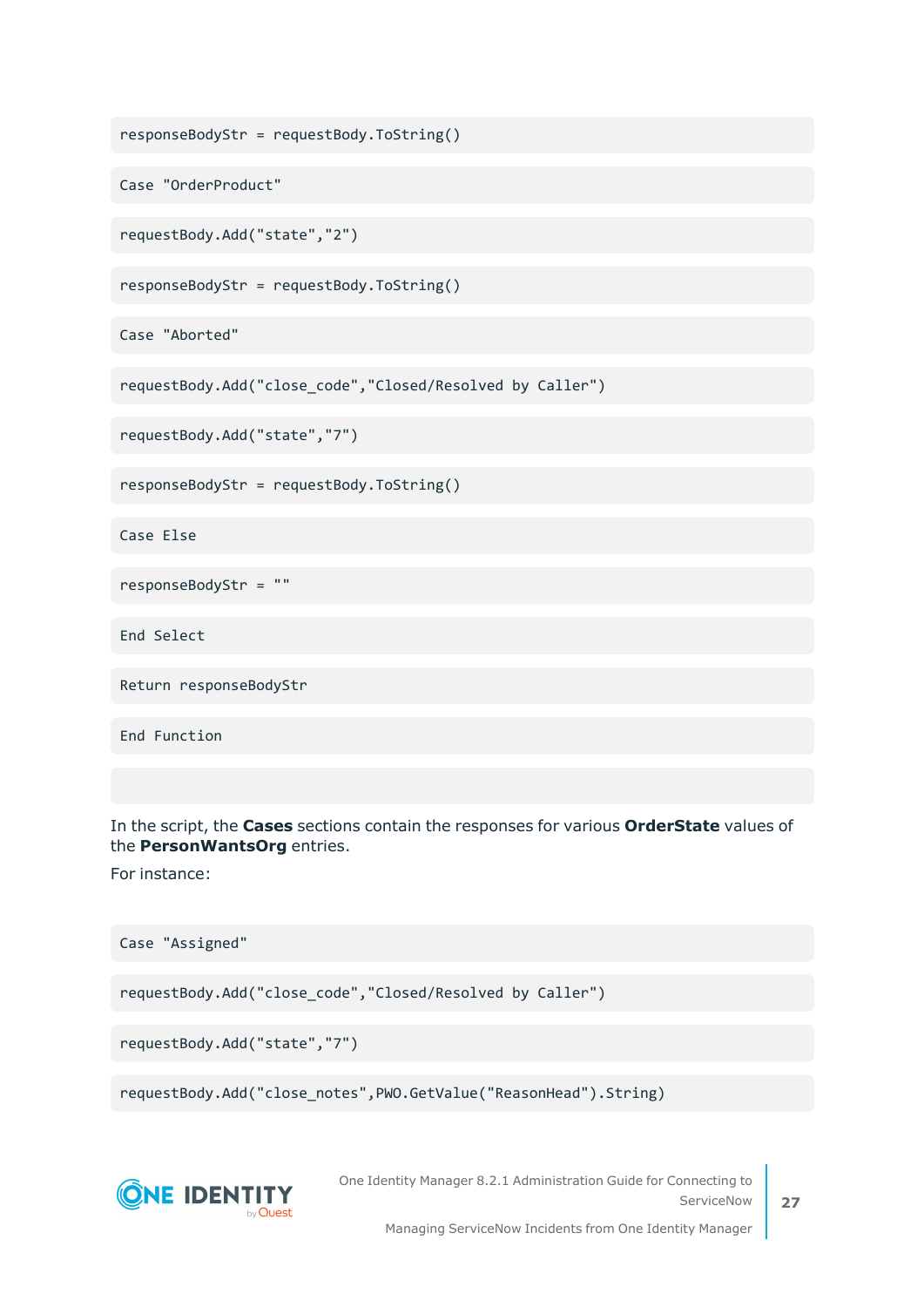responseBodyStr = requestBody.ToString()

Here, the variable **requestBody** contains the request that is to be sent to ServiceNow. In this case, we are add the ServiceNow fields **close\_code**, **state**, **close\_notes**. These fields are mandatory for any ticket to be closed on ServiceNow for resolution. More fields can be added with the **requestBody** before the statement **responseBodyStr = requestBody.ToString()**.

- <sup>l</sup> Syntax to add more fields: *requestBody.Add("<ServiceNow field name>","<Value>")*
- <sup>l</sup> Example: *requestBody.Add("resoved\_by",\$DisplayPersonHead\$)*

Here **\$DisplayPersonHead\$** is the value of the person taking a decision as configured in the approval work flow.

6 NOTE: Script **SCN\_GetOrderValueStatus** cannot be modified directly. If further customizations are required on this script, new custom scripts must be created by copying this script's content and then changes can be done on the new script. Change the function's name and use the same custom script name in the process step. process that references this script is **SCN\_Update\_1IM\_ticket\_status\_to\_ ServiceNow**. The internal process step where the script name should be modified is **Script to process the OrderValue property of One Identity Manager**.

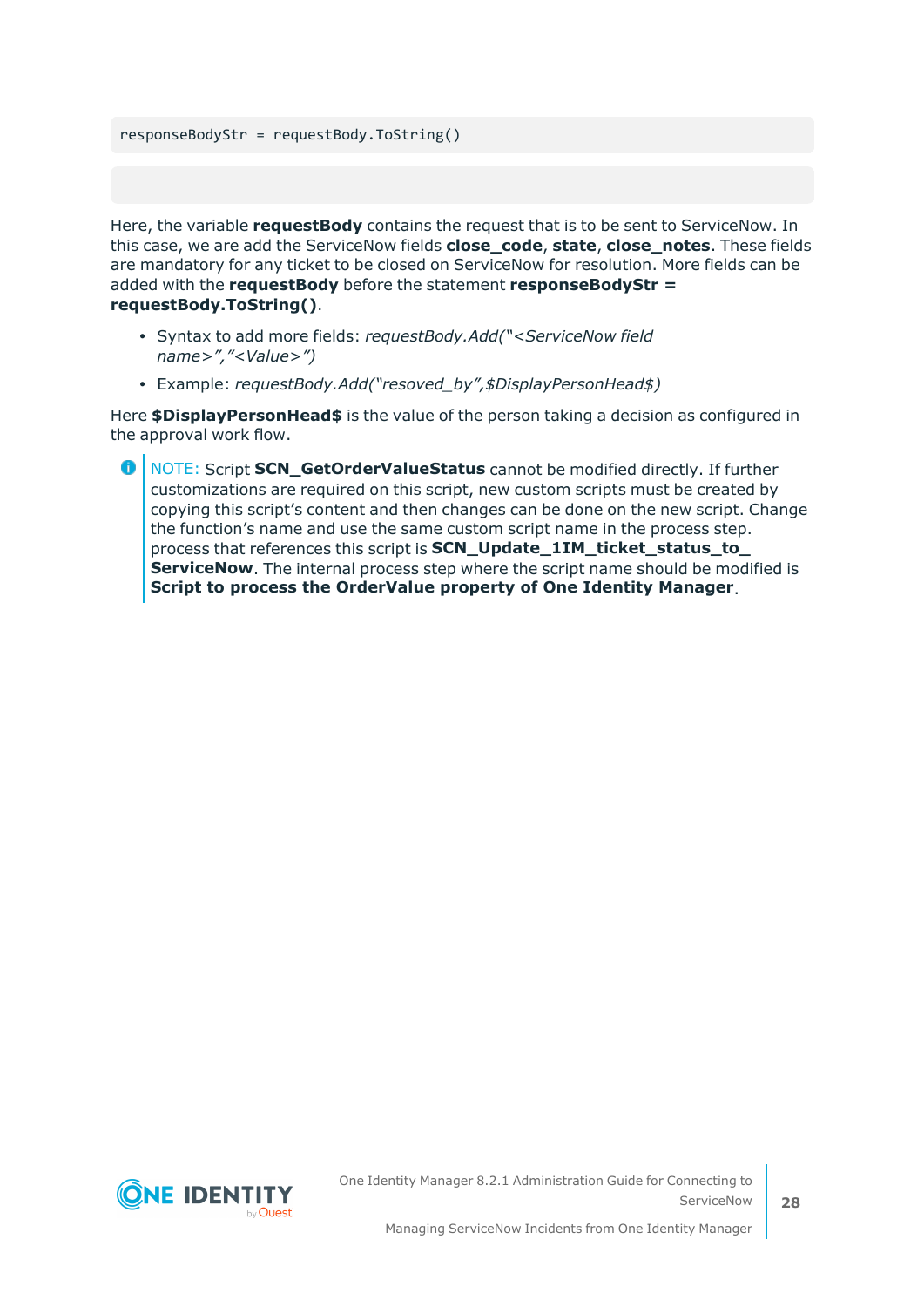# <span id="page-28-0"></span>**One Identity Manager for Service Catalog**

This section provides details of integration of One Identity Manager with Service catalog in ServiceNow.

# <span id="page-28-1"></span>**Configuring ServiceNow's One Identity Manager Catalog Application**

This section elaborates configuration of One Identity Manager service catalog app for integration with One Identity Manager.

### <span id="page-28-2"></span>**Adding Catalog Item to the Catalog Page**

After the installation of One Identity Manager ServiceNow App, it needs to be added to the service catalog page.

#### *Steps to add One Identity Manager ServiceNow App to catalog page:*

- 1. Navigate to the **Self-Service** | **Service Catalog** in your instance.
- 2. **Add content** | Search for **One Identity Manager for Service Catalog** from the categories
- 3. Click **Add** here.
- 4. The Catalog Item will then be available in the Catalog Page to place IT Shop requests from ServiceNow.

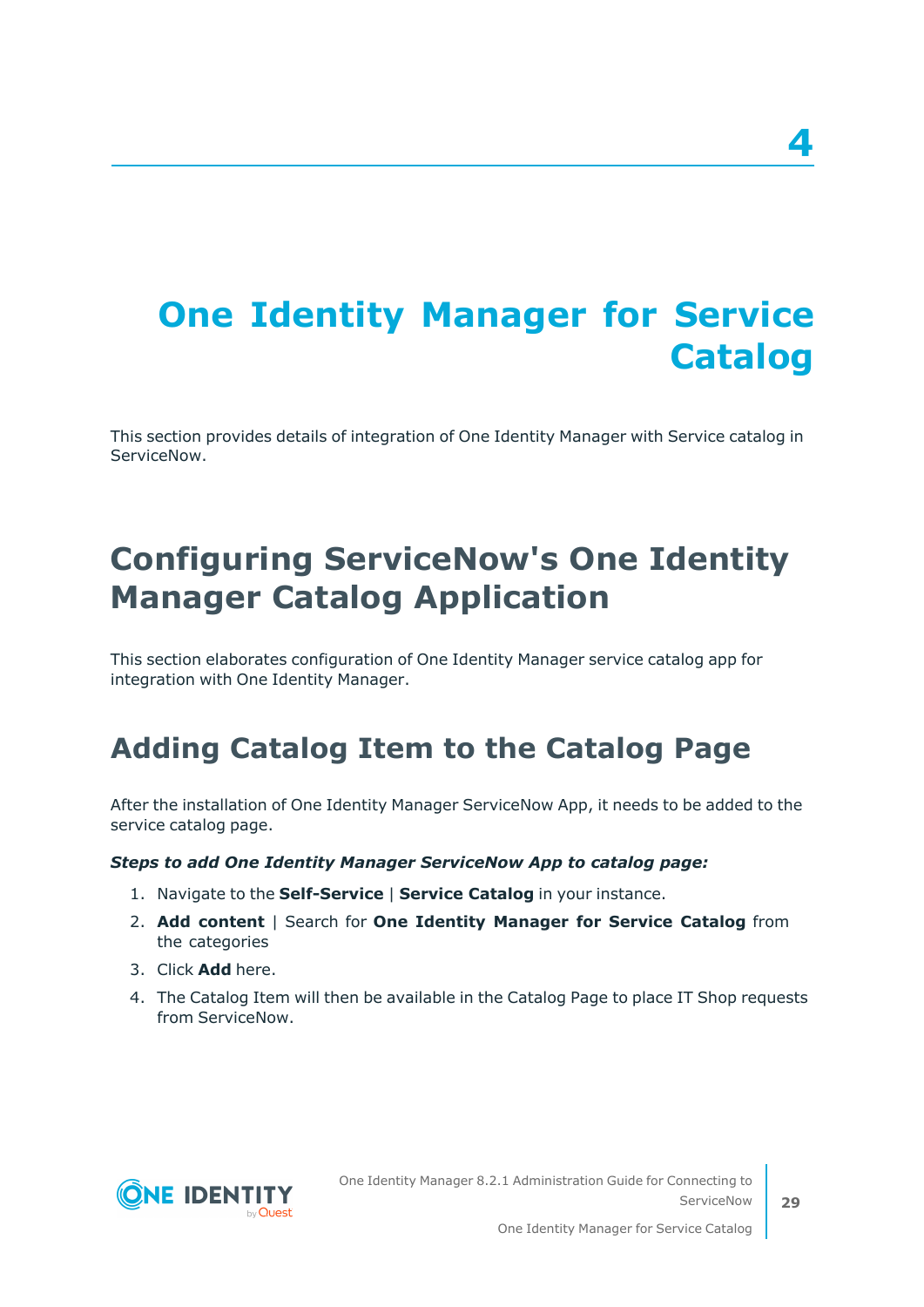## <span id="page-29-0"></span>**Configuration Parameters**

The details related to configuration parameters in the One Identity Manager ServiceNow App are listed below Configuration parameters can be found under One Identity Manager ServiceNow App in the Application navigator. Sysadmin/Appadmin would be able to configure these parameters. Initially when the One Identity Manager Service App is configured for the first time the scheduled job must be executed manually once for the configuration parameters to be available for the user to edit.

#### *To execute the Scheduled job follow the below steps:*

- 1. Open the ServiceNow instance.
- 2. Navigate to **System Definition** | **Scheduled jobs**.
- 3. Search for **InitializeConfigurationParametersAndLoadData** and select it.
- 4. Click on **Execute** button to execute the background job and initialize the configuration parameters

#### **Table 1: Configuration Parameters**

| <b>Name</b>                                       | <b>Config Parameter Config Parameter Description</b>                                                                                                                                                             |
|---------------------------------------------------|------------------------------------------------------------------------------------------------------------------------------------------------------------------------------------------------------------------|
| add_OneIM_<br>managers_to_<br>approver_role       | Add OneIM Managers to ServiceNow's approver_user role so<br>that they would be able to approve the ServiceNow request<br>assigned to them? (true   false)                                                        |
| compliance_officer                                | The group of the compliance officers which will approve, if a<br>request would lead to a SoD conflict.                                                                                                           |
| delta_load_data_<br>from_oneim_<br>server_persons | If true, loads employee data from One Identity Manager to<br>ServiceNow during a delta sync.                                                                                                                     |
| delta_xdateup-<br>dated_accproduct                | Highest XDateUpdated for Service Item entities, to be used<br>for the next delta run. This value is automatically calculated<br>and set after Full / Delta sync.                                                 |
| delta_xdateup-<br>dated_accpro-<br>ductgroup      | Highest XDateUpdated for Service Categories entities, to be<br>used for the next delta run. This value is automatically calcu-<br>lated and set after each Full / Delta synchronization.                         |
| delta xdateup-<br>dated_person                    | Highest XDateUpdated date for Person entities from the last<br>synchronization. To be used for the next delta run. This value<br>is automatically calculated and set after each Full / Delta<br>synchronization. |
| fallback_approver                                 | The approval is sent to the fallback approver group if no<br>manager is available.                                                                                                                               |
| job_execution_                                    | Background Job execution status (Ready/Running). Ready                                                                                                                                                           |

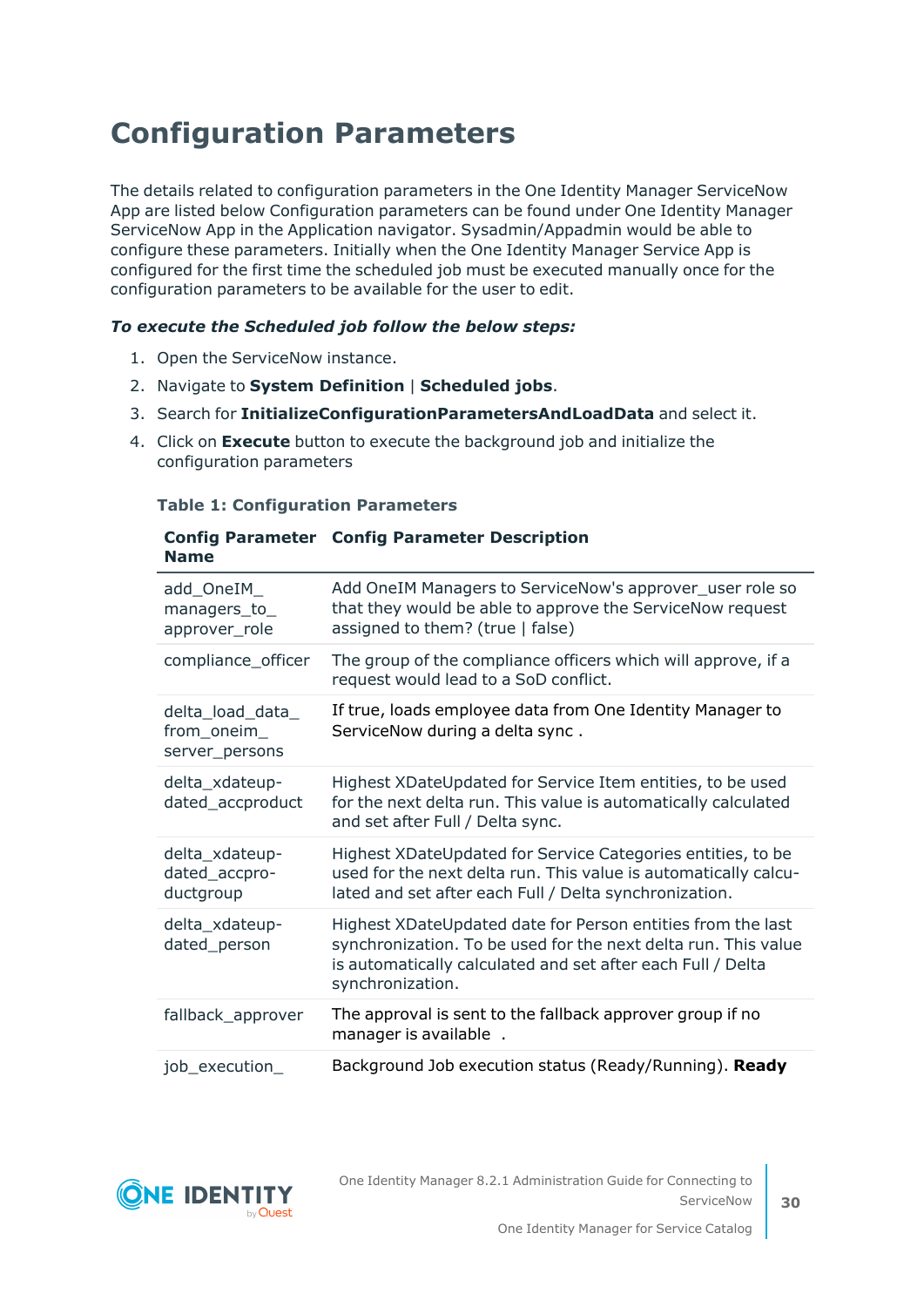|             | <b>Config Parameter Config Parameter Description</b> |  |
|-------------|------------------------------------------------------|--|
| <b>Name</b> |                                                      |  |

| status                                               | implies the job is not executing and Running implies job is<br>executing.                                                                                                                                |
|------------------------------------------------------|----------------------------------------------------------------------------------------------------------------------------------------------------------------------------------------------------------|
| job_load_data_<br>from_oneim_<br>server delta load   | Scheduled Job: Perform delta load from One Identity<br>Manager during scheduled run? (true   false)                                                                                                      |
| job_load_data_<br>from_oneim_<br>server full load    | Scheduled Job: Perform full load from One Identity Manager?<br>(true   false)                                                                                                                            |
| log level                                            | Info $=$ show info, warning, and error log messages debug $=$<br>show info, warning, error, and debug log messages warn =<br>show error and warning log messages error = show error log<br>messages only |
| oneim_api_<br>retrythreshold                         | The number of times the retry mechanism should be<br>executed in case of failures.                                                                                                                       |
| oneim_request_<br>validity_default                   | IT Shop request validity. If the validity fields (valid from and<br>valid until) are empty, the validity will be set to default<br>validity (in days).                                                   |
| oneim_rest_<br>endpoint_url                          | REST API Endpoint to the One Identity Manager Application<br>Server                                                                                                                                      |
| oneim_rest_<br>pagelimit                             | The number of items that can be fetched per page during the<br>API call to One Identity Manager App Server.                                                                                              |
| oneim_rest_<br>password                              | Password of the service user for the REST API's Endpoint of<br>the One Identity Manager Application Server.                                                                                              |
| oneim_rest_<br>username                              | Username of the service user of REST API's Endpoint to the<br>One Identity Manager Application Server                                                                                                    |
| oneim_to_servi-<br>cenow_user_<br>matching_attribute | This attribute is used to configure an alternate property other<br>than central account that can be used to match the Person to<br>sysusers in ServiceNow. This is an optional attribute.                |
| page_load_data_<br>from_oneim_<br>server_delta_load  | If true, perform a delta load from One Identity Manager<br>during page load.                                                                                                                             |
| page_load_data_<br>from_oneim_<br>server_full_load   | If true, perform a full load from One Identity Manager to<br>during page load.                                                                                                                           |
| delta_load_data_<br>from oneim                       | Get new Service Items from One Identity Manager on page<br>load.                                                                                                                                         |

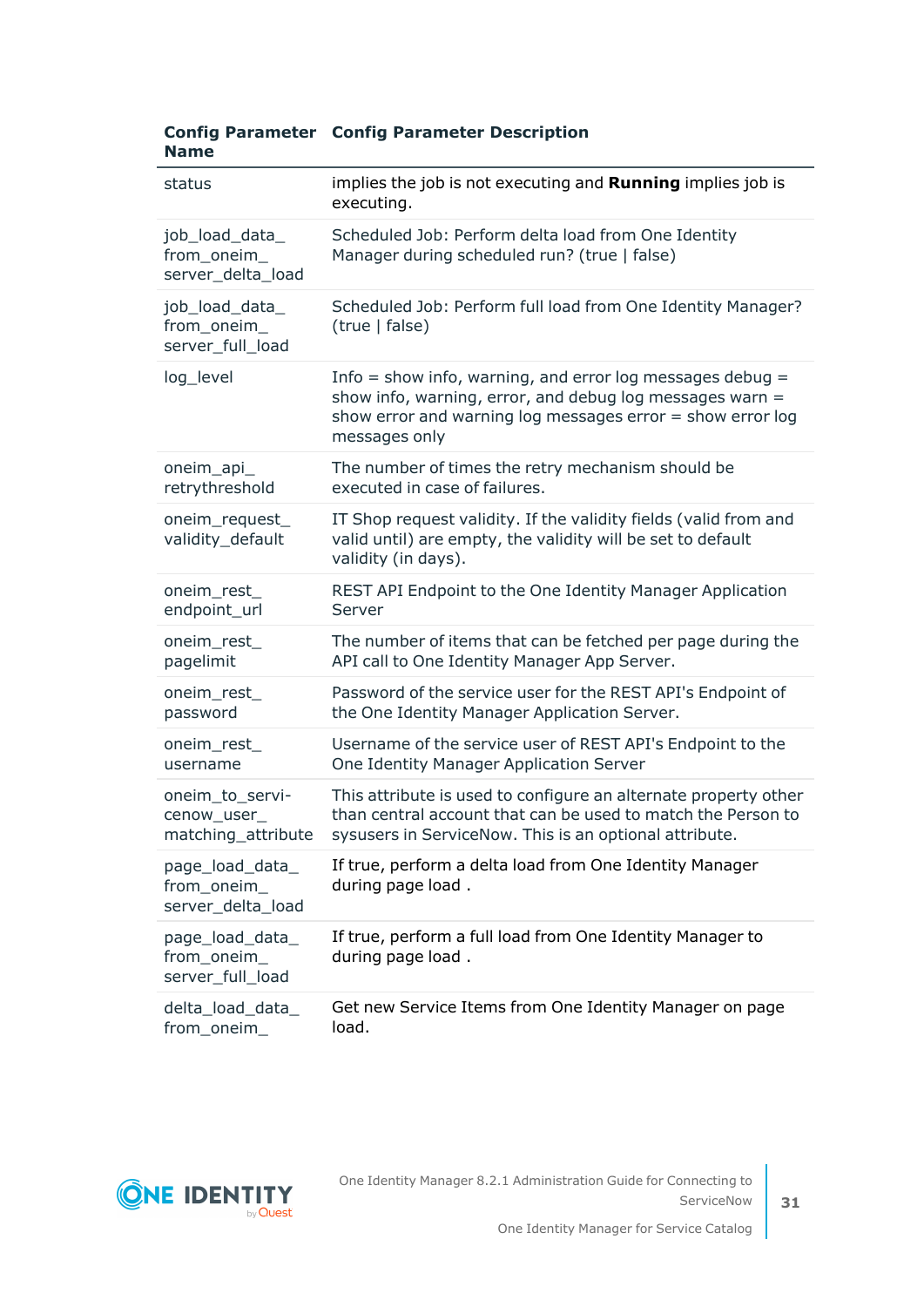| server_service_<br>items                          |                                                                                                                                                                                                                                                                                       |
|---------------------------------------------------|---------------------------------------------------------------------------------------------------------------------------------------------------------------------------------------------------------------------------------------------------------------------------------------|
| perform_manager_<br>approval                      | This parameter is used to determine ServiceNow request<br>raised by the user should be approved by the manager or not.<br>If set to true, request raised should be approved by the<br>manager. If set to false, request raised need not be approved<br>by the manager. (true   false) |
|                                                   | perform_sod_check Should a SoD check be performed during request submis-<br>sion? (true   false)                                                                                                                                                                                      |
| manager_<br>approval_author-<br>itative_source    | Determines whether ServiceNow or One Identity Manager is<br>the authoritative source for managers.                                                                                                                                                                                    |
| truncate_user_<br>accproductgroup_<br>accproduct  | When the scheduled job executes and this parameter is set to<br>true, the tables x_oni_oneim_addon_accproduct_user and x_<br>oni_oneim_addon_accproductgroup_user are truncated in<br>order to reduce the overhead of maintaining large data in<br>custom tables.                     |
| employee_type                                     | This parameter is used to determine what kind of employees<br>are fetched from OneIM. If you want more than one of a kind,<br>then provide comma separated values.                                                                                                                    |
|                                                   | Example-contractor, employee                                                                                                                                                                                                                                                          |
| minimum_input_<br>length_for_<br>service_category | Minimum number of characters required to search for service<br>category while raising the IT shop request                                                                                                                                                                             |
| minimum_input_<br>length_for_<br>service item     | Minimum number of characters required to search for service<br>item while raising the IT shop request                                                                                                                                                                                 |
| workflow_<br>approval_timer_<br>interval_in_      | Retry interval in seconds to fetch the current status of the<br>requested service item from One identity manager in request<br>approval workflow of ServiceNow                                                                                                                        |
| seconds                                           | IMPORTANT: The default value is 3600 secs (60 minutes).<br>Reducing this time limit could impact the performance of<br>the ServiceNow instance.                                                                                                                                       |
| Request_approval_<br>workflow_expire_<br>in_days  | The number of days post which the request workflow will<br>expire and the requested service item will be aborted in One<br>Identity manager if there is no activity on One Identity<br>Manager for the requested service item                                                         |

#### **Config Parameter Config Parameter Description Name**

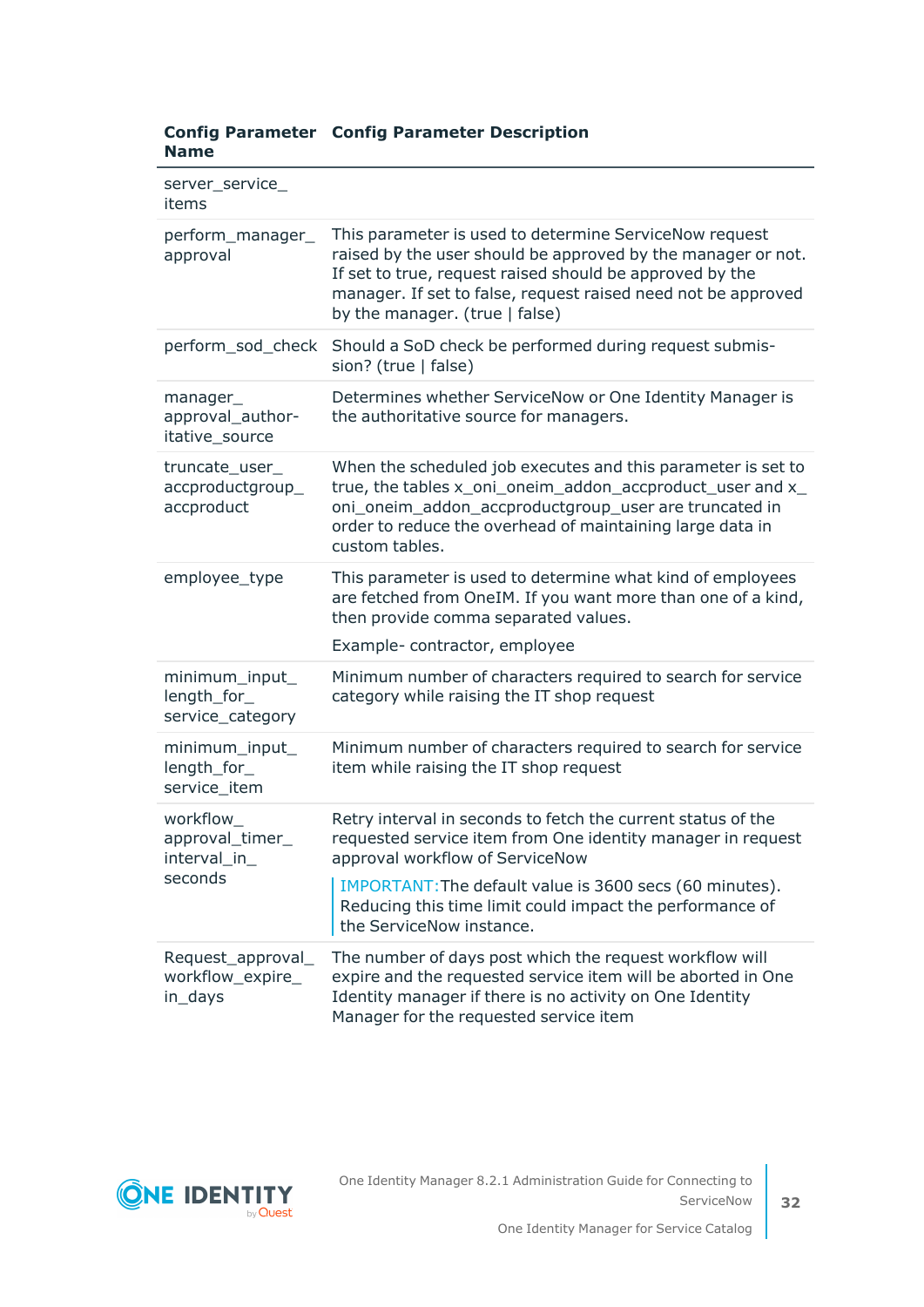| <b>Name</b>               |                                                                                                  |
|---------------------------|--------------------------------------------------------------------------------------------------|
| default_employee_<br>type | Set the default Employee type for the Person OnBoarding<br>form. List of possible employee type: |
|                           | • Employee                                                                                       |
|                           | • Other                                                                                          |
|                           | • Apprentice                                                                                     |
|                           | • Consultant                                                                                     |
|                           | • Contractor                                                                                     |
|                           | • Customer                                                                                       |
|                           | • Partner                                                                                        |
|                           |                                                                                                  |

These configuration parameters are required for importing data into ServiceNow:

**Config Parameter Config Parameter Description**

- oneim rest password
- oneim rest username
- oneim rest endpoint url

NOTE:The password must be entered in the config value encrypted field, other parameters can be entered into config value.

## <span id="page-32-0"></span>**Initial load from One Identity Manager to ServiceNow**

Once the ServiceNow App is installed and configured, the One Identity Manager entities including **Person**, **Service Category** and **Service Items** must be synchronized to the **ServiceNow** instance. The import of data can be done using a scheduled job.

### <span id="page-32-1"></span>**Scheduled execution**

The One Identity Manager for Service Catalog App includes a scheduled server script that imports the One Identity Manager Employees and IT Shop Categories and Items into ServiceNow. You can find this by navigating to **System Definition** | **Scheduled jobs** in a ServiceNow instance and searching for

#### **InitializeConfigurationParametersAndLoadData**.

- This server scheduled script executes in the background at the specified time interval.
- Run and Time fields can be customized to schedule the job.
- By default the scheduled job runs at 12:00:00 GMT daily.



One Identity Manager 8.2.1 Administration Guide for Connecting to ServiceNow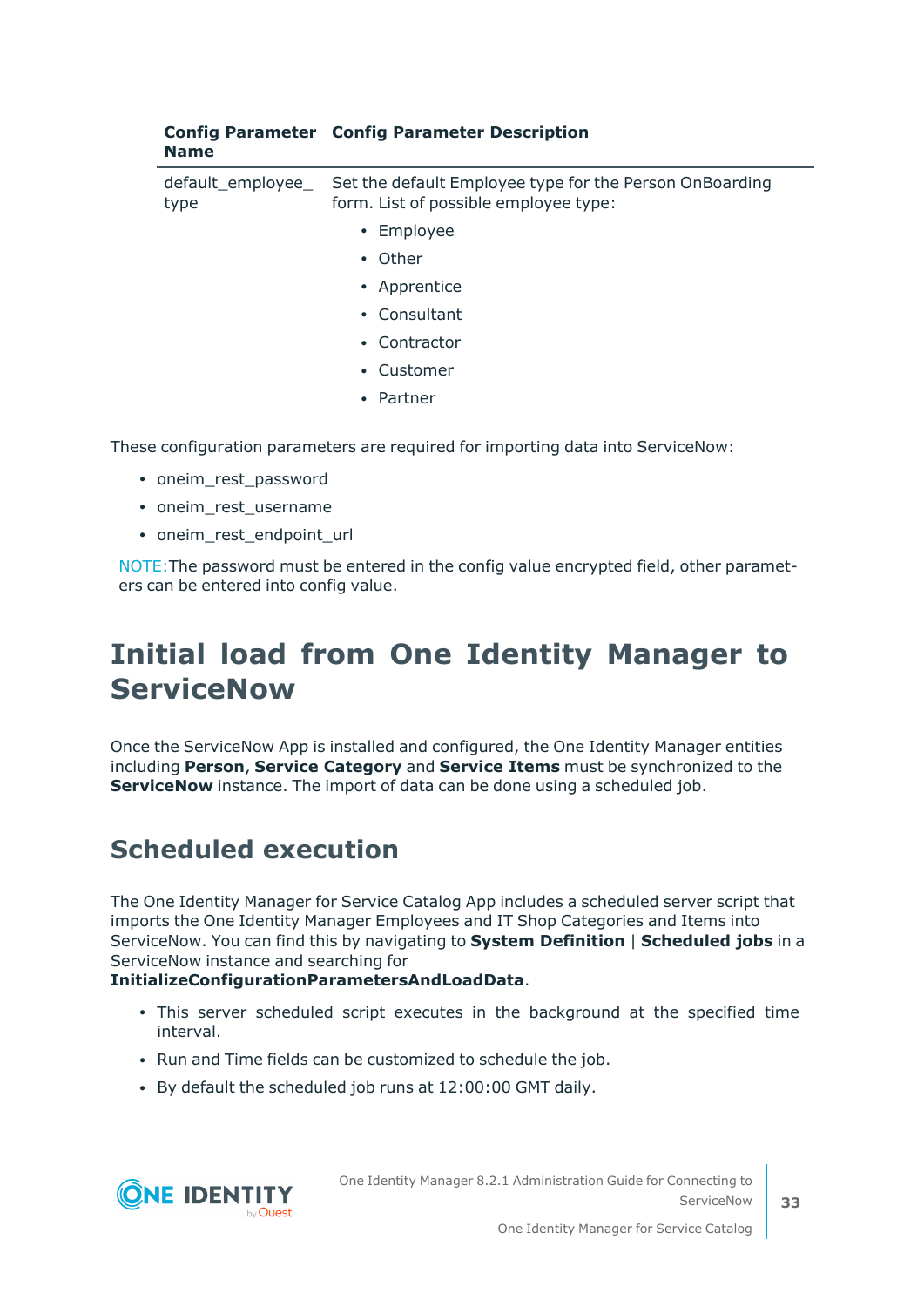NOTE: One Identity recommends to have the schedule script running during non peak hours.

### <span id="page-33-0"></span>**Data Synchronization from One Identity Manager to ServiceNow**

This section explains about the synchronization of data from One Identity Manager to ServiceNow catalog integration.

### **Matching One Identity Manager Employees to ServiceNow users**

One Identity Manager employees are matched to ServiceNow users by comparing Identity Manager Employee's Central Account to ServiceNow user's UserID. If a match cannot be found and configuration parameter **oneim\_to\_servicenow\_user\_matching\_attribute** has been configured, matching is performed by comparing the One Identity Manager custom property to the ServiceNow UserID.

NOTE: The source field of the ServiceNow user is automatically set to OneIdentityManager during Synchronization. This should not be changed.

### **Data Synchronization use cases**

There are two ways data can be synchronized from One Identity Manager to ServiceNow.

- <sup>l</sup> **Full sync**: This means that all data will be loaded from One Identity Manager.
- <sup>l</sup> **Delta sync**: This means that all data will be loaded from One Identity Manager, which was added or updated after the last synchronization date. These configuration parameters are updated after every synchronization.

For example, only those employees that are created/updated after the date defined in the configuration parameter "delta xdateupdated person" will be imported. This reduces the import duration.

#### **Performing a full synchronization through scheduled job**

Scheduled Script Executions: **InitializeConfigurationParametersAndLoadData**.

The configuration parameter **job\_load\_data\_from\_oneim\_server\_full\_load** determines if the scheduled job should perform a full synchronization. This parameter takes a boolean value (default value is **true**) and setting the value to **true** would enable a full synchronization.

NOTE: One Identity recommends performing Delta load of users and service items through a scheduled background job on a daily basis during non peak hours. Full load of users and service items could be performed once a month or according to customer requirements during non peak hours.

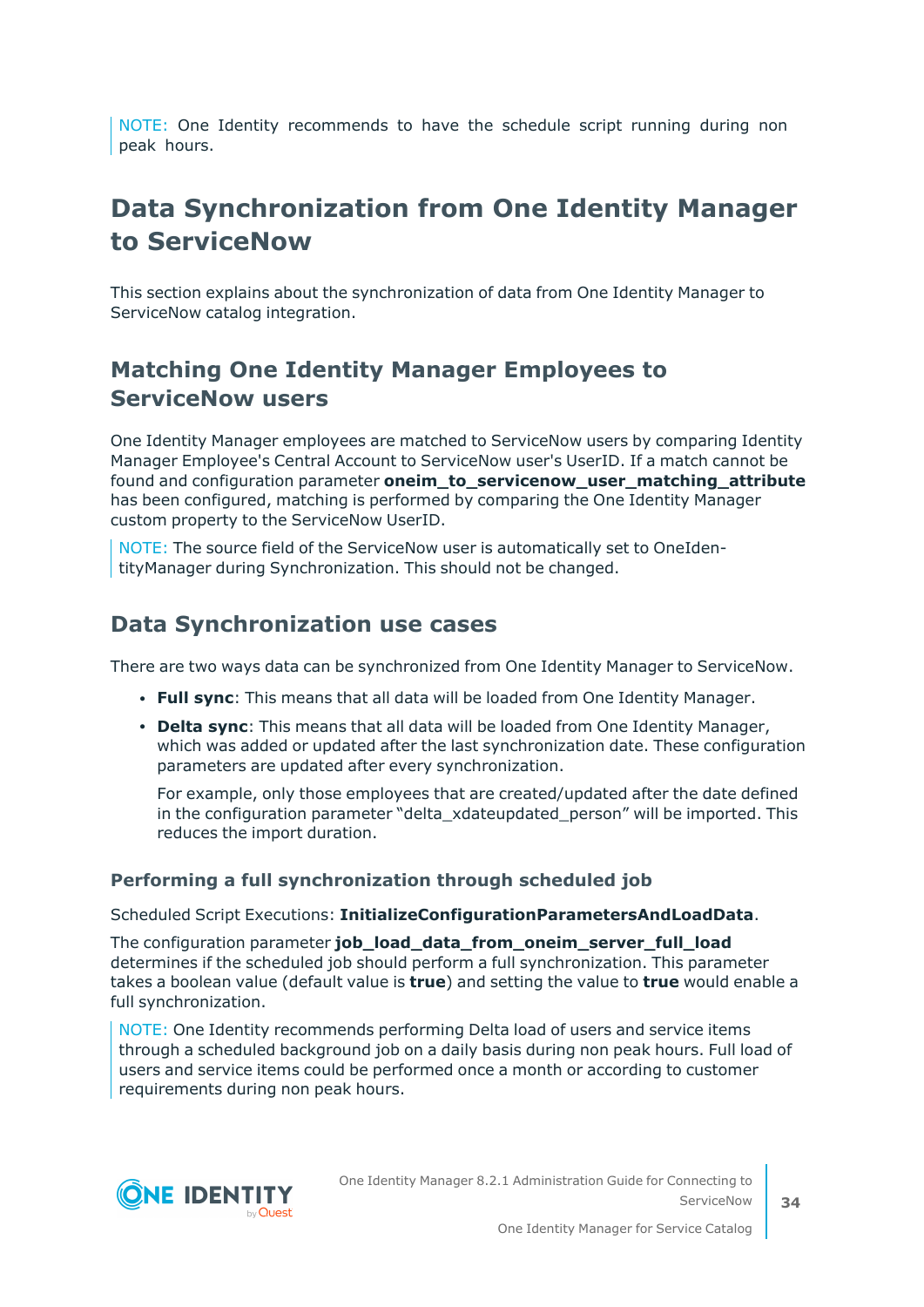#### **Performing delta synchronization through scheduled job**

#### Scheduled Script Executions: **InitializeConfigurationParametersAndLoadData**.

The configuration parameter **job\_load\_data\_from\_oneim\_server\_delta\_load** is used to configure delta synchronization by the scheduled job service. This parameter takes a Boolean value (default value is **false**) and setting the value to **true** would cause a delta synchronization to be performed if full synchronization is not enabled.

Once the delta synchronization has been enabled, configure the following additional configuration parameters that specify what entities will be delta synchronized

#### **Additional delta synchronization configuration parameters**

- delta\_load\_data\_from\_oneim\_server\_persons: If set to true, One Identity Manager persons would be delta synchronized in to ServiceNow depending on the value of the configuration parameter **delta\_xdateupdated\_person**.
- delta\_load\_data\_from\_oneim\_server\_service\_items: If set to true, One Identity Manager Service Items would be delta synchronized in to ServiceNow depending on the value of the configuration parameter **delta\_xdateupdated\_accproductgroup**.

#### **Performing full synchronization through Catalog Page**

The configuration parameter **page\_load\_data\_from\_oneim\_server\_full\_load** is used for performing full synchronization on the page load. This parameter takes Boolean value (default value is **false**) and setting the value to true would perform a full sync.

NOTE: Full synchronization should not be performed on the catalog page since it will lead to significant performance degradation. Full synchronization should be done only through the job service described earlier. Full synchronization through catalog page should be used only for testing purposes.

#### **Performing delta synchronization through Catalog Page**

The configuration parameter **page\_load\_data\_from\_oneim\_server\_delta\_load** is to configure delta synchronization on the catalog page. This parameter takes a Boolean value and setting the value to **true** would perform a delta synchronization if the catalog page full synchronization is not enabled.

Once the catalog page delta synchronization configuration parameter is configured, the additional delta synchronization configuration parameters **delta\_load\_data\_from\_ oneim\_server\_persons**, **delta\_load\_data\_from\_oneim\_server\_service\_items** also need to be configured to define which objects should be delta synchronized. These parameters have already been explained earlier.

### <span id="page-34-0"></span>**Roles and Permissions**

Details of the roles that are currently supported by the **One Identity Manager for Service Catalog** App are explained below.

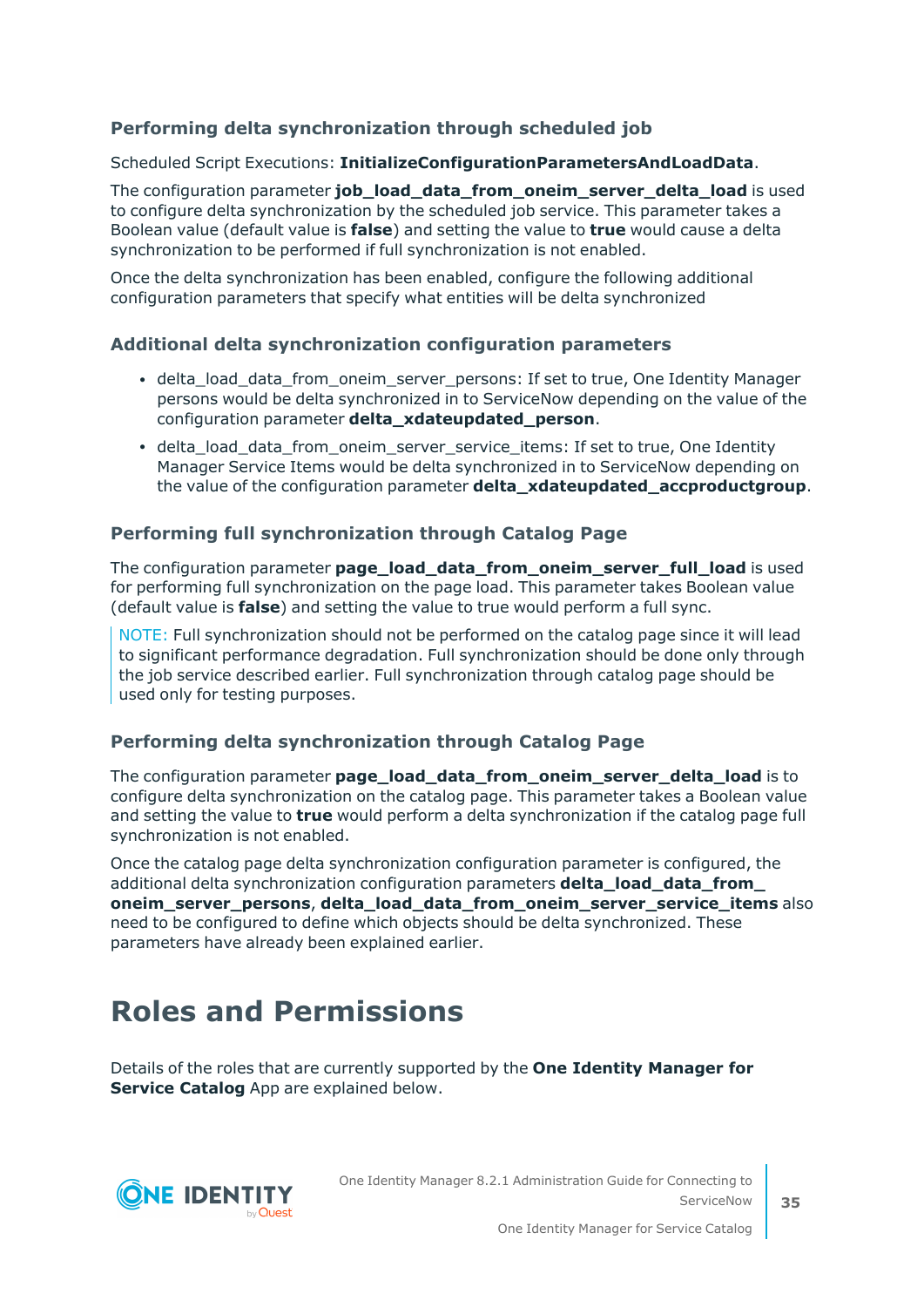- <sup>l</sup> **x\_oni\_oneim\_addon.admin** This is the **One Identity Manager for Service Catalog** App Administrator role. Just like the SysAdmin, these users can request service items for any user that has a matching employee record in One Identity Manager. It is the responsibility of the SysAdmin to assign this role to appropriate users. Users with this Role would be able to view the application in the application navigator and will have Read/Write access to all the application tables.
- <sup>l</sup> **x\_oni\_oneim\_addon.businessuser** This is the **One Identity Manager for Service Catalog** application business user role. These users can request service items only for themselves. All users synchronized into ServiceNow from One Identity Manager will be assigned to this role.

## <span id="page-35-0"></span>**Schedule job OneIdentity Manager user permissions required**

Currently we support DialogUser authentication module and following are the minimum permissions required for the system user:

- VI Web DisplayRights
- QBM\_BaseRight
- VID Features
- VI Person BasicInformation
- IsServiceAccount should be enabled

### <span id="page-35-1"></span>**Approver roles**

Once an IT shop request is created, it follows the defined approval process. If manager approval is enabled in configuration parameters, the request is routed to the manager for approval. The manager needs an appropriate role such as the approver user role, to be able to approve or reject the IT Shop request.

### <span id="page-35-2"></span>**Adding approval role for One Identity Manager managers**

Once a synchronization operation completes One Identity Manager managers optionally could be added to a configured approval role. The configuration parameters for automatically adding One Identity Manager managers approver role are:

• **add\_OneIM\_managers\_to\_approver\_role**: Boolean value (true/false) that determines whether One Identity Manager Managers will be added to the ServiceNow approver role approver user.

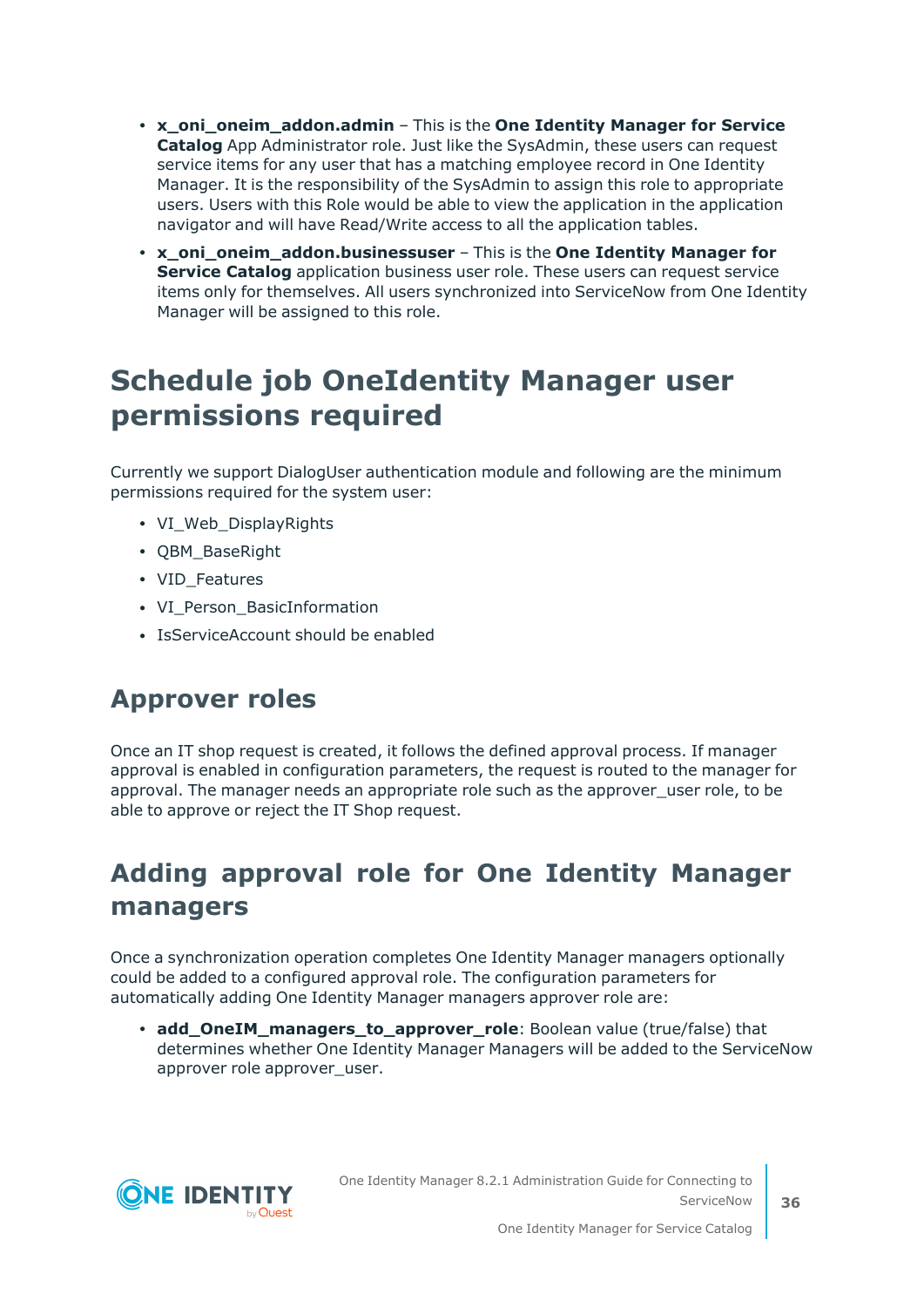NOTE: The role could be chargeable. Consult a ServiceNow representative regarding cost involved before enabling this configuration parameter.

## <span id="page-36-0"></span>**One Identity Manager ServiceNow App Tables**

One Identity Manager ServiceNow application uses custom tables to store the application related configurations and data that are synchronized from the One Identity Manager. Details of the tables are summarized below.

#### **Configuration Parameters**

This table is used to store the One Identity Manager ServiceNow application configuration parameters that can be edited according to the business requirement. This table is only visible to the users with the admin role.

The following table contains a summary of all the custom columns added.

| <b>Column Name</b>     | <b>Descriptions</b>                                                                       |
|------------------------|-------------------------------------------------------------------------------------------|
| Config param           | This column defines the name of the configuration<br>parameter                            |
| Config desc            | This column provides the configuration parameter<br>description                           |
| Config value           | This column is used to enter the value for the config<br>parameter                        |
| Config value encrypted | This column is used to enter sensitive data for security<br>reasons. For example password |

#### **IT Shop Service Category**

Service Categories in One Identity Manager ITShop are synchronized from One Identity Manager to ServiceNow into this custom table. This table is only accessible to the users with the admin role.

The following table contains a summary of all the custom columns added.

| <b>Column Name</b>      | <b>Descriptions</b>                                                                                                     |
|-------------------------|-------------------------------------------------------------------------------------------------------------------------|
| <b>Service Category</b> | This column provides the name of the service category<br>in the IT shop service catalog                                 |
| Description             | This column provides the description relating to the<br>respective service catalog given in the One Identity<br>Manager |

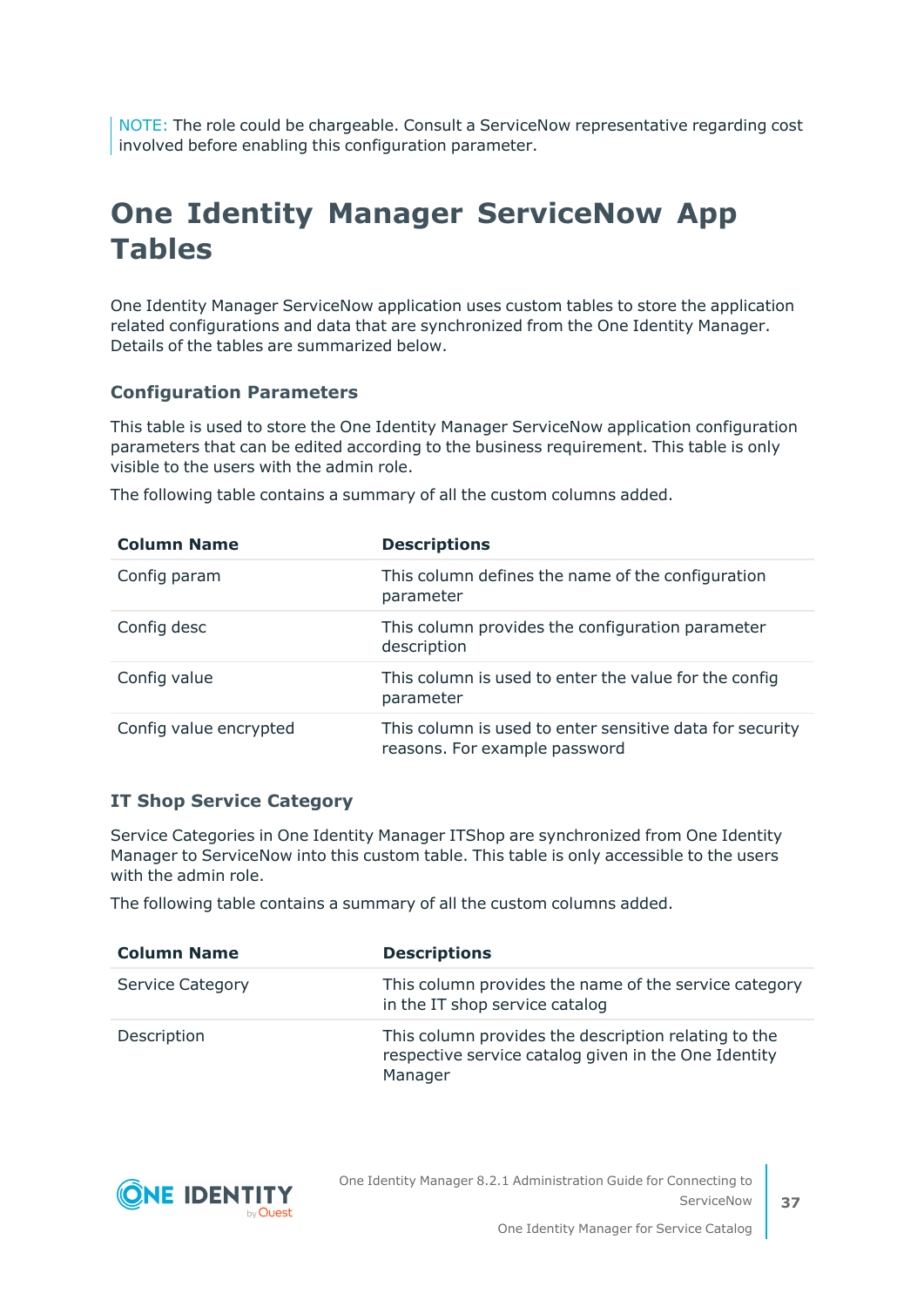| Unique ID  | This column stores the GUID of the service catalog<br>present in One Identity Manager           |
|------------|-------------------------------------------------------------------------------------------------|
| XobjectKey | This column stores the XObjectKey for the respective<br>Service catalog in One Identity Manager |

#### **IT Shop Service Category – User**

Mapping between the One Identity Manager ITShop ServiceCategory and Users are synchronized into this table. This table is only accessible to the users with the admin role.

The following table contains a summary of all the custom columns added.

| <b>Column Name</b>      | <b>Descriptions</b>                                                                     |
|-------------------------|-----------------------------------------------------------------------------------------|
| <b>Service Category</b> | This column provides the name of the service category<br>in the IT shop service catalog |
| User                    | Name of the user that has the resources                                                 |

#### **IT Shop Service Items**

IT Shop services created under the IT Shop Service Category are synchronized into this table in ServiceNow and are used for assigning the service items in the ServiceNow catalog page. This table is only visible to the users with the admin role.

The following table contains a summary of all the custom columns added.

| Column<br><b>Name</b>   | <b>Descriptions</b>                                                                             |
|-------------------------|-------------------------------------------------------------------------------------------------|
| Service Item            | Name of the Service Item created in the One Identity Manager IT Shop                            |
| Unique ID               | GUID of the Service Item created in One Identity Manager                                        |
| Service<br>Category     | Name of the service category under which the Service Item is created in<br>One Identity Manager |
| UID<br><b>ITShopOrg</b> | GUID of IT Shop Org present in One Identity Manager                                             |
| XObjectKey              | Unique XObject Key Present in One Identity Manager                                              |

#### **IT Shop Service Items - User**

Mapping between the One Identity Manager ITShop ServiceItems and Users are synchronized into this table. This table is only visible to the users with the admin role.

The following table contains a summary of all the custom columns added.

**Column Descriptions**

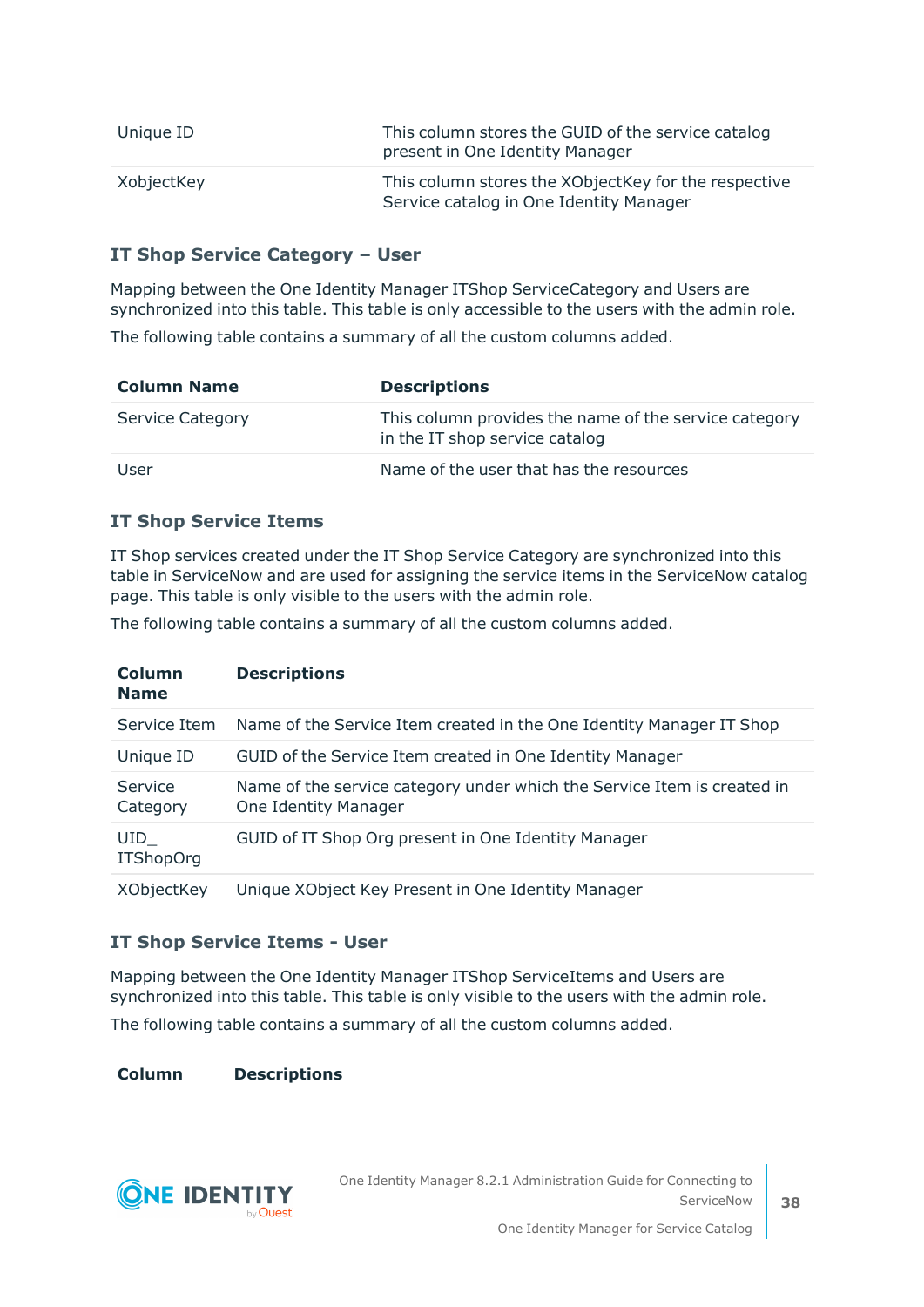| <b>Name</b>         |                                                                                                 |
|---------------------|-------------------------------------------------------------------------------------------------|
|                     | Service Item Name of the Service Item created in the One Identity Manager IT Shop               |
| Service<br>Category | Name of the service category under which the Service Item is created in<br>One Identity Manager |
| User                | Name of the user that has the resources                                                         |

#### **Shopping Cart Order**

All the request orders that are created for a user on the ServiceNow catalog page are stored here. This table is only visible to the users with the admin role.

The following table contains a summary of all the custom columns added.

| <b>Column Name</b>    | <b>Descriptions</b>                                                                                                               |
|-----------------------|-----------------------------------------------------------------------------------------------------------------------------------|
| UID_ShoppingCartOrder | UID_ShoppingCartOrder present in the ShopCartOrder<br>table in One Identity Manager is synchronized in this<br>column             |
| Request               | This column provides the Request Number for the<br>request raised through the One Identity Manager for<br>ServiceNow catalog page |

#### **Users**

All the Employees from One Identity Manager are synchronized into ServiceNow to this table, if the useraccount exists for the Employee in the sysusers table. Also, the userid for ServiceNow account should match the Central Account / the CustomProperty value. This table is only visible to the users with the admin role.

The following table contains a summary of all the custom columns added.

| <b>Column Name</b>          | <b>Descriptions</b>                                                                                                                                                |
|-----------------------------|--------------------------------------------------------------------------------------------------------------------------------------------------------------------|
| Firstname                   | First name of the employee in One Identity Manager                                                                                                                 |
| Lastname                    | Last name of the employee in One Identity Manager                                                                                                                  |
| Displayname                 | Display name of the employee in One Identity Manager                                                                                                               |
| ServiceNow User ID          | ServiceNow user ID                                                                                                                                                 |
| <b>ServiceNow User Name</b> | ServiceNow UserName                                                                                                                                                |
| CustomProperty              | The custom property in the One Identity Person table.<br>Optionally this ID can also be used to match One<br><b>Identity Manager employees to ServiceNow users</b> |
| UID Person                  | GUID of the employee in One Identity Manager person<br>table                                                                                                       |

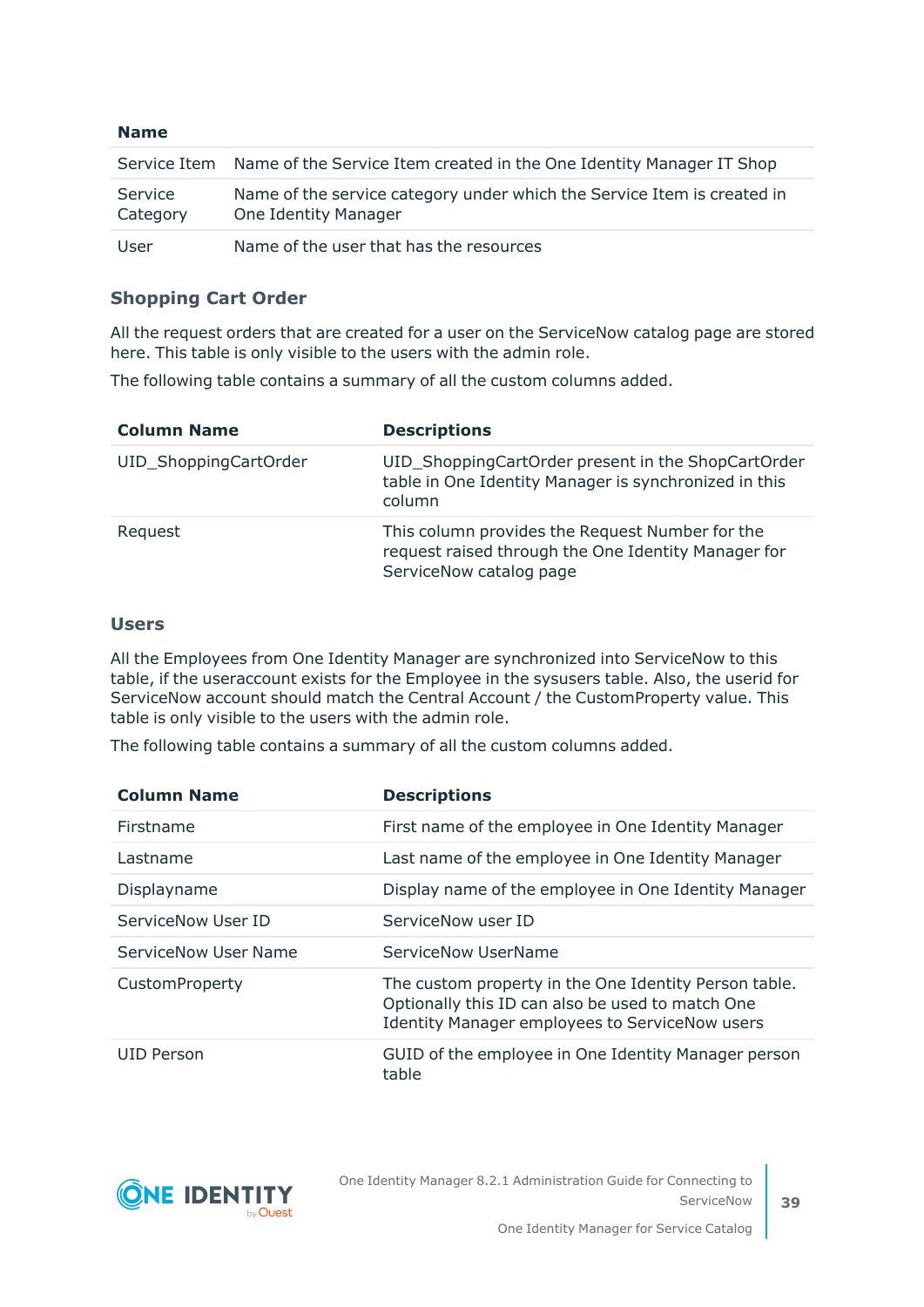| UID PersonHead | GUID of the manager present in the One Identity<br>Manager person table                      |
|----------------|----------------------------------------------------------------------------------------------|
| XObjectKey     | XObject key present for all the employees in the One<br><b>Identity Manager person table</b> |

NOTE: As these columns are used in various scripts, the column/table names should not be modified as they will lead to exceptions.

## <span id="page-39-0"></span>**Raising a request and approval workflow**

One Identity Manager ServiceNow Application allows users that are assigned admin role/sysadmin/businessuser to request company resources such as applications, system roles, or group membership as well as non-IT resources such as mobile telephones or keys.

The resources are requested using the IT Shop from the ServiceNow catalog page. The detailed procedure to request an IT Shop items is explained below.

#### *To request an IT Shop item from ServiceNow Catalog page:*

- 1. From the ServiceNow instance portal navigate to the Catalog page.
- 2. Search for One Identity Manager for Service Catalog.
- 3. Enter the Required details, and click on the submit button

#### NOTE:

- Fetch specific service category for a user using key search: If a particular service category is not available in the picker on a search, click on the refresh button below in order to sync the categories from One Identity Manager Application Server. Once the categories are refreshed the user can select the specific category using the picker.
- Wildcard search of service categories for a selected user: In order to fetch all the service categories for the selected user from the One Identity Manager Application server type '\*\*' in the service category picker and then click on the refresh button below. Once the categories are refreshed the user can view all the categories fetched by entering '\*' in the picker. User can set how many characters are needs to enter while searching for the service category and service item using configuration parameters.
- Fetch specific service item for a selected service category and user using key search: If a particular service item for a selected service category is not available in the picker on a search, click on the refresh button below in order to sync the service item from One Identity Manager Application Server. Once the service items are refreshed the user can select the specific item using the picker.
- The request can be raised only from ServiceNow Service portal catalog page

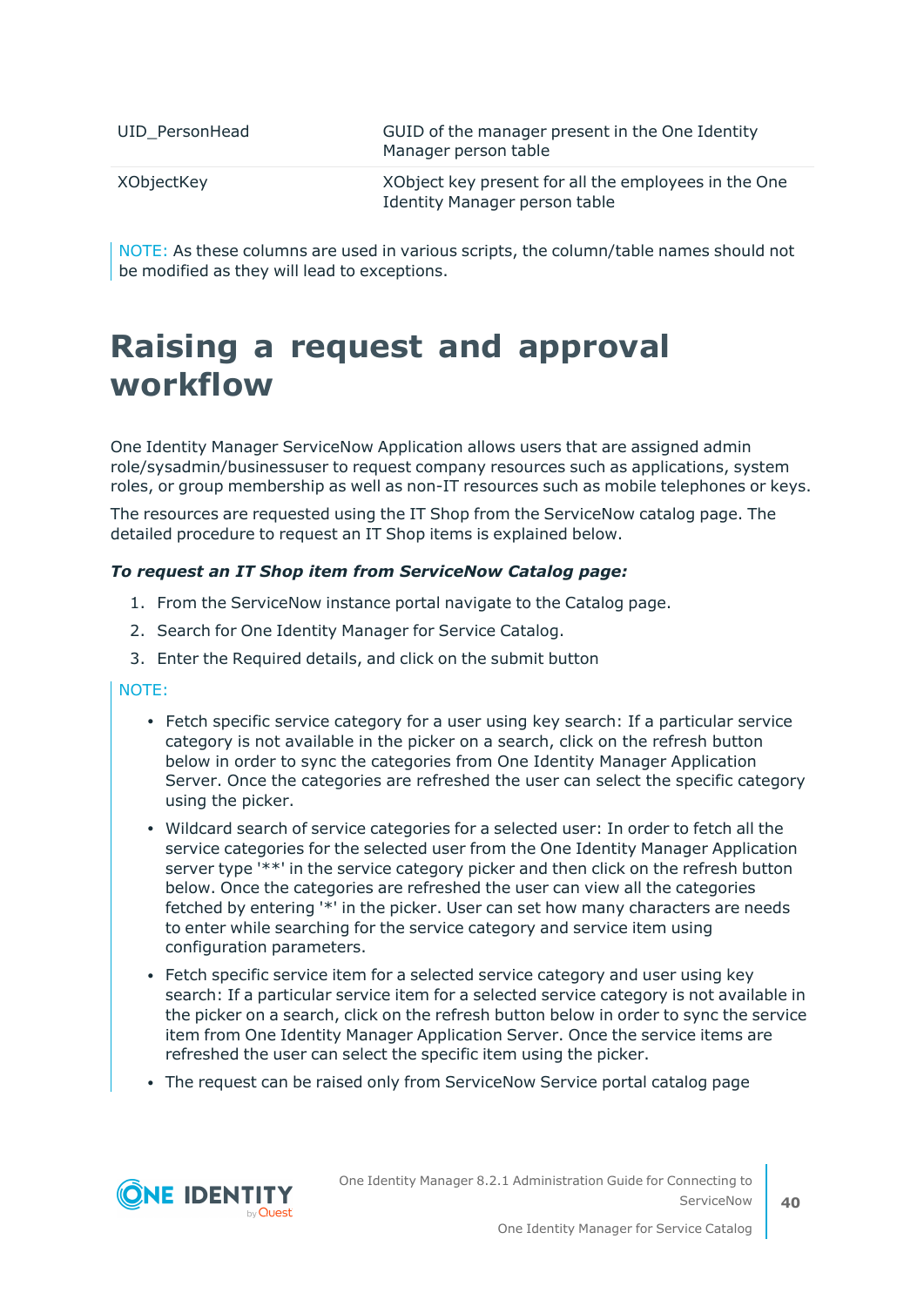Request is submitted and processed based on the configuration combinations and approval workflow.

Once the request is approved from ServiceNow, the request is processed according to the approval policy applied on the requested service item in One Identity Manager. The request approval workflow of ServiceNow remains in the wait condition unless any activity (approve/reject) is performed from the One Identity Manager. The status of the request approval workflow of ServiceNow is updated accordingly.

User can change the number of times the request approval workflow executes using the max activity count property of workflow in ServiceNow.

#### *Steps to change the max activity count*

- 1. Navigate to the **Workflow**->**Workflow Editor** using the navigation bar of ServiceNow.
- 2. Click on the **Approval Workflow** for New Access Request.
- 3. Check out the workflow using the menu bar option.
- 4. Click on the properties.
- 5. Navigate to the Activities tab.
- 6. Change the max activity count value.
- 7. Publish the workflow using the menu bar option.

NOTE: If **Request\_approval\_workflow\_expire\_in\_days** or max activity count condition is fulfilled, the ServiceNow request approval workflow is completed. The requested service item is aborted in the One Identity Manager if there is no activity on One Identity manager for the requested service item.

### <span id="page-40-0"></span>**Process overview**

Once an IT Shop request is raised, it follows a defined approval process which decides whether the request is be approved or rejected.

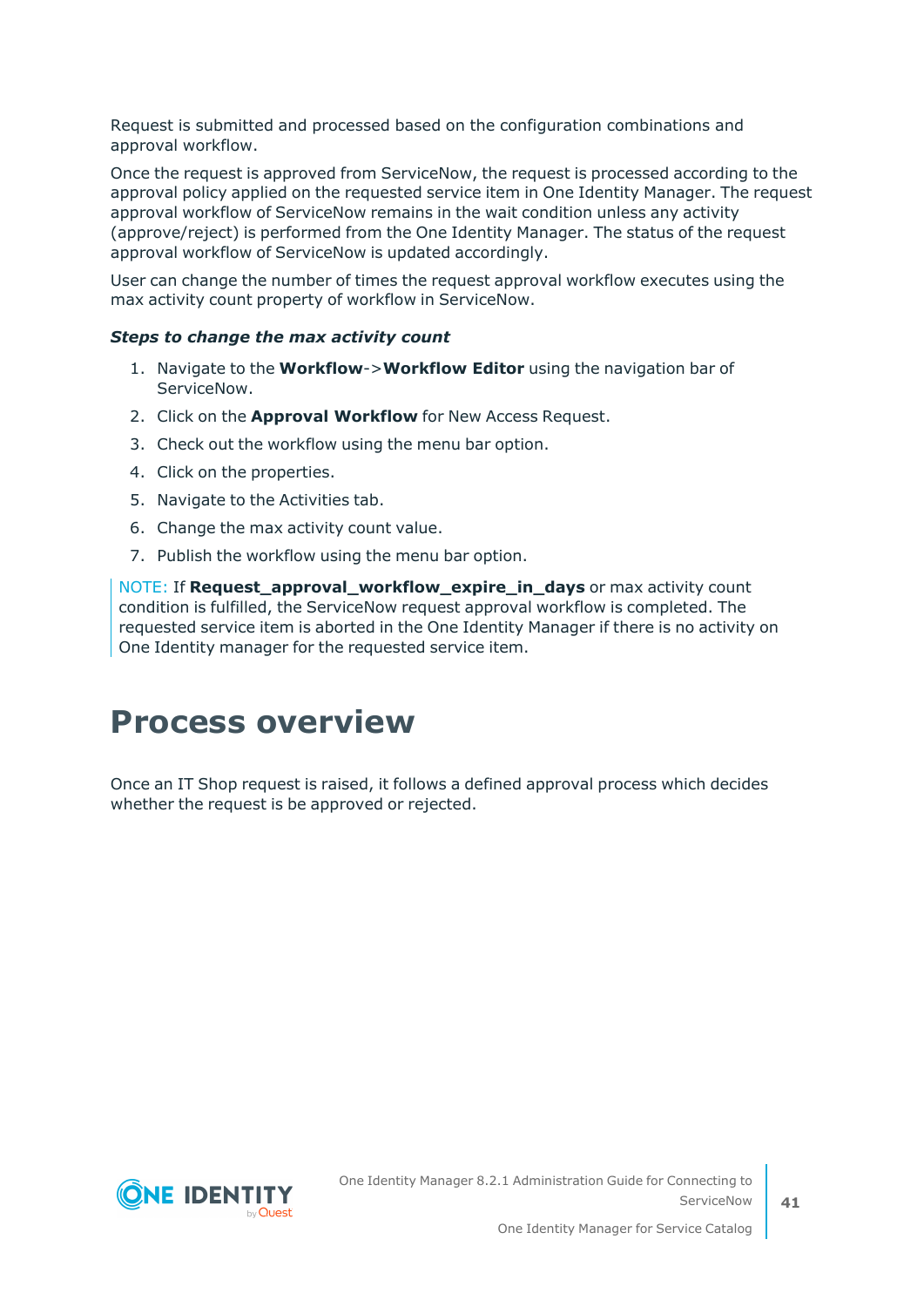**Figure 2: Approval workflow process**



## <span id="page-41-0"></span>**ServiceNow Approval**

A request raised on ServiceNow is routed to the manager for approval or follows selfservice approval depending on how the configuration parameters are configured. If manager approval is configured, each requested item will be available for separate approval/rejection, provided that SOD check is not enabled. If SOD check is enabled, all requested items need to be approved/rejected in a single operation.

### <span id="page-41-1"></span>**Manager Approval**

If manager approval is enabled, the request is routed to user's ServiceNow/One Identity Manager's manager for approval depending on the configuration parameter. Configure the following configuration parameters described below

| Config name                                            | Value                    |
|--------------------------------------------------------|--------------------------|
| perform_manager_approval                               | true                     |
| manager_approval_authoritative_ SNOW / ONEIM<br>source |                          |
| fallback_approver                                      | "Fallback approver name" |



One Identity Manager 8.2.1 Administration Guide for Connecting to **ServiceNow**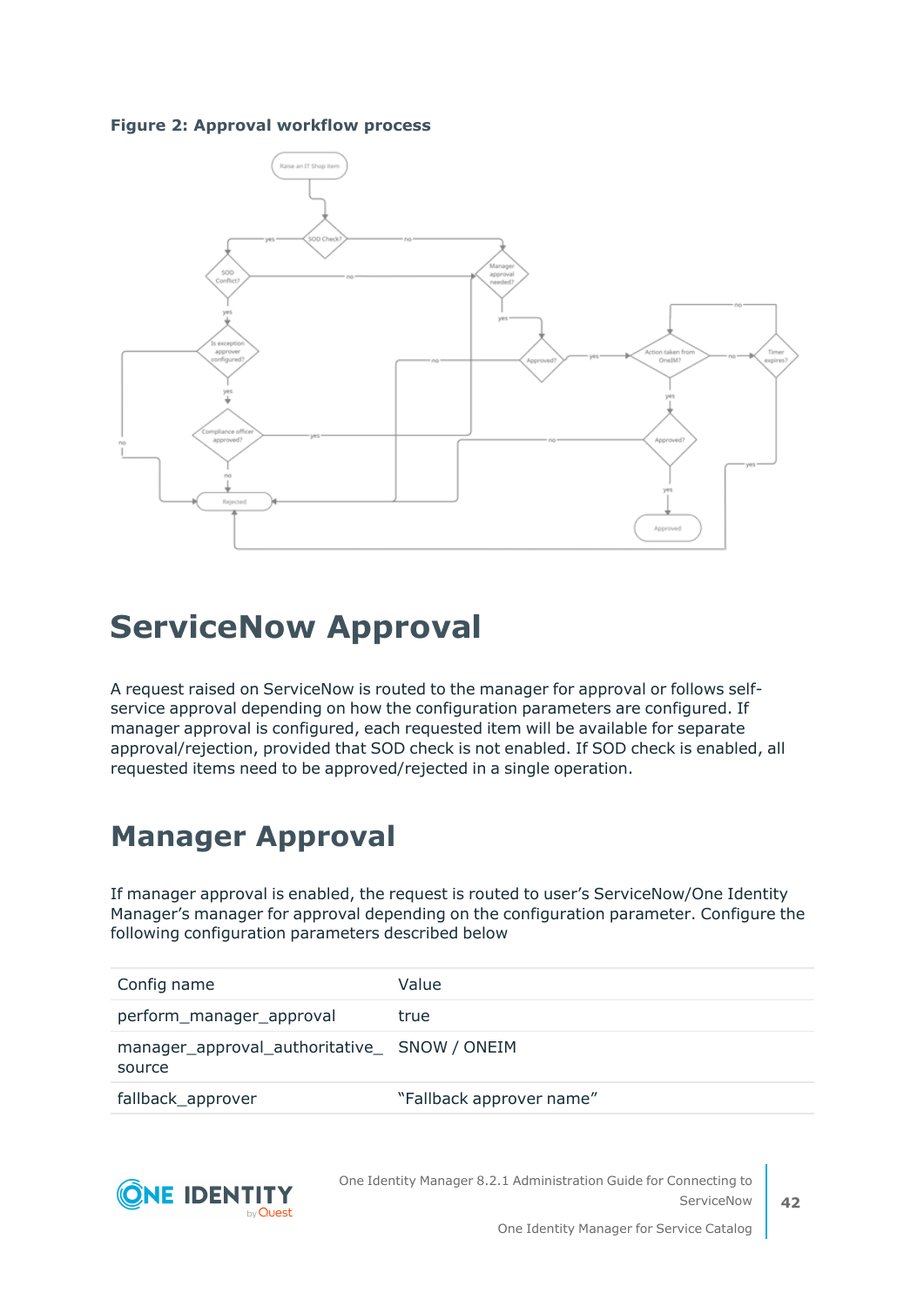If **manager\_approval\_authoritative\_source** has been configured to SNOW, the request will be routed to user's ServiceNow manager and if one does not exist, it is routed to the configured fallback approver.

If **manager\_approval\_authoritative\_source** has been configured to ONE IDENTITY MANAGER, the request will be routed to user's One Identity Manager's manager and if one does not exist, it is routed to the configured fallback approver.

NOTE: If the authoritative source is ServiceNow then system admin should make sure that the appropriate manager has approver role.

### <span id="page-42-0"></span>**Self-Service approval in ServiceNow**

To enable self-service approval in ServiceNow, configure the following configuration parameters with the value specified

| Config name              | Value |
|--------------------------|-------|
| perform_manager_approval | false |

<span id="page-42-1"></span>Now the user requests will be automatically approved.

### **SOD cases**

SOD rules configured in One Identity Manager can be checked and validated against at ServiceNow end by enabling the configuration parameter perform\_sod\_check (set the configuration parameter to true). SOD use cases are summarized below:

- <sup>l</sup> **No SOD conflict for any of the requested item**: The request is routed to the configured manager/fallback approver/self-service approval is performed.
- <sup>l</sup> **SOD Conflict for some of the requested items and exception approver has been configured in the One Identity Manager SOD Rule**: The request is routed to the compliance officer configured in ServiceNow (Configuration parameter: compliance officer). If the compliance officer approves the request, the request is then routed to the configured manager/fallback approver/self-service approval is performed. If compliance officer rejects, the request is rejected
- <sup>l</sup> **SOD Conflict for some of the requested items and exception approver has not been configured in the One Identity Manager SOD Rule**: The request is automatically canceled.

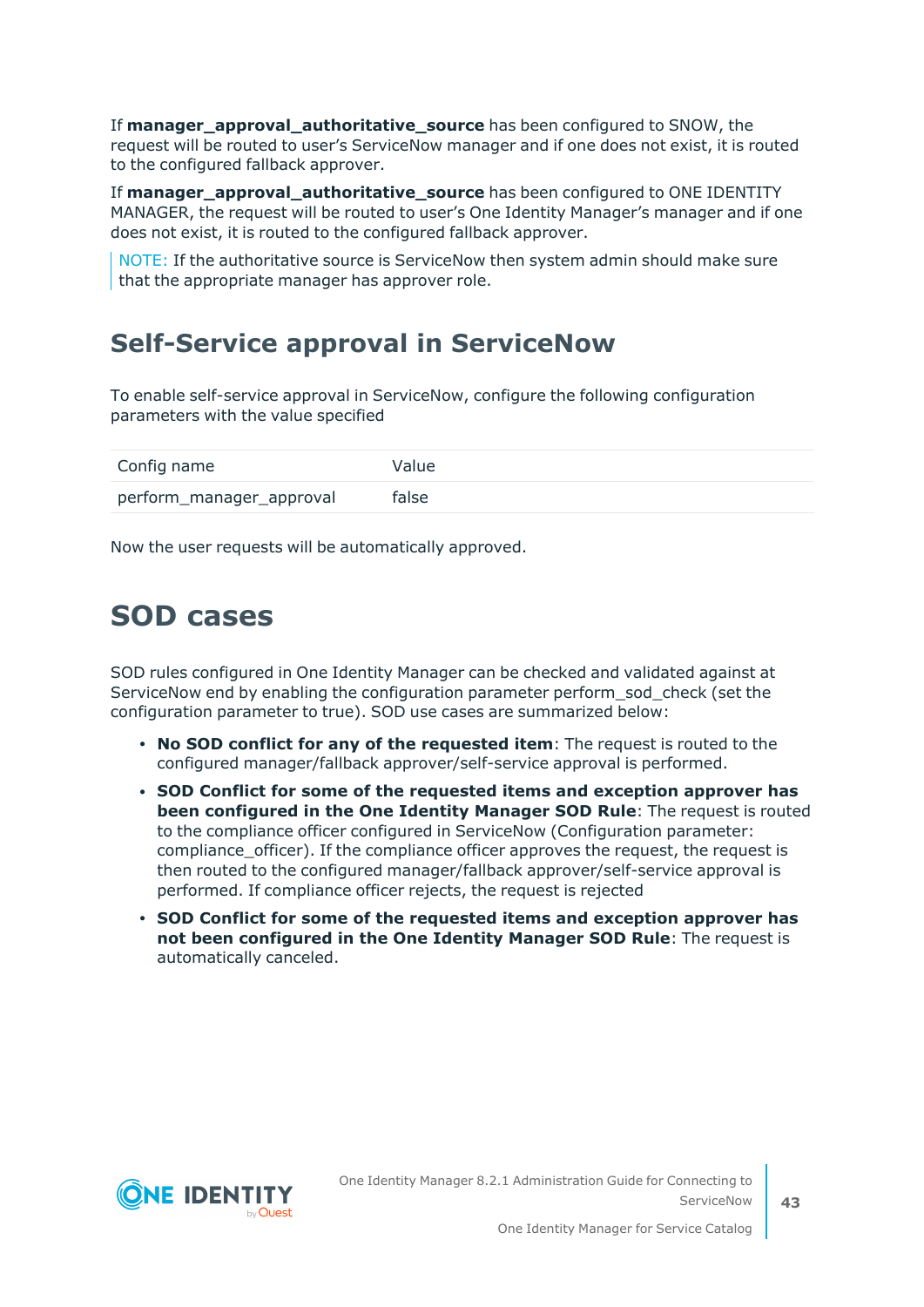# <span id="page-43-0"></span>**One Identity Manager Approval**

Once the IT Shop Item is approved in the One Identity ServiceNow application, the request is then processed by the defined approval process in One Identity manager. Optionally ITShop approval policy could be configured in such a way that self-service approval takes place when the request has been raised and approved in ServiceNow while request raised from One Identity Manager goes over the regular approval process. This way approvals do not need to take place multiple times for request raised from ServiceNow.

For more information on IT Shop Request approval process please refer to the *Identity Manager 8.1 - IT Shop Administration Guide*.

## <span id="page-43-1"></span>**Create One Identity Manager employee from ServiceNow**

One Identity Manager ServiceNow Application allows admin to create a new employee for One Identity Manager using ServiceNow "One Identity Manager for Person OnBoarding" feature. The detailed procedure to create an employee is explained below.

NOTE: Ensure that the data has been synced from One identity manager to ServiceNow tables.

#### *To create an employee from ServiceNow Person OnBoarding Catalog page*

- 1. From the ServiceNow instance portal navigate to the Catalog page.
- 2. Search for One Identity Manager for Person OnBoarding.
- <span id="page-43-2"></span>3. Enter the required details and click on submit.

### **Detailed explanation of the fields**

|  | Table 2: Fields |  |
|--|-----------------|--|
|  |                 |  |

| <b>Field</b><br><b>Names</b> | <b>Description</b>                |
|------------------------------|-----------------------------------|
| FirstName                    | First name of the employee        |
| LastName                     | Last name of the employee         |
| Contact<br>Email<br>Address  | The email address of the employee |

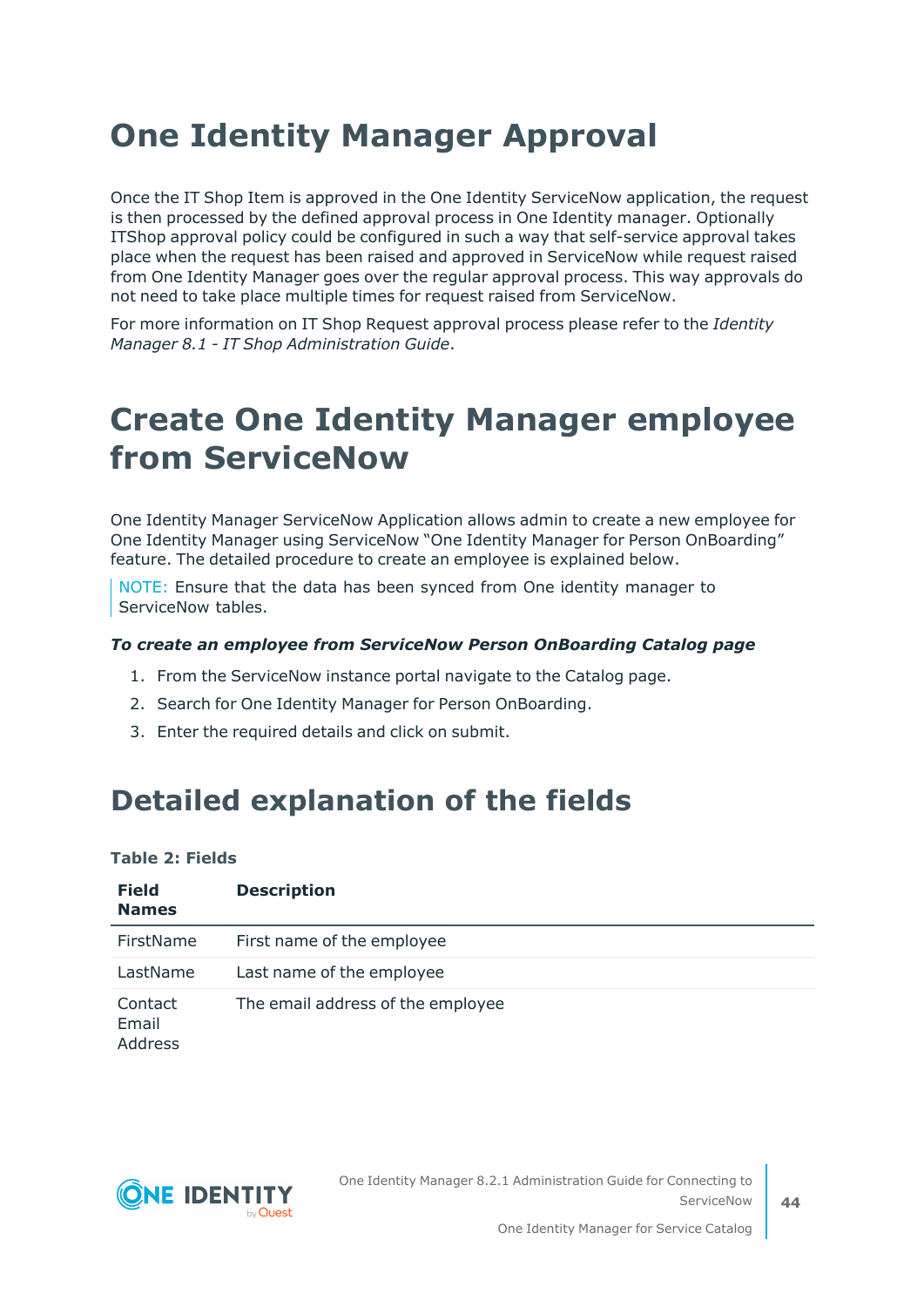| <b>Field</b><br><b>Names</b>       | <b>Description</b>                                                                                                                                                             |
|------------------------------------|--------------------------------------------------------------------------------------------------------------------------------------------------------------------------------|
| Gender                             | Gender of the employee                                                                                                                                                         |
| Primary<br>department              | Department to which the employee is primary assigned                                                                                                                           |
| <b>Primary Cost</b><br>Center      | Cost center to which the employee is primary assigned                                                                                                                          |
| Primary<br>Location                | Location to which the employee is primary assigned                                                                                                                             |
| Primary<br><b>Business</b><br>Role | Business role to which the employee is assigned                                                                                                                                |
| Person<br>Manager                  | Select the Person Manager for the new employee                                                                                                                                 |
| Person<br>Sponsor                  | Select the Person Sponsor for the new employee. The sponsor is the<br>ServiceNow user requesting for new employee                                                              |
| Date of Birth                      | This field will determine the date of birth of employee                                                                                                                        |
| Entry<br>Date/Time                 | Date the employee started at the company. The Entry date is in user's<br>configured timezone. The time will be converted into GMT format in the<br><b>One Identity Manager</b> |
| Employee<br>Type                   | Employee type of the new Employee. This field is auto populated from the<br>Configuration parameters "default_employee_type"                                                   |
| Remarks                            | Additional information about the Employee                                                                                                                                      |

#### NOTE:

- Either one of the fields, "Person Manager" or "Person Sponsor" is mandatory. Person manager is given the preference if both are selected.
- Person Manager or Person Sponsor must have approver role to approve the request.
- To view the Person OnBoarding form, the user must have x\_oni\_oneim\_ addon.admin role.

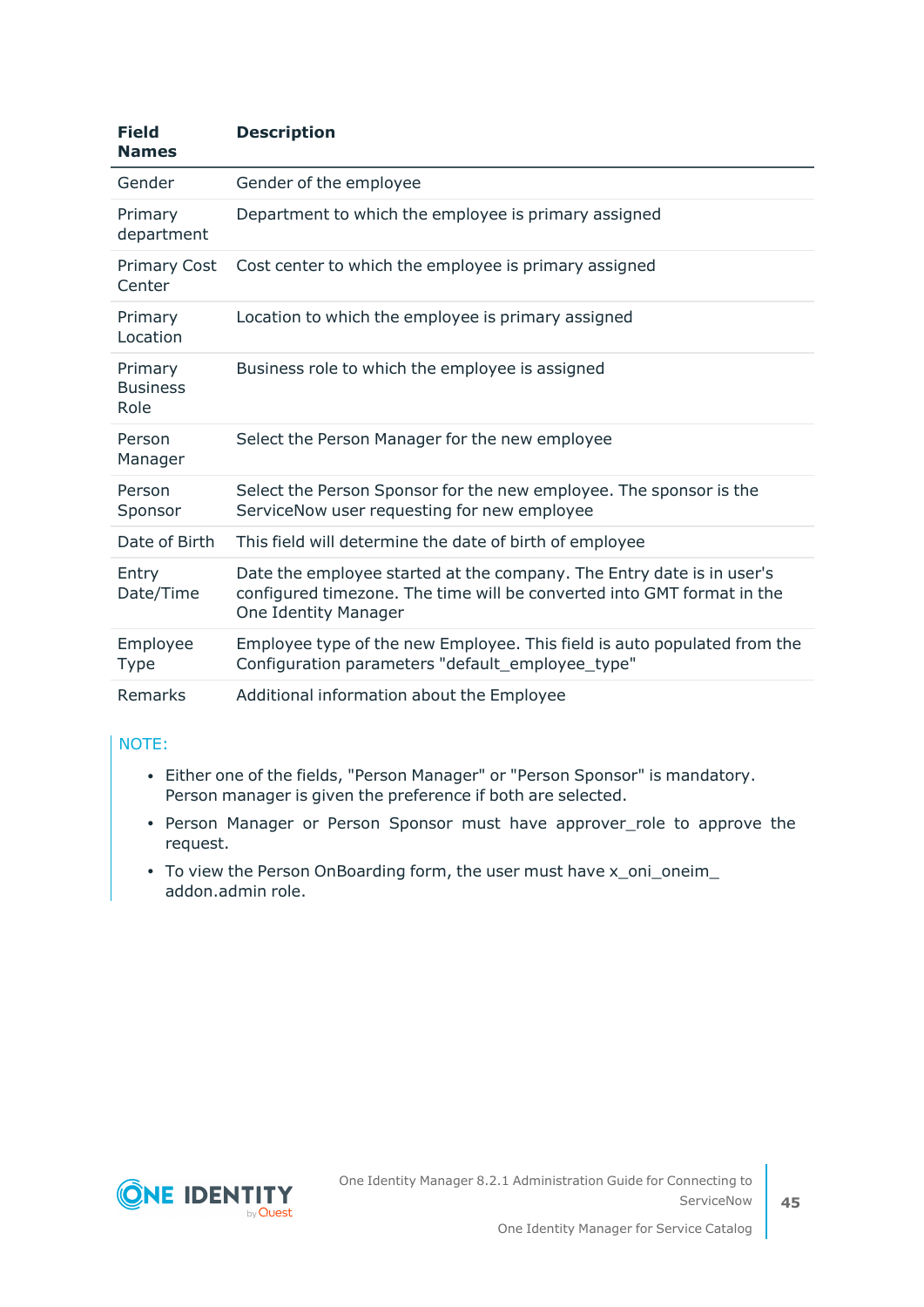# **Logging**

**5**

<span id="page-45-0"></span>Log level can be configured using the configuration parameter log\_level. The different log levels and their description are explained in below table. The default log\_level is info.

| <b>Log Level</b><br><b>Description</b> | <b>Log Level Description</b>                                                                                                                                                                                        |
|----------------------------------------|---------------------------------------------------------------------------------------------------------------------------------------------------------------------------------------------------------------------|
| error                                  | Logs events that might still allow the application to continue running.<br>Setting the log level for an application to error generates error messages<br>only, but does not generate warn, info, or debug messages. |
| warn                                   | Logs potentially harmful events. Setting the log level for an application to<br>warn generates error and warn messages but does not generate error or<br>debug messages.                                            |
| info                                   | Logs informational messages that describe the progress of the<br>application. Setting the log level for an application to info generates info,<br>warn, and error messages, but does not generate debug messages.   |
| debug                                  | Logs informational events that are useful for debugging an application.<br>Setting the log level for an application to debug generates info, warn,<br>error, and debug messages.                                    |

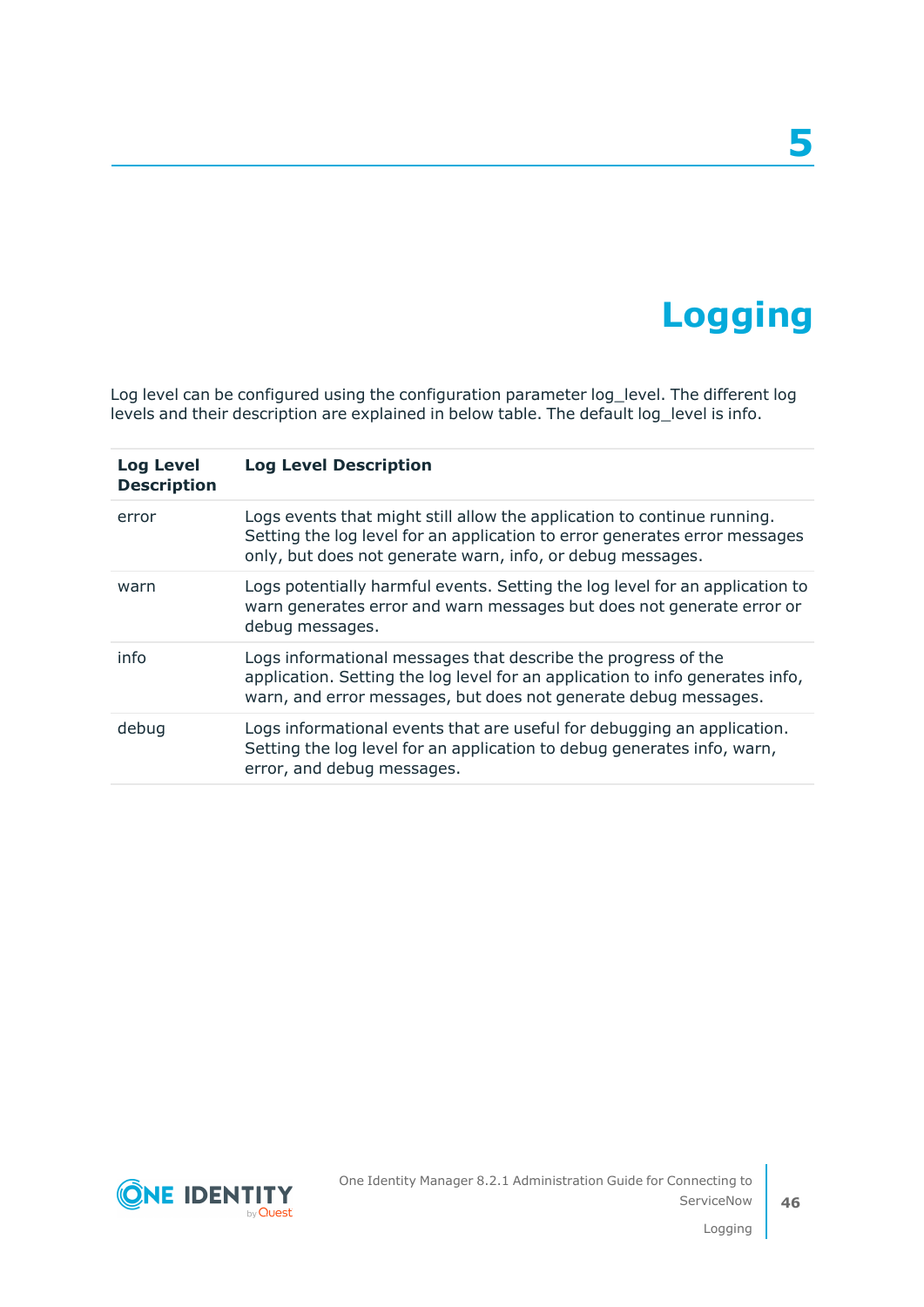# **Troubleshooting**

<span id="page-46-0"></span>This section covers the troubleshooting guidelines for the One Identity Manager and ServiceNow integration.

## <span id="page-46-1"></span>**One Identity Manager for Service Catalog**

#### *Unable to load data in to ServiceNow from One Identity Manager*

Test to make sure the One Identity Manager App server is accessible from ServiceNow. After executing the Initial Synchronization in section (see Initial load from One [Identity](#page-32-0) Manager to [ServiceNow\)](#page-32-0), in case the data is not loaded into the application tables, verify the below steps:

- 1. Navigate to the application logs to check for any error related to the connectivity between ServiceNow and One Identity Manager application server
- 2. Verify that One Identity Manager App server is accessible through the browser using the same credentials and Application server URL provided in the configuration

#### *Catalog Page load takes long time to load*

Make sure the catalog page full synchronization configuration parameter (page\_load\_data\_ from oneim server full load) has been turned off.